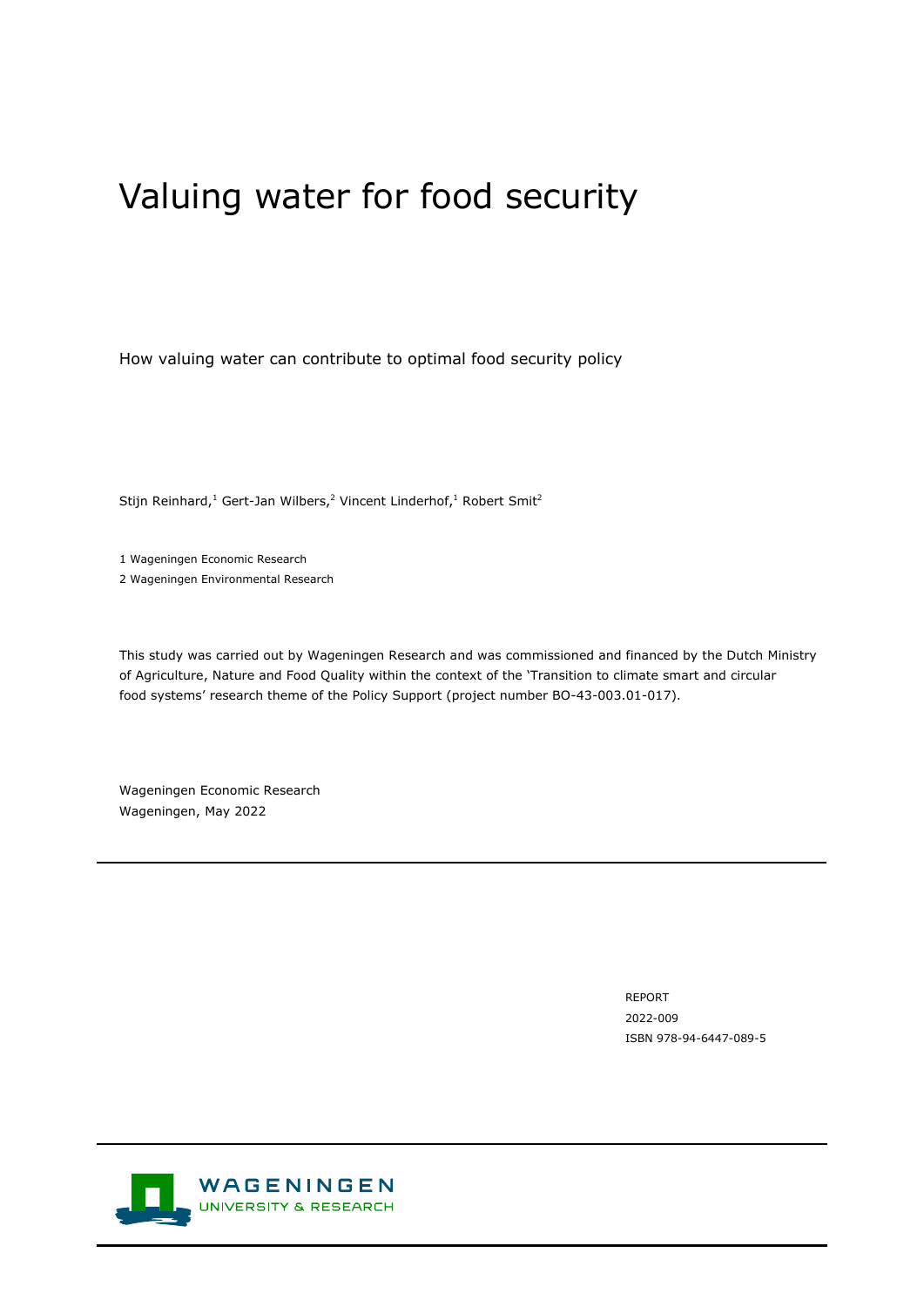Reinhard, S., G.J. Wilbers, V. Linderhof, R. Smit, 2022. *Valuing water for food security; How valuing water can contribute to optimal food security policy.* Wageningen, Wageningen Economic Research, Report 2022-009. 48 pp.; 10 fig.; 5 tab.; 97 ref.

Onderzoek naar de mogelijkheden van het waarderen van water voor voedselzekerheidsbeleid. Het Food and Water Valuation Framework (FWVF) is ontwikkeld om het waterwaarderingsconcept te combineren met de voedselsysteembenadering. Dit kader wordt toegepast in vier casestudies om het voordeel ervan ten opzichte van bestaande concepten te beoordelen.

Research into the potential of valuing water for food security policies. The Food and Water Valuation Framework (FWVF) has been developed to combine the valuing water concept with the food system approach. This framework is applied in four case studies to assess its advantage over existing concepts.

Key words: Water, Food security, Valuation

This report can be downloaded for free at<https://doi.org/10.18174/562235> or at [www.wur.eu/economic](http://www.wur.eu/economic-research)[research](http://www.wur.eu/economic-research) (under Wageningen Economic Research publications).

© 2022 Wageningen Economic Research

P.O. Box 29703, 2502 LS The Hague, The Netherlands, T +31 (0)70 335 83 30,

E [communications.ssg@wur.nl,](file:///C:/Users/tdekleijn/Documents/BASIS%20WAGENINGEN%20UR%20SEPTEMBER%202016/SSG/Economic%20Research/communications.ssg@wur.nl) [http://www.wur.eu/economic-research.](http://www.wur.eu/economic-research) Wageningen Economic Research is part of Wageningen University & Research.

## (cc) BY-NC

This work is licensed under a Creative Commons Attribution-Non Commercial 4.0 International License.

© Wageningen Economic Research, part of Stichting Wageningen Research, 2022 The user may reproduce, distribute and share this work and make derivative works from it. Material by third parties which is used in the work and which are subject to intellectual property rights may not be used without prior permission from the relevant third party. The user must attribute the work by stating the name indicated by the author or licensor but may not do this in such a way as to create the impression that the author/licensor endorses the use of the work or the work of the user. The user may not use the work for commercial purposes.

Wageningen Economic Research accepts no liability for any damage resulting from the use of the results of this study or the application of the advice contained in it.

Wageningen Economic Research is ISO 9001:2015 certified.

Wageningen Economic Research Report 2022-009 | Project code 2282700502

Cover photo: Shutterstock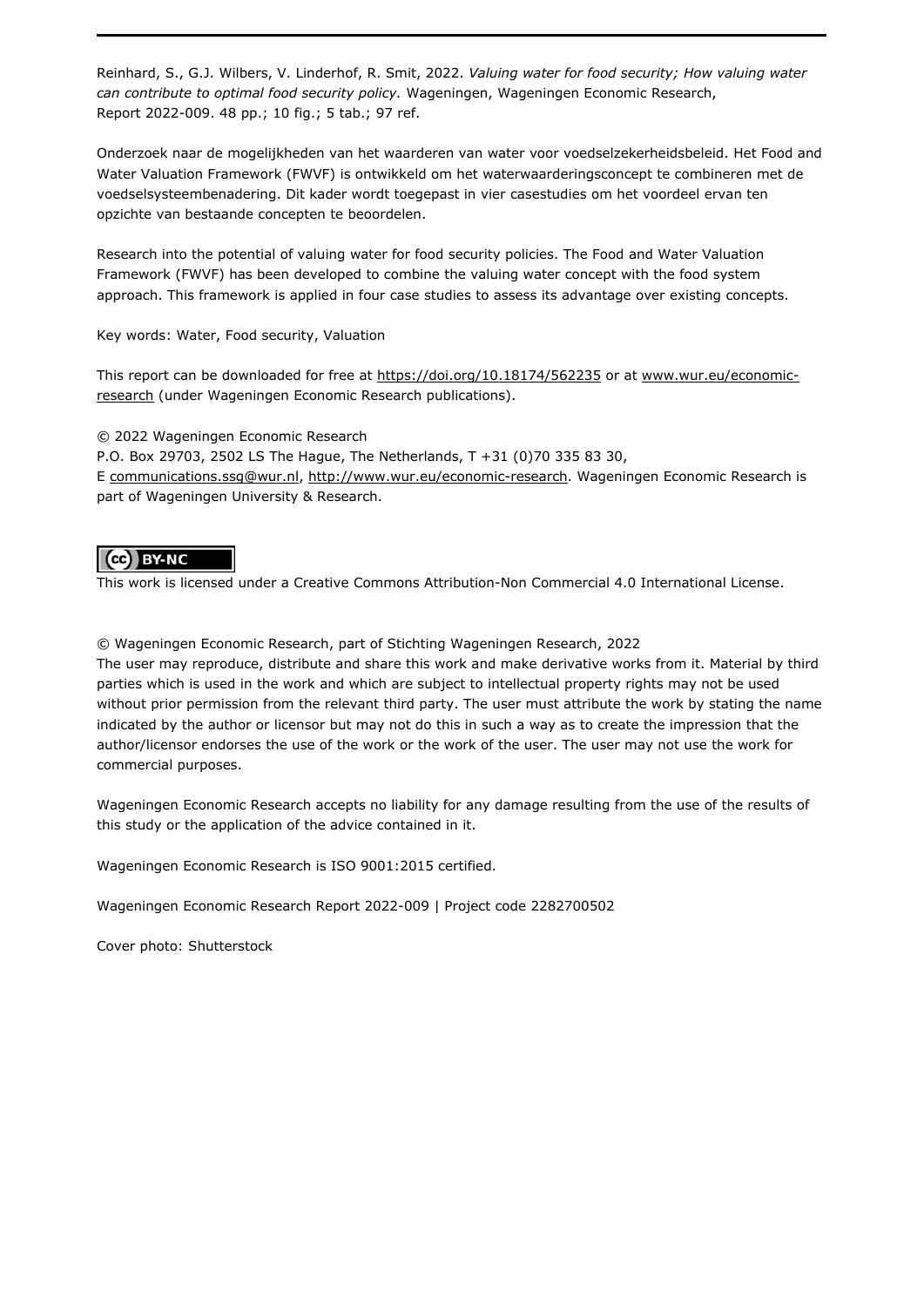# **Contents**

| 1 | <b>Introduction</b>                       |                                                                       | 5              |  |
|---|-------------------------------------------|-----------------------------------------------------------------------|----------------|--|
| 2 | <b>The Food-Water Valuation Framework</b> |                                                                       |                |  |
|   | 2.1                                       | Relevant valuing water and food initiatives                           | 6              |  |
|   |                                           | 2.1.1 Valuing Water Initiative                                        | 6              |  |
|   |                                           | 2.1.2 OECD Triple Challenge                                           | $\overline{7}$ |  |
|   | 2.2                                       | Food System Approach                                                  | 8              |  |
|   | 2.3                                       | Overview of existing water valuation tools and frameworks             | 9              |  |
|   |                                           | 2.3.1 Valuation of Groundwater                                        | 9              |  |
|   |                                           | 2.3.2 Marginal Opportunity Cost (MOC) Tool in water valuation         | 10             |  |
|   |                                           | 2.3.3 Framework for interdisciplinary analysis of water resources     | 10             |  |
|   |                                           | 2.3.4 Synthesis                                                       | 11             |  |
|   | 2.4                                       | Valuation of food security                                            | 12             |  |
|   | 2.5                                       | Food and Water Valuation Framework                                    | 12             |  |
|   | 2.6                                       | Application of the Food Water Valuation Framework                     | 14             |  |
| З |                                           | Case study Coca-Cola: valuing water at corporate level                | 16             |  |
|   | 3.1                                       | Introduction                                                          | 16             |  |
|   | 3.2                                       | Food and water system challenges                                      | 16             |  |
|   | 3.3                                       | Options to increase the sustainability of water use                   | 17             |  |
|   | 3.4                                       | Value of water and effects on welfare                                 | 18             |  |
|   | 3.5                                       | Link with Triple Challenge and VWI                                    | 19             |  |
| 4 |                                           | Case study Fresh water pipeline for high-value crop farmers           | 21             |  |
|   | 4.1                                       | Introduction                                                          | 21             |  |
|   | 4.2                                       | Food and water system challenges Zuid-Beveland                        | 21             |  |
|   | 4.3                                       | Food and water system challenges of Walcheren                         | 23             |  |
|   | 4.4                                       | Link with Triple Challenge and VWI                                    | 24             |  |
| 5 |                                           | Case Study: increase national self-sufficiency for wheat in Jordan    | 27             |  |
|   | 5.1                                       | Introduction                                                          | 27             |  |
|   | 5.2                                       | Food and water system challenges                                      | 27             |  |
|   |                                           | 5.2.1 Current agricultural situation                                  | 27             |  |
|   |                                           | 5.2.2 Food system elements affecting the agricultural water system    | 27             |  |
|   | 5.3                                       | Options for enhanced agricultural water management from a water value |                |  |
|   |                                           | perspective                                                           | 28             |  |
|   | 5.4                                       | Resulting changes in the water and food systems                       | 30             |  |
|   |                                           | 5.4.1 Direct effects on the water system                              | 30             |  |
|   |                                           | 5.4.2 Effects changing water system on welfare                        | 30             |  |
|   | 5.5                                       | Description of costs and benefits                                     | 31             |  |
|   | 5.6                                       | Link with Triple Challenge and VWI                                    | 31             |  |
| 6 |                                           | Case study: poultry options as protein source in Egypt                | 33             |  |
|   | 6.1                                       | Introduction                                                          | 33             |  |
|   | 6.2                                       | Food and water system challenges                                      | 33             |  |
|   | 6.3                                       | Poultry production options                                            | 33             |  |
|   | 6.4                                       | Resulting changes of the options                                      | 34             |  |
|   |                                           | 6.4.1 Water footprint                                                 | 34             |  |
|   |                                           | 6.4.2 Energy footprint                                                | 35             |  |
|   |                                           | 6.4.3 Economic implications                                           | 35             |  |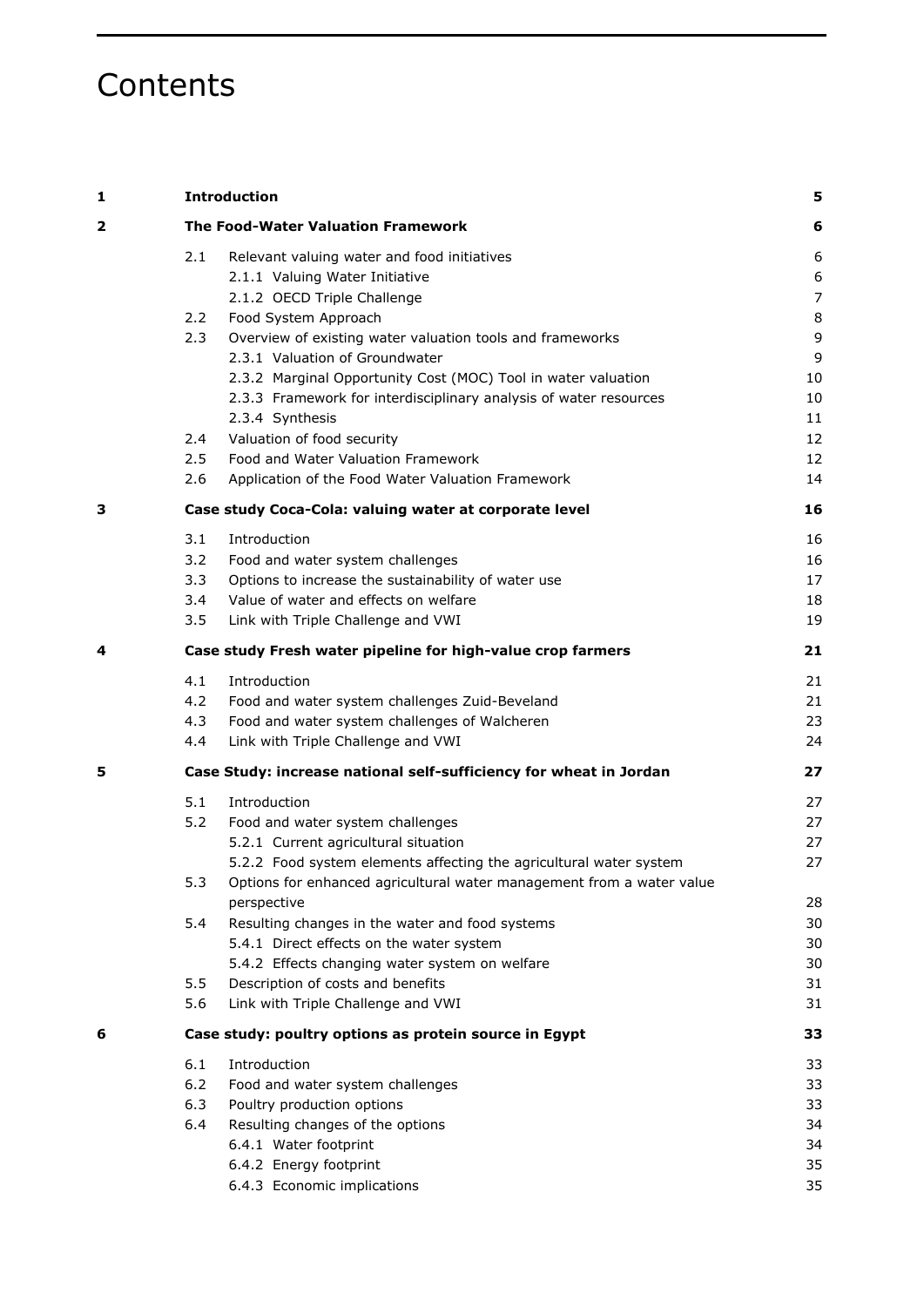| Annex 1                        |     | Map of the fresh water pipeline    | 47 |
|--------------------------------|-----|------------------------------------|----|
| <b>References and websites</b> |     |                                    | 43 |
|                                | 7.2 | Conclusions and recommendations    | 41 |
|                                | 7.1 | Discussion                         | 40 |
| 7                              |     | <b>Discussion and conclusions</b>  | 40 |
|                                | 6.6 | Link with Triple Challenge and VWI | 38 |
|                                | 6.5 | Description of costs and benefits  | 37 |
|                                |     | 6.4.6 Biodiversity                 | 37 |
|                                |     | 6.4.5 Self-sufficiency             | 36 |
|                                |     | 6.4.4 Employment                   | 36 |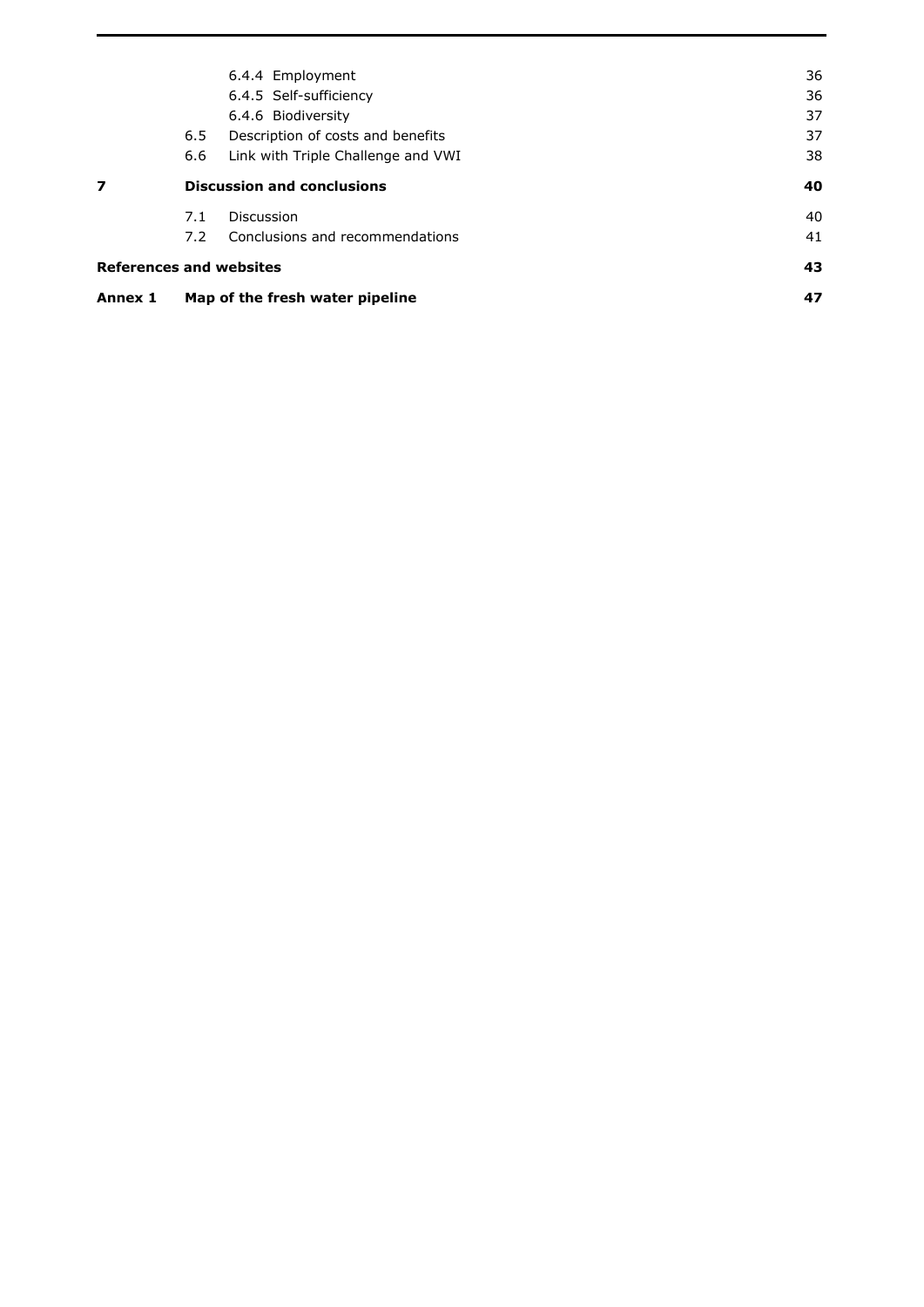# <span id="page-4-0"></span>1 Introduction

Food systems and water resources are highly related. Water resources supply water as an essential input to food systems activities (FAO 2017) such as agricultural production, production in aquaculture, food processing and food consumption in achieving food security (SDG2). Conversely, food system activities also affect water resources by depletion of groundwater (Wada et al. 2012), non-point source pollution (nitrates, phosphates and pesticides) from agriculture (FAO and IMWI 2017) or discharges of untreated or poorly treated wastewater (Mateo-Sagasta et al. 2018). Population growth and dietary changes will require an increase in food production and will also expand the use of water and harmful side effects if business would continue as usual.

Water is an essential component of food production and better water management is necessary for achieving SDG2 (zero hunger) and SDG6 (clean water and sanitation). Therefore, not only agriculture but the entire food system must change towards a system with optimal use of natural resources. In many places in the world, more water is used than available locally and regionally (Wada et al. 2012). An allocation of water based upon the value of water for stakeholders (Dinar et al. 1997; Turner et al. 2004) will deal with tradeoffs across water users: agriculture, industry, domestic use and nature (OECD 2015; OECD 2018). For safeguarding food security in the long run, however, the value of water in agriculture is only part of the story as there is also value derived from water in the other parts of the food system. To properly determine and quantify the value of water for food security, it is very important to link the food system (van Berkum et al. 2018) to water valuation concepts.

The Vision of the Dutch Ministry of Agriculture, Nature and Food quality (LNV), the client of this study, attaches importance to recognising 'the value of food', which is why LNV wants people to recognise better the value of water. To support the value of food and the value of water in decision-making, an analysis of the application of valuing water (ecological, economic and social) in the food system is warranted.

#### *Overall objective and approach*

The objective of this project is to support systemic change by valuing water in the food system by presenting concrete examples and possibilities where the application of the concept of valuing water in the food system has added value.

Based upon a case study approach, a conceptual framework is developed to link valuing water with the Food System Approach. Such a framework must be well-structured and transparent to enable the assessment of trade-offs in decision-making. The developed framework is tested in two (ex post) cases based upon literature where the value of water was estimated and applied in the decision-making process. The framework was subsequently used for preliminary policy advice in two (ex ante) 'country' cases, where both the value of water and food security play a role in the assessment of potential policies. This framework will be helpful for the ministry of LNV on how to better recognise the value of water in the food system, and to develop policies upon this knowledge.

The structure of the report is as follows. Chapter 2 first discusses a few relevant valuing water and food assessment initiatives. Contemporary concepts of frameworks on valuing water are presented and, based upon these concepts the Food-Water Valuation framework is presented. In Chapters 3 to 6 we present four case study applications of the framework. The final chapter discusses findings, conclusions and presents recommendations.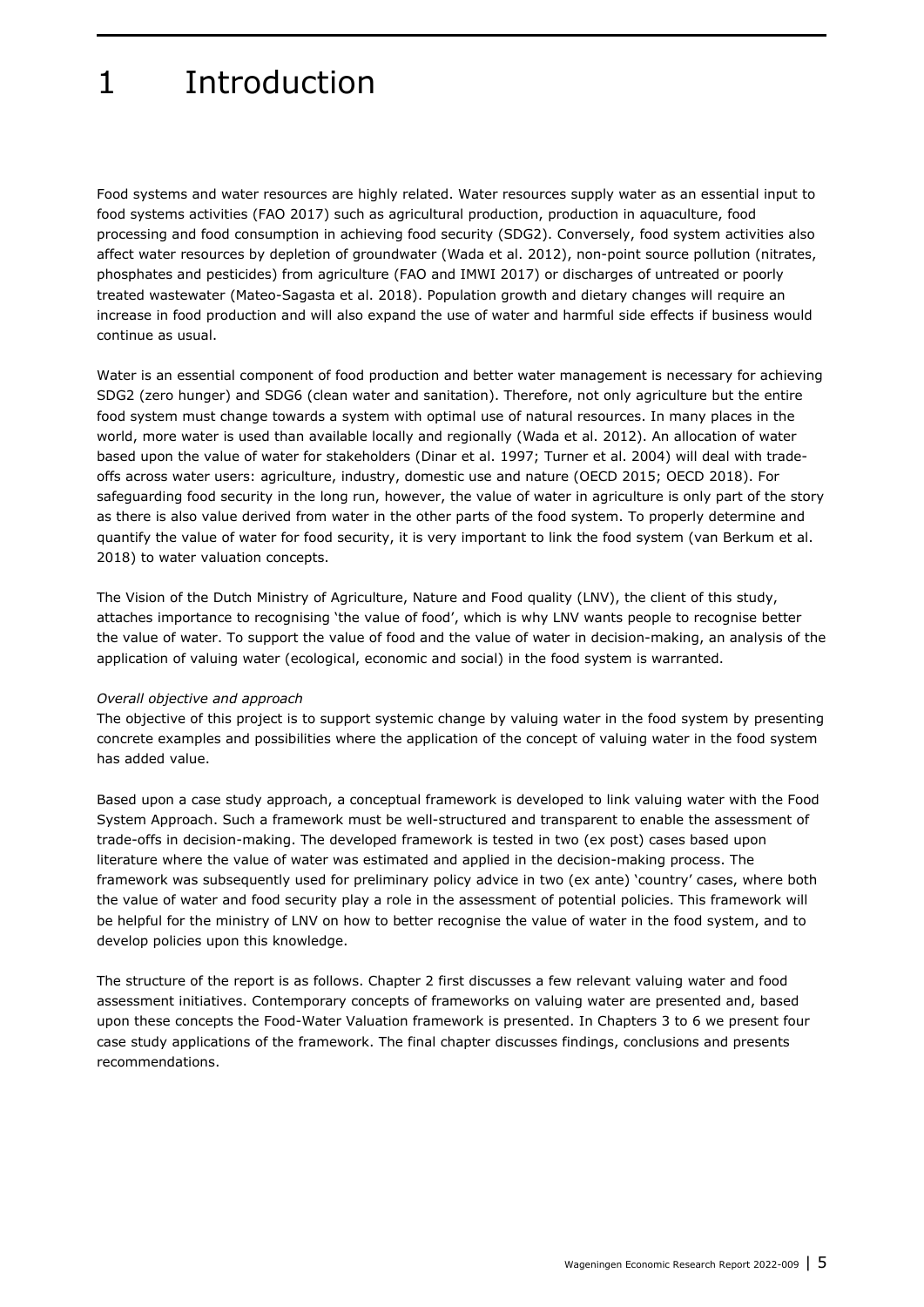# <span id="page-5-0"></span>2 The Food-Water Valuation Framework

This chapter presents a brief overview of relevant valuing water and food assessment initiatives, describes water valuation frameworks and shows how their principles are linked with the Food System Approach and how these can be merged into the Food-Water Valuation Framework.

## <span id="page-5-1"></span>2.1 Relevant valuing water and food initiatives

Various international organisations are strategically addressing the present and future challenges associated with water and food. A brief description of two main initiatives (Valuing Water Initiative and OECD Triple Challenge) is given in this section as they are relevant within the context of developing a food-water valuation framework.

## <span id="page-5-2"></span>2.1.1 Valuing Water Initiative

In April 2016 the United Nations and the World Bank Group convened a High Level Panel on Water (HLPW) to provide the leadership required to champion a comprehensive, inclusive and collaborative way of developing and managing water resources, and improving water and sanitation related services (VWI, 2020). The Dutch Government is playing a key role in this initiative and aims to generate experience on how to sustainably, efficiently, and inclusively allocate and manage water resources and deliver and price water services.

In this context, the HLPW defined 5 Valuing Water Initiative (VWI) principles to value water (VWI, 2020):

- 1. Recognise and embrace water's multiple values to different groups and interests in all decisions affecting water
- 2. Reconcile values and build trust conduct all processes to reconcile values in ways that are equitable, transparent and inclusive
- 3. Protect the sources, including watersheds, rivers, aquifers, associated ecosystems, and used water flows for current and future generations
- 4. Educate to empower promote education and awareness among all stakeholders about the intrinsic value of water and its essential role in all aspects of life
- 5. Invest and innovate ensure adequate investment in institutions, infrastructure, information and innovation to realise the many benefits derived from water and reduce risks.

#### **VWI's framework proposes the adoption of a six-step approach.**

- 1. Define your system Whose values are at stake?
- 2. Determine the problem What values are at stake?
- 3. Evaluate what needs to be achieved How should the values be reconciled?
- 4. Map the current system dynamics What leads to unsustainable collective behaviour?
- 5. Discuss the maturity of the initiatives and solutions so far What initiatives are currently being rolled out and how do they contribute to systemic change?
- 6. Use the stakeholder matrix to decide what needs to be done Who can or should do what to drive systemic change?

The first three steps in VWI's framework capture the five VWI principles, the latter three deal with the systemic change to generate better decisions based upon valuing water (VWI, 2020).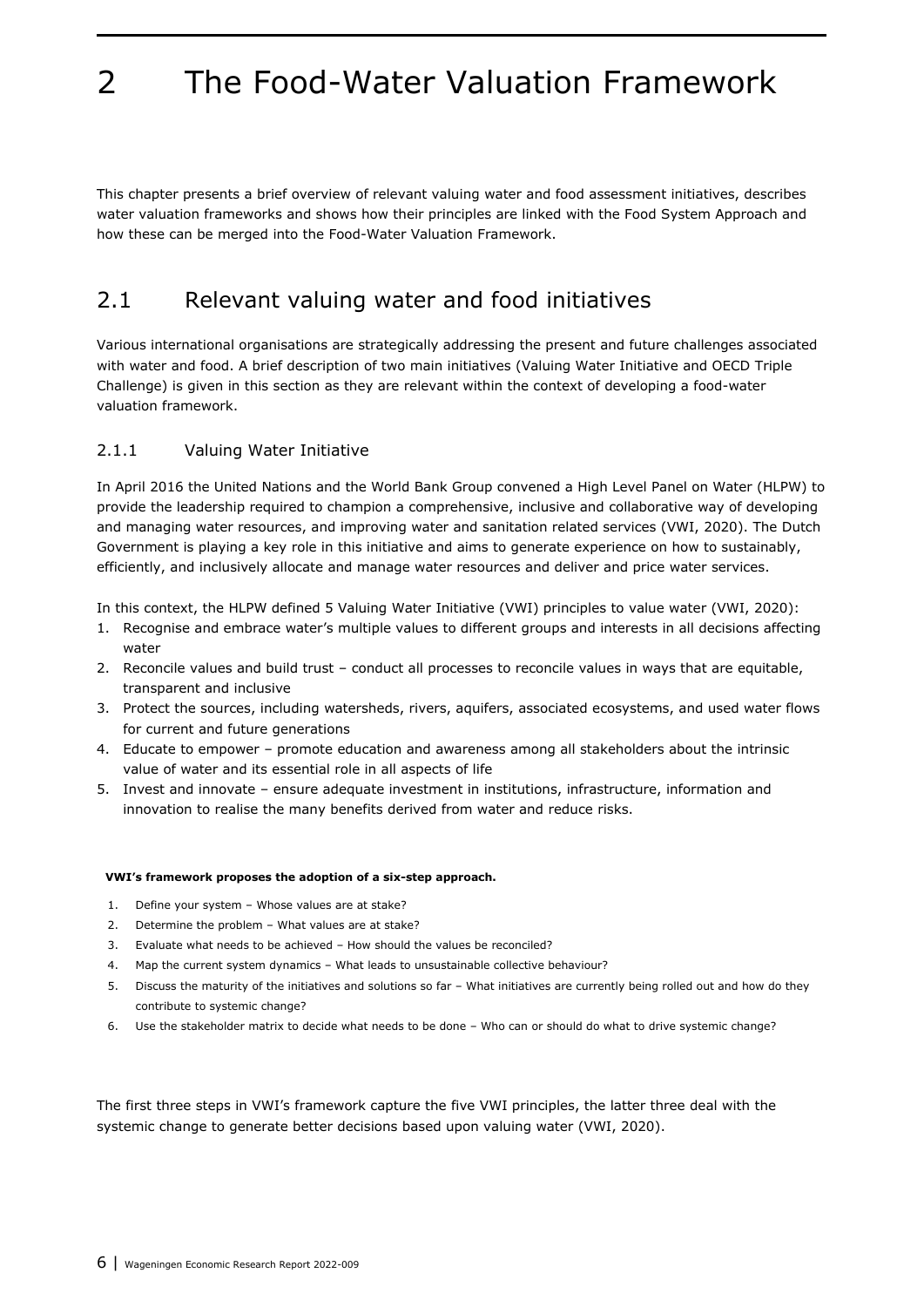As the Valuing Water Initiative is looking for synergies with relevant other initiatives (not only focused on water), a link with the Food-Water Valuation Framework, developed in this study, is considered to be relevant.

The VWI principles are elaborated into a concept with guidelines how to apply the valuing water concept, to assess the value of water as a tool for better decision making. The VWI concept applies a water-system context, not a food-system context.

### <span id="page-6-0"></span>2.1.2 OECD Triple Challenge

OECD is working on defining policy priorities for the global food system as the world is facing a complex Triple Challenge (OECD, 2020):

- 1. Deliver safe and nutritious food to consumers, in sufficient quantities and at prices they can afford
- 2. Preserve natural resources while reducing greenhouse gas emissions and avoiding the destruction of valuable ecosystems and biodiversity and
- 3. Provide a livelihood to farmers and others in the food chain, and promote rural development.

The Triple Challenge provides a simplified organising framework for considering the most salient interactions. This Triple Challenge is visually presented in Figure 2.1, which shows that complex synergies or trade-offs across all three dimensions exist. For example, a reduction of meat consumption in developed countries could lead to improved public health and lower greenhouse gas emissions, but it would likely reduce livestock farmers' income in these countries if export opportunities for meat do not exist. As such a more holistic approach is required that would take into account all relevant synergies and trade-offs in designing the optimal policy mix (OECD, 2020). Identifying and valuing the trade-offs through consultation with different stakeholders is a main element in this challenge for defining optimal solutions. In this context, a systematic framework for identification and quantification of trade-offs as well as synergies would be helpful to define Triple Challenge solutions.



*Figure 2.1 Examples of synergies and trade-offs across the global food system Source: OECD (2019).*

The Triple Challenge focuses on synergies and trade-offs across the global food system. It aims for a framework that incorporates the food system (and not agriculture alone); it does not focus on water valuation explicitly as an assessment tool. The concept of the Triple Challenge is not (yet) elaborated in an assessment framework.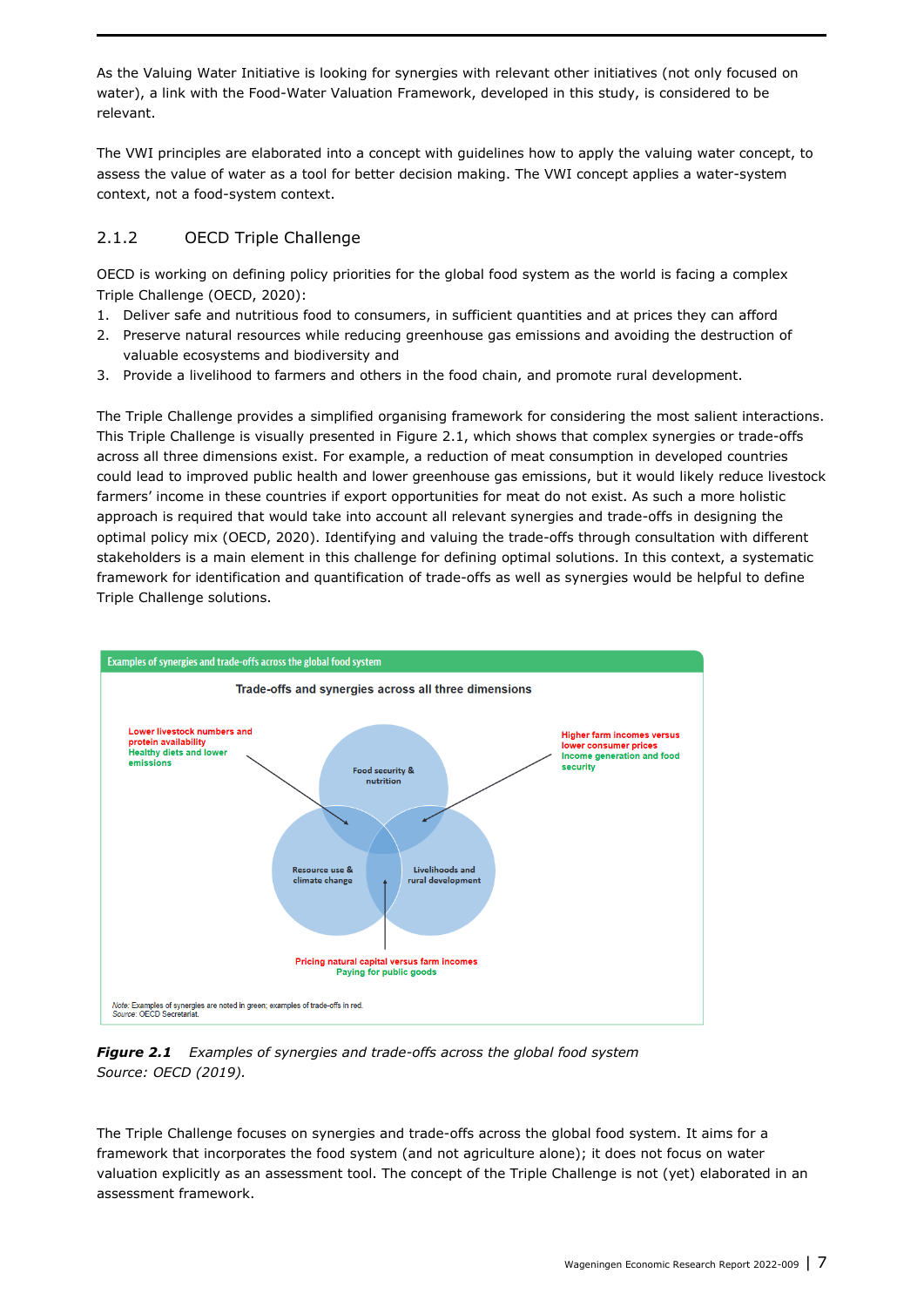# <span id="page-7-0"></span>2.2 Food System Approach

Food systems are highly complex systems, encompassing all the stages to feed the population: agricultural production, harvesting, packing, processing, transforming, marketing, consuming and disposing of food (UNEP 2016; van Berkum et al. 2018; FAO 2018). The food systems approach (FSA), see Figure 2.2, developed at Wageningen University and Research is an interdisciplinary conceptual framework for research and policy aimed at sustainable solutions for the sufficient supply of healthy food (van Berkum et al. 2018, see also Ingram 2011). With the FSA the drivers and outcomes of the food system can be analysed and the relationships between the different parts of the food system and the outcomes of activities within the system in socio-economic and environmental/climate terms explored. In particular, it includes primary production of agriculture, food processing, food transport, distribution of food and the diets of consumers. The food system outcomes include food security aspects like availability, but also access to food, food utilisation including food safety, and the stability of food security over time. The key section of the FSA is the Food System that includes the value chains and direct factors that define these value chains.

The FSA has a broader scope than water valuation or the market value chain approaches as it also includes the socio-economic and environmental drivers which have certain impacts on the food systems. Food systems thinking can contribute to an integrated approach that makes smart use of solutions at other levels of scale.

The FSA sheds light on non-linear processes in the food system, and on possible trade-offs between policy objectives. Systems thinking also broadens the perspective when seeking solutions for the root causes of problems such as poverty, malnutrition and climate change and may even be used for identifying future problems and solutions.



*Figure 2.2 The food system approach Source: van Berkum et al. (2018).*

The FSA framework offers at least three benefits. First, it provides a checklist of topics that should at the very least be addressed when it comes to improving food security, certainly in relation to other policy objectives. Second, FSA helps to map the impact of environmental and climate changes on food security by pointing to the various vulnerabilities of the food system. In that sense the approach can contribute to the search for possibilities for strengthening the system's resilience to climate changes. Third, it helps to determine the most limiting factors for achieving food security, and hence identify effective interventions aimed at improving food security. It has not been applied to water scarcity issues yet.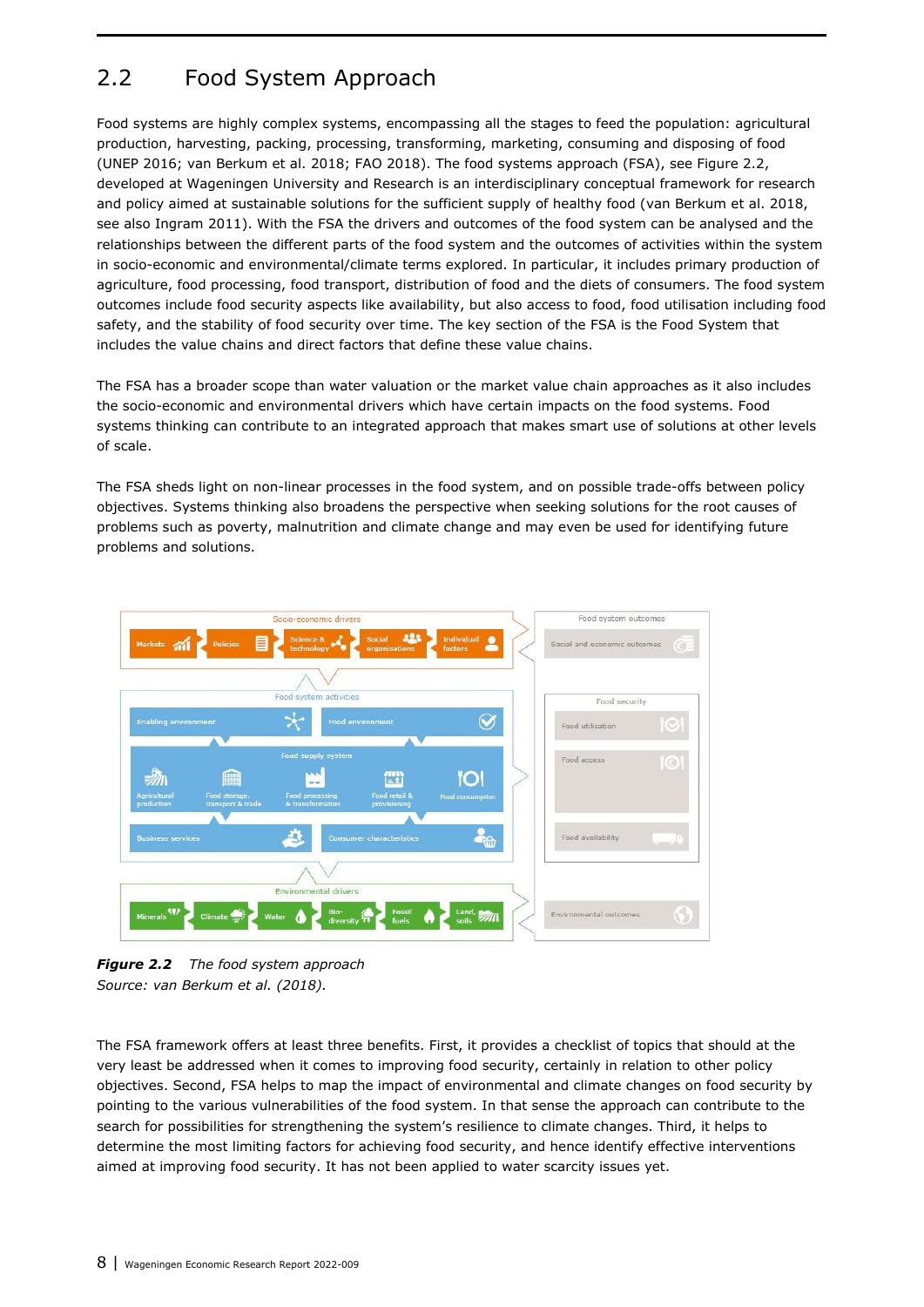# <span id="page-8-0"></span>2.3 Overview of existing water valuation tools and frameworks

Water valuation in general is elaborated extensively in literature, to mention only a few of the most cited books and papers (Loomis and Young 2014; Young 1996; Turner et al. 2004; Birol et al. 2006; Brouwer et al. 2009; Booker et al. 2012; Ward and Michelsen 2002). Husain et al. (2007), Ward and Michelsen (2002) and Turner et al. (2004) valued water for agricultural use in a regional water system context as its value depends on alternative water uses. Many water valuation frameworks analyse the value of water within a watershed, which makes sense for agricultural purposes but not when food system outcomes such as food security are analysed. This report will enlarge the perspective of water valuation by incorporating the entire food system into the valuation.

This section describes two generic water valuation frameworks and one commonly used tool (Marginal Opportunity Cost), which are used for analysing benefits and costs to clarify trade-offs between alternatives. The purpose is to assess strengths and advantages of these frameworks that can be applied for the Food-Water Valuation Framework.

## <span id="page-8-1"></span>2.3.1 Valuation of Groundwater

The United States National Research Council (1997) developed a conceptual framework to evaluate tradeoffs that occur whenever competing uses for groundwater resources exist (e.g. the use of groundwater for agriculture versus municipal purposes). The basis of the framework is built upon multidisciplinary integration of economic valuation approaches with hydrological and physical assessments as an integral way to solve the valuation problem (see Figure 2.3).



*Figure 2.3 Framework for trade-offs in ground water uses Source: United States National Research Council (1997).*

The groundwater valuation framework is divided into three stages (Figure 2.3). The first stage involves an assessment of the current quality and quantity of groundwater resources in a particular area and how events or circumstances might alter the baseline quantity and/or quality. These changes could come from economic and social drivers, such as population growth, governmental policies, institutional reforms and adjusted or new production processes. This first stage assessment is particularly vested in the field of natural sciences (e.g. hydrology). The second stage maps changes in human water use associated with the changes described in stage 1. These changes in water use can be positive or negative. As an example: the installation of a new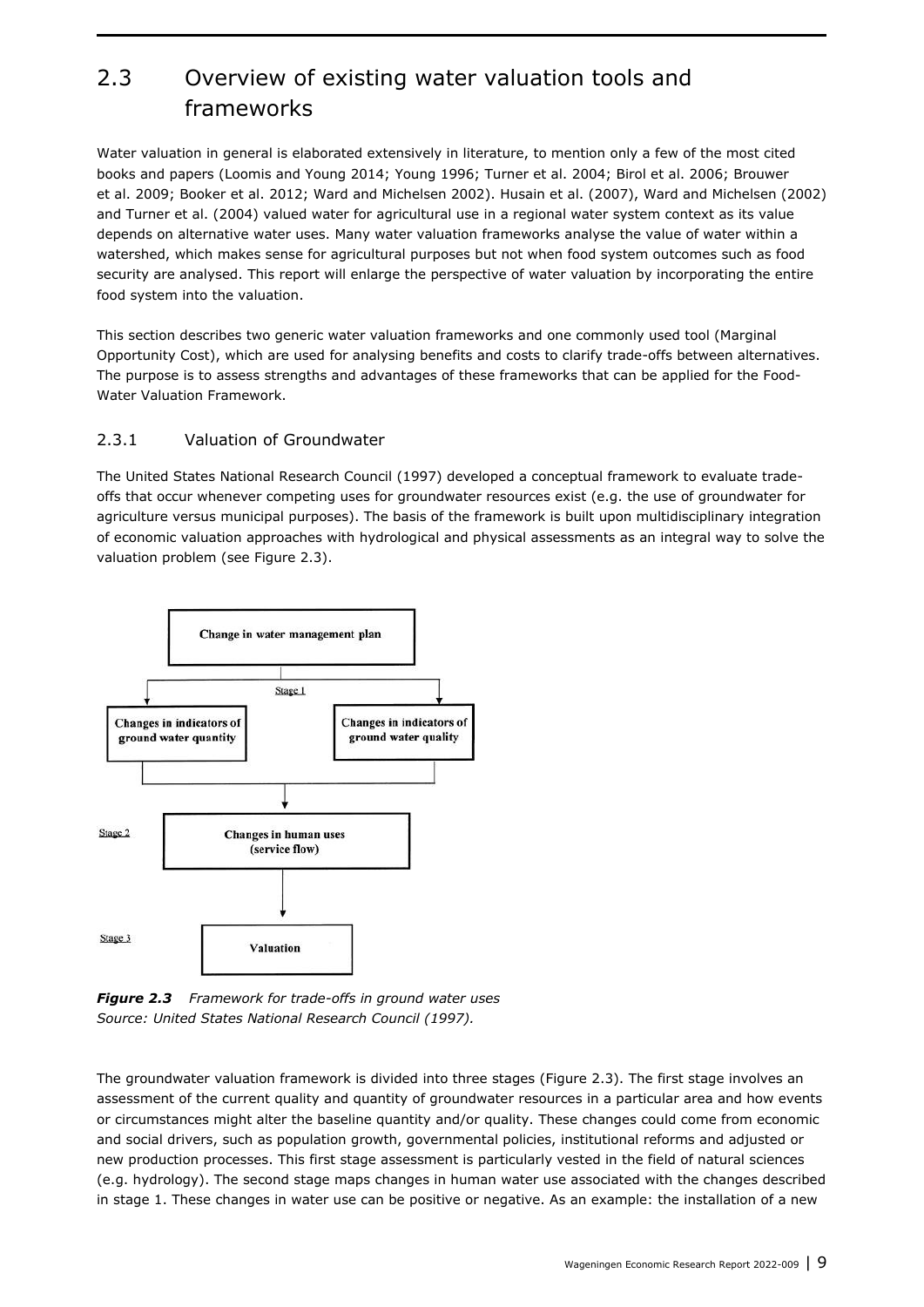industrial area results in increased groundwater extraction. This generates several benefits such as increased employment and economic development. There may also be a number of negative effects such as increased damage at nearby houses (due to soil subsidence) or decreased water availability for nearby drinking water companies. The third stage quantifies the value of services and how these values are affected by changes in service flows (United States National Research Council 1997). This framework is quite generic for valuation of water in many situations within a water system, but does not include the food system in the analysis.

## <span id="page-9-0"></span>2.3.2 Marginal Opportunity Cost (MOC) Tool in water valuation

The Marginal Opportunity Cost (MOC) tool conceptualises and measures the effects of water depletion and degradation in economic terms as it measures full societal cost of an action or policy option (Turner et al. 2004). If the price of water is less than the MOC, then it shows whether the resource is overconsumed or overutilised. If the water price is higher than the MOC, then it shows the resource is being underconsumed or underutilised. As such, this tool provides an opportunity to establish sustainable water pricing, which may also include premiums to cover the costs associated with resource depletion.

![](_page_9_Figure_3.jpeg)

*Figure 2.4 The Marginal Opportunity Cost (MOC) for water depletion impacts Source: Turner et al. (2004).*

The first component includes an assessment of direct economic costs of water abstraction such as the costs for labour, equipment and materials (see Turner et al., 2004). The second part includes the external costs that arise from water use. In this step the focus is on the net value of any losses and gains in welfare that water use imposes on individuals other than those engaged in the activity. This step thus requires an assessment of social, environmental and economic effects due to water abstraction and their valuation. The third step is relevant for non-renewable water sources (e.g. fossil aquifers) (e.g. Bierkens et al. 2019). If water from non-renewable sources is used, the value of the reduction of the source's water for future use is based on the size of the resource stock in relation to the rate of exploitation, the strength of future demand relative to present demand, the availability and cost of future substitutes (e.g. desalinated water) and the discount rate. This is a scarcity premium or 'user cost'.

The final marginal cost is then the sum of these three components. Information on this price is a useful principle as it puts attention on the externalities associated with water use, as well as guiding policy makers in setting water prices. The MOC focuses on the water system, the link with the food system is lacking.

### <span id="page-9-1"></span>2.3.3 Framework for interdisciplinary analysis of water resources

The FAO (Turner et al. 2004) developed an interdisciplinary analytical water framework that examines the value of water resources based on the linkage between water resource structures and processes and the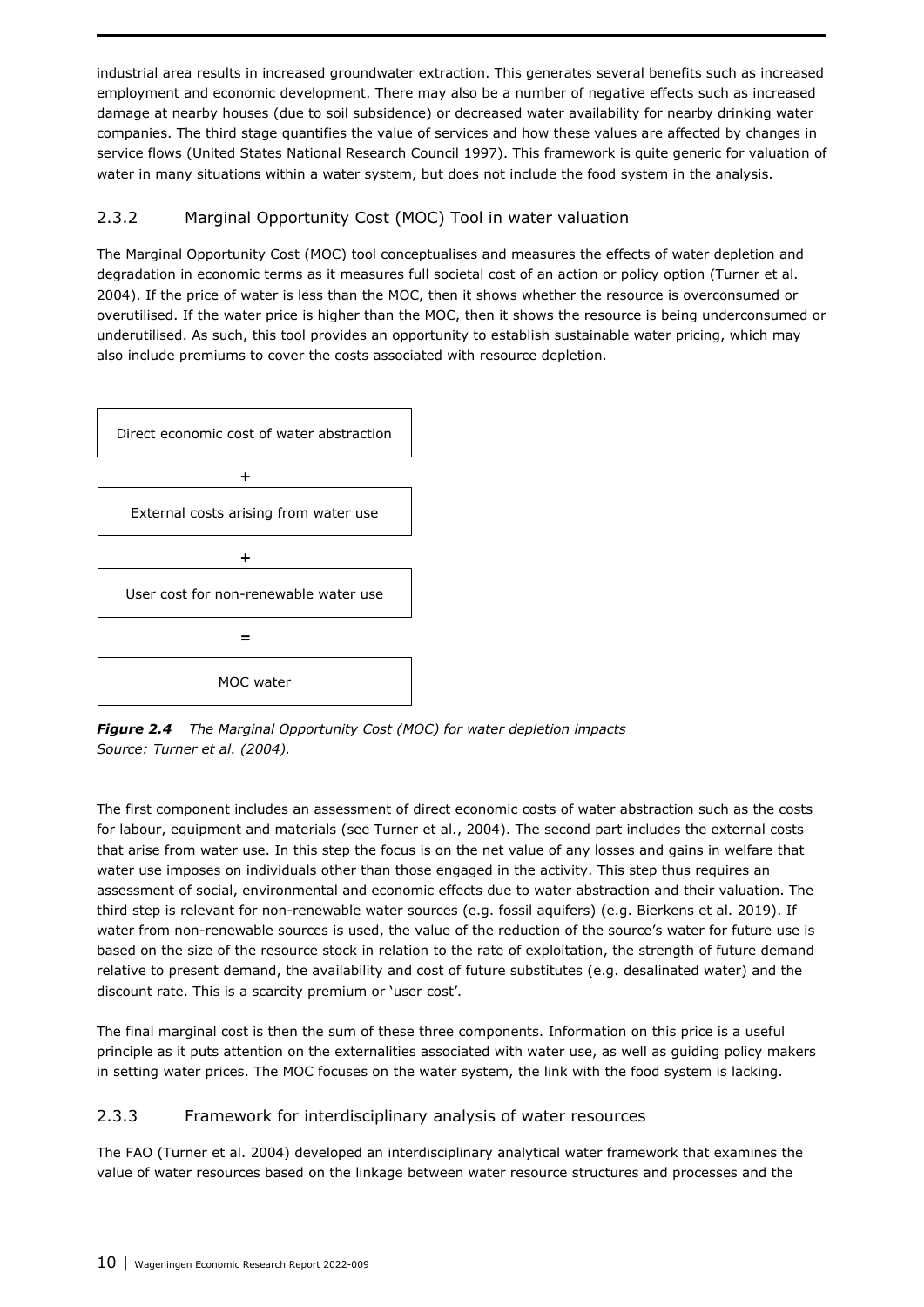goods and services that they provide at the necessary temporal and spatial scale (see Figure 2.5). An overview of this schedule is presented below.

The framework shows a chain of activities and steps to define the value of water for different users from human activities. The first step is to assess the environmental pressures caused by human activities. This may for example include the extraction of water for industries and discharge of wastewater in waterways. Depending on the scope or particular research question, pressures can be assessed on various scales from local (e.g. effect of industrial development on water extraction) to global level (e.g. effect of globalisation on greenhouse gas concentrations in air). The next step involves an assessment of the effects of these pressures on both water quality and quantity. This step thus involves an analysis how environmental changes or pressures affect the water system (alike stage 1 in the framework for trade-offs in groundwater uses (Section 2.4.1).

![](_page_10_Figure_2.jpeg)

*Figure 2.5 The interdisciplinary analytical water framework Source: Turner et al. (2004).*

From a valuation perspective it is required to identify the functions and services water provides and how this is influenced by changes in water quality and/or quantity. The functions and services may be different between scales and location. For example, water in cities may provide other (non)essential services compared to international river basins (such as shipping).

The water functions and services (or changes in functions and services) lead to several direct and indirect socio-economic benefits; this is the main reason for human activity. These benefits should be identified between different stakeholders as they may value benefits from the same service/functions differently (e.g. public sector versus private sector). To quantify the different values to functions/services, several economic approaches such as the Total Economic Value (TEV) method and Cost-Benefit analyses can be applied to derive market and non-market based values. The last step is to validate the derived values with actual prices for functions/services from human activities that affect the water system. This will for example reveal to what extent externalities are included in the price. Although parts of the food system will be covered by this framework, the food system is not explicitly linked to this valuation framework. Therefore parts of the food system might be overlooked in the analysis.

### <span id="page-10-0"></span>2.3.4 Synthesis

All three frameworks are developed as tools to quantify benefits and costs to enable trade-offs in water uses, where the value of the water used by different water users (e.g. different sectors) within a water basin is analysed and compared. However, water valuation is related to hydrological issues, while the relation with the food value chains or the food system as a whole (if relevant) is not yet incorporated explicitly. For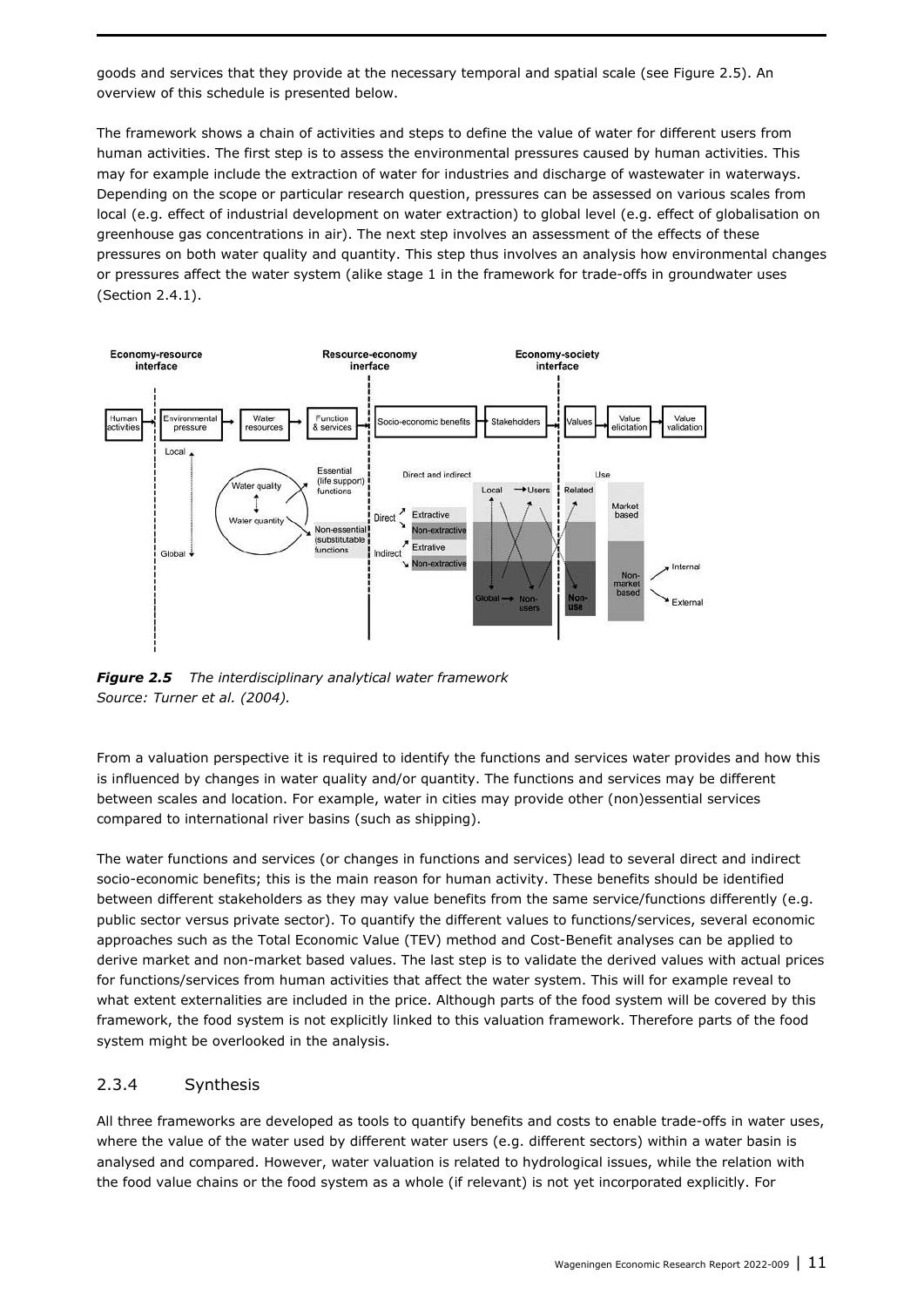example, effects of drivers of the food system such as consumer choices or population dynamics on the value of water is not yet explicitly incorporated in the above-mentioned frameworks, this also applies for the food security outcomes (see Section 2.5). A need exists to develop such a framework to capture the strong link between water, agriculture, food and food security. Before this link is presented, the next section first describes the concept of valuing food security.

## <span id="page-11-0"></span>2.4 Valuation of food security

Three components of food security are distinguished: food availability, food utilisation and food access, see Figure 2.2 (FAO 2015c). These components all have different drivers, scales and levels which complicate the analysis and quantification of food security. In contrast to the value of water, literature on the value of food security is sparse. Assessing the economic value of food and of food security remains challenging (Cafiero 2013). This value of food security is relevant for food policy to the extent that reducing food insecurity for all individuals is seen as an important policy. Achieving this goal can be done in several ways (linked to its components): by increasing world food supply, by improving access to food, and by increasing consumer food purchasing power goal (FAO, 2015c). The consumer value of food relates to its nutritional and health attributes that remain difficult to measure (Barrett 2010). These complexities have made it difficult for economists and policy analysts to assess food security issues and to design and evaluate programmes intended to reduce food insecurity. Some parts of this puzzle have been studied extensively: e.g. the effects of prices and consumer income on food consumption and the many factors affecting the supply of food (Chavas, 2017). The value of specific characteristics of food have been analysed in more detail, by comparing the willingness to pay of consumers of products with different characteristics: e.g. organic versus conventional (McFadden and Huffman 2017; Bazzani et al. 2017), or conventional and GM food (Valente and Chaves 2018). Chavas (2017) performed an economic evaluation of food and the cost of food insecurity, building on behavioural regularities of consumer behaviour. The analysis evaluates empirically the cost of food insecurity, which can be large in situations of exposure to significant downside risk.

<span id="page-11-1"></span>Hence, frameworks to value food security do not exist yet. Most commonly the value of food taken into account in water valuation studies is the value of food produce at farm gate.

# 2.5 Food and Water Valuation Framework

To develop a framework that links water valuation to the food system approach, existing literature on water valuation frameworks combined with the food system were assessed. Jia et al. (2019) did an extensive literature review on water stewardship in the supply chain. They emphasise the value of water for the supply chain, with a focus on corporate water stewardship. This is related to the water footprint concept in the supply chain (Hoekstra 2017). Jia et al. (2019) and Aivazidou et al. (2016) acknowledge that although water efficiency in volumetric terms remains an important metric, there are broader perspectives to consider concerning where water is extracted and the impacts its use has at a local level, both environmentally and on alternative water users. Both papers analysed water use in the supply chain to minimise resource use, but both did not apply the concept of water valuation per se.

To better link water valuation with food security, the value of water should be assessed and applied in a food system approach. In the Food-Water Valuation Framework (FWVF), the aforementioned work on water valuation is combined with the Food System Approach. As the FSA is a generic approach for all food systems and regions, water valuation is also treated as a basic concept. Given the budget, the FWVF will be generic and focus on the value added of incorporating water valuation and FSA in the analysis.

The objective of this project is to support systemic change by valuing water in the food system. Hence the focus of the impact of valuing water is not the water basin (as in most valuing water studies), but the food system and its exposure to the environmental system. Over the last decades the focus of food security shifted from producing enough staples to the household's access to healthy diets, whether consumers consume, in addition to consuming a sufficient amount of calories consume sufficient nutrients to become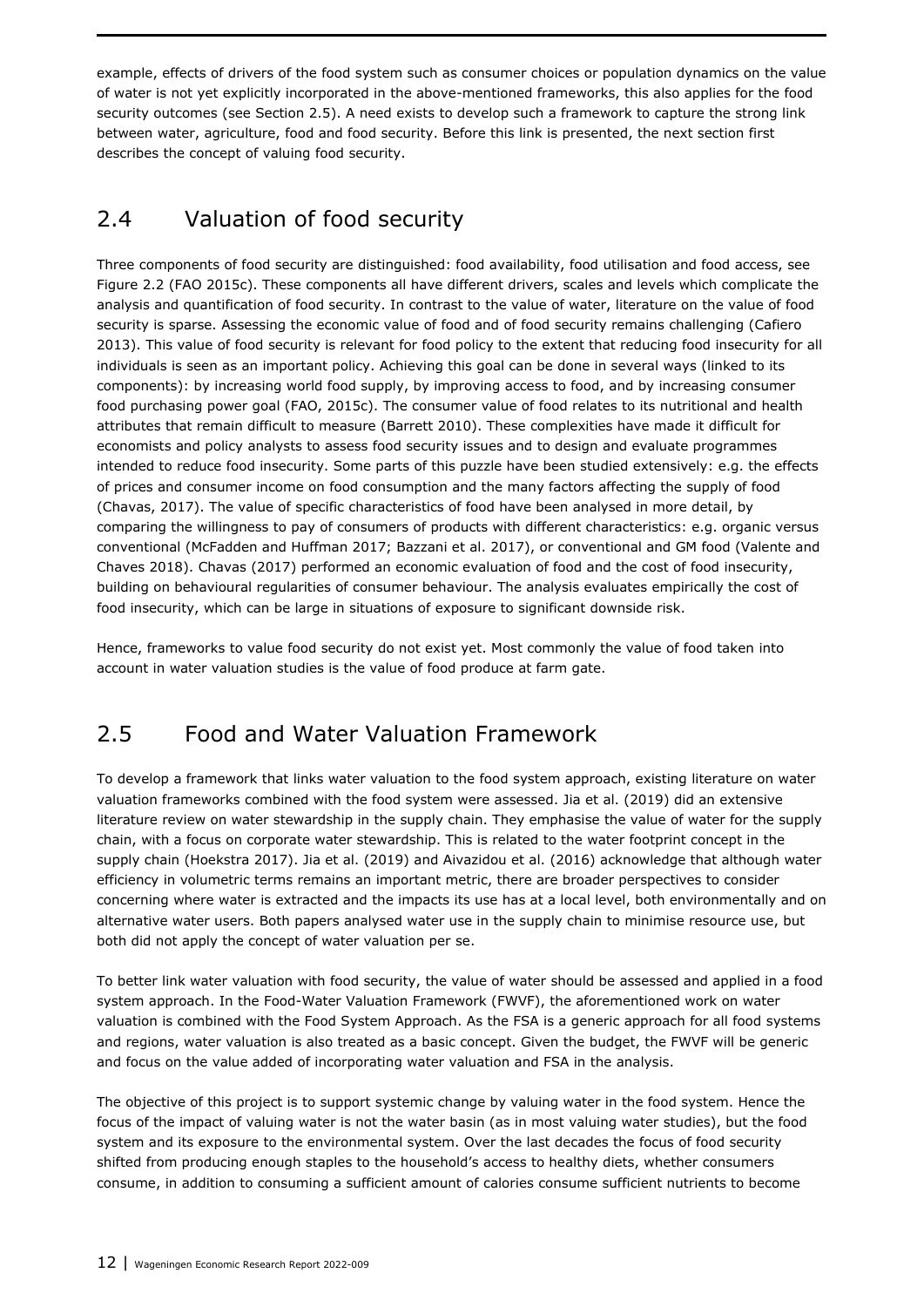and remain a healthy person. The EAT-Lancet report, published early 2019, emphasised the importance of diverse diets on health and connects these healthy diets with sustainable food systems (Willett et al. 2019). The basis for the Food-Water Valuation Framework (FWVF see Figure 2.6) are the strengths of the aforementioned water valuing frameworks and food system approach.

Taking the broader perspective of the food system, the role of other aspects of the water system also becomes more relevant (tap water supply, infrastructure, sanitation and the sewage system). Water is a factor input for many activities of the food system, such as agriculture, food processing and consumption (van Berkum et al. 2018).

All described frameworks in Section 2.4 start with the identification of human interventions and/or activities on the water system from a water quantity and quality perspective. Moreover, all three frameworks in Section 2.4 explicitly take into account that changes in the water system affect the value of water services (ecosystem services, human needs). These may have positively or a negatively impact on the welfare of particular groups in society. The FAO interdisciplinary analysis of water resources framework (Section 2.3.3) is specifically focused on the benefits arising from changes in the water system, the other two examples also consider the trade-offs associated with certain changes in the water system. Another main difference between the frameworks is that the FAO framework specifically acknowledges different values to the same services (benefits) by various stakeholders. However, all three examples include some form of economic valuation of services to quantify the value of water for a specific human activity. Based on this overview and the Food System Approach, the agricultural water valuing framework as presented in Figure 2.6 is proposed.

![](_page_12_Figure_3.jpeg)

*Figure 2.6 Food-Water valuing framework (FWVF)*

In step 1, the Food-Water valuation framework (FWVF) starts with an assessment how (foreseen) changes in the food system' socio-economic drivers (e.g. changing food consumption behaviour) or in environmental drivers (e.g. climate change) affect the water system (see Figure 2.6). Based on local condition, effects of changes in the water system (e.g. salinisation of water bodies) on the food system may also be a starting point for this assessment. In either case the relationship between the food system and water system is key in this framework. This automatically implies that the framework is specifically useful for situations where water is a crucial and/or a scarce resource and food security is a policy goal. This can be the case on either local, regional or national scale. An example could be shortages of irrigation water to meet local food demand under a growing population or deterioration of water quality by industrial pollution that hampers agricultural production and tap water.

The second step is to identify possible options to address the aforementioned problems (in the water and food system). These options could be developed from a water perspective (e.g. alternative water use, non-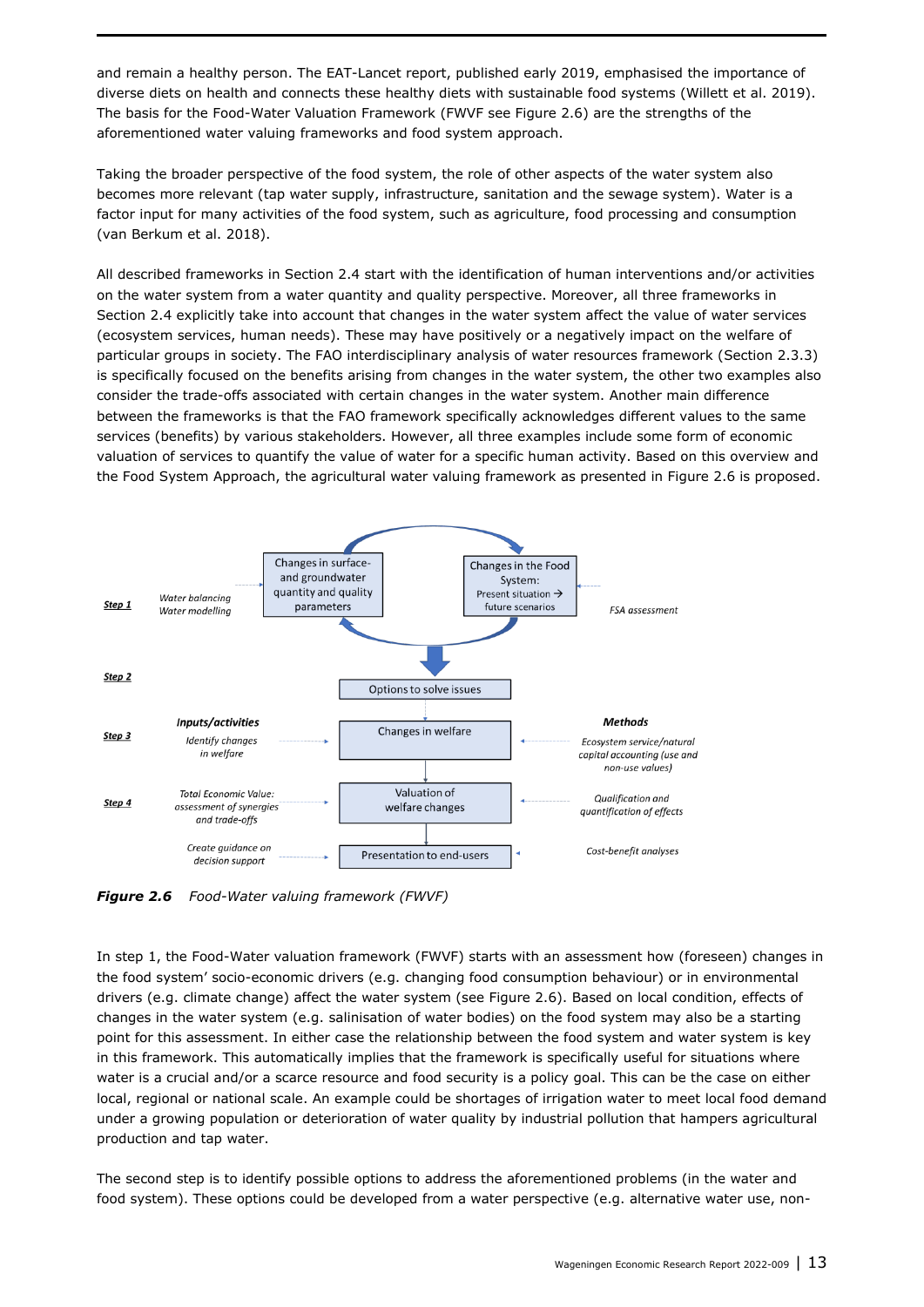conventional water use options) or from a food system approach perspective (e.g. influence consumer behaviour, adjusting the value chain).

The third step is to identify the (welfare) effects of each option. It must be made clear whether these effects are positive (benefits) or negative (costs). These welfare effects can be located at various levels. These effects on society, economy and the environment need to be assessed.

The final fourth step is to value (monetise) the benefits and costs through economic modelling such as TEV and MOC. Different options can be evaluated based upon the value of water to facilitate trade-off analysis based on the comparison of costs and benefits. It also shows which options maximise the value of water. However, benefits and costs are perceived differently by various user groups which also need to be taken into consideration. Therefore, a Multi-Criteria-Analysis with various stakeholders can be performed on top of a cost-benefit analysis to score/rank the various options for different user groups. The outcome of the economic and stakeholder analyses can then be presented to end-users to inform them on best options to be taken from a water perspective as well as raising awareness from a food system perspective (in which certain social principles such as safe drinking water for the poor are also taken into account).

Hence, the strength of the FWVF is that it connects water valuation frameworks with the Food System Approach. This connection is most important in step 1 and step 2. The FWVF does not prescribe actual methods to perform these steps, because they depend on the scale and scope of the policy issue, the data availability and the budget available for the analysis. Given the wealth of available methods it does not fit the scope of this project to present a catalogue of all available methods for each step. In this chapter references are given for more details on the various methodologies for each step.

The FWVF has obvious linkages with the OECD Triple Challenge. First, the connection between the food system and water in the FWVF is similar to the linkage between 'food security & nutrition' and 'resource use' as applied in the OECD Triple Challenge. Second, the FWVF is aimed at identifying options to maximise the value of water considering trade-offs on society (including economy and the environment). This is in line with the OECD Triple Challenge which also has a main focus on identification of synergies and trade-offs between resource use, food security and livelihoods. As such, the FWVF could well be used to address specific case studies that OECD is working on within the scope of addressing the Triple Challenge. Hence, the Triple Challenge has not been developed into an integral approach. The concept comes closer to the FWVF than VWI, but has currently a more generic scope missing the system dynamics from the FSA and indicators for valuation.

The FWVF also has multiple linkages with Valuing Water Initiative. The steps which cover the VWI principles are in line with the Food Water Valuation Framework:

- VWI Step 1: Define the system
- VWI Step 2: Determine the problem
- VWI Step 3: Evaluate what needs to be achieved

First, the protection of resources and maximising benefits from water use is in line with the assessment of the Food System Approach and water in the FWVF as the options all aim at sustainable water use and maximising the value of water for all stakeholders. Second, the FWVF acknowledges that synergies and trade-offs associated with options differ between users which is in line with the first principle of the Valuing Water Initiative. Third, the FWVF includes a presentation of the water valuation issues to end-users. This is required to raise awareness among stakeholders to use water resources sustainably and as such is in-line with the fourth principle of the Valuing Water Initiative. VWI solely focuses on water and its stakeholders, it misses the food dimension and food security policy goals.

## <span id="page-13-0"></span>2.6 Application of the Food Water Valuation Framework

The Food Water valuation Framework is applied, to analyse 'lessons learnt' in the worldwide application of valuing water in the food chain by a case study approach based upon literature. The framework is validated in two ex-post cases, where the value of water was used to decide upon water allocation within the food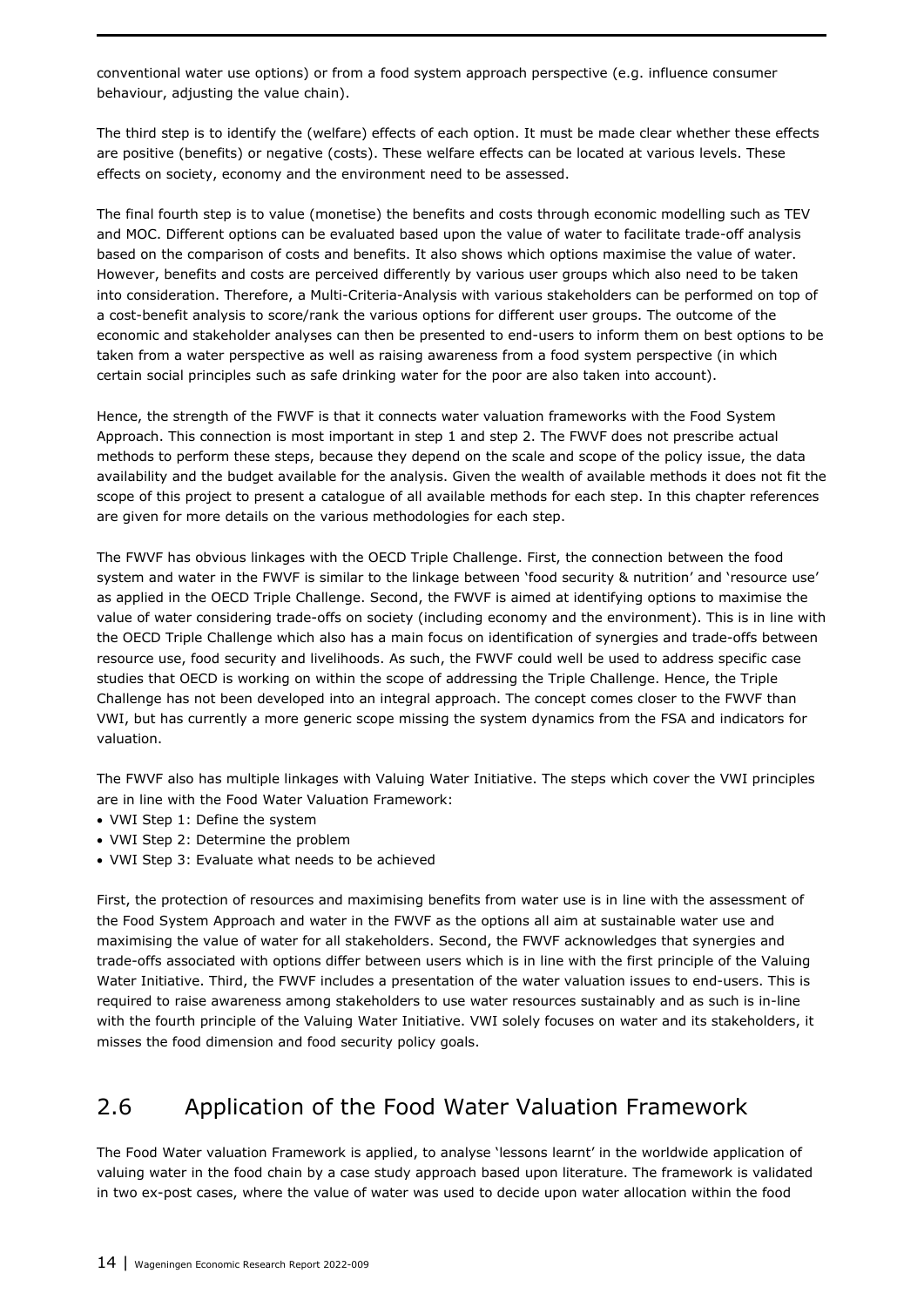system. The framework was subsequently used for policy advice in two ex-ante cases 'country' cases, where will be demonstrated that applying the value of water explicitly in policy making, can lead to different optimal policies. The cases differ with respect to spatial scale (local, regional, national and international) and with respect to the decision maker (companies at the lower spatial levels and national governments at the higher level). The objectives of the valuing water analysis differ between companies (e.g. making a profit) and nations (e.g. improving the welfare of its inhabitants).

The four cases are presented in sections 3 to 6. The description of every case follows the methodology of the FWVF and presents relevant trade-offs. Given the budget, desk research was applied to analyse the cases based upon publicly available literature; no additional data collection and valuation exercises have been done. Hence, data for the trade-off analysis was not sufficiently available for a quantitative analysis. The ex post (Section 3 and 4) cases were assessed using publicly available data on valuation of water. For the ex ante cases (Section 5 and 6) a qualitative analysis was done, which can be elaborated upon in a next phase. This approach hampers the thoroughness of the analysis and the precise application of the FWVF in the case studies. But it will demonstrate that applying the value of water within the food system is useful to generate combined food and water security outcomes efficiently.

In the ex post cases it is checked which of the VWI principles (see Section 2.5.1) were applied in these cases. In the ex ante cases recommendations are given for the next steps based upon the valuing water principles. In all cases the options are scored qualitatively on goals, which are focal points of the OECD Triple Challenge.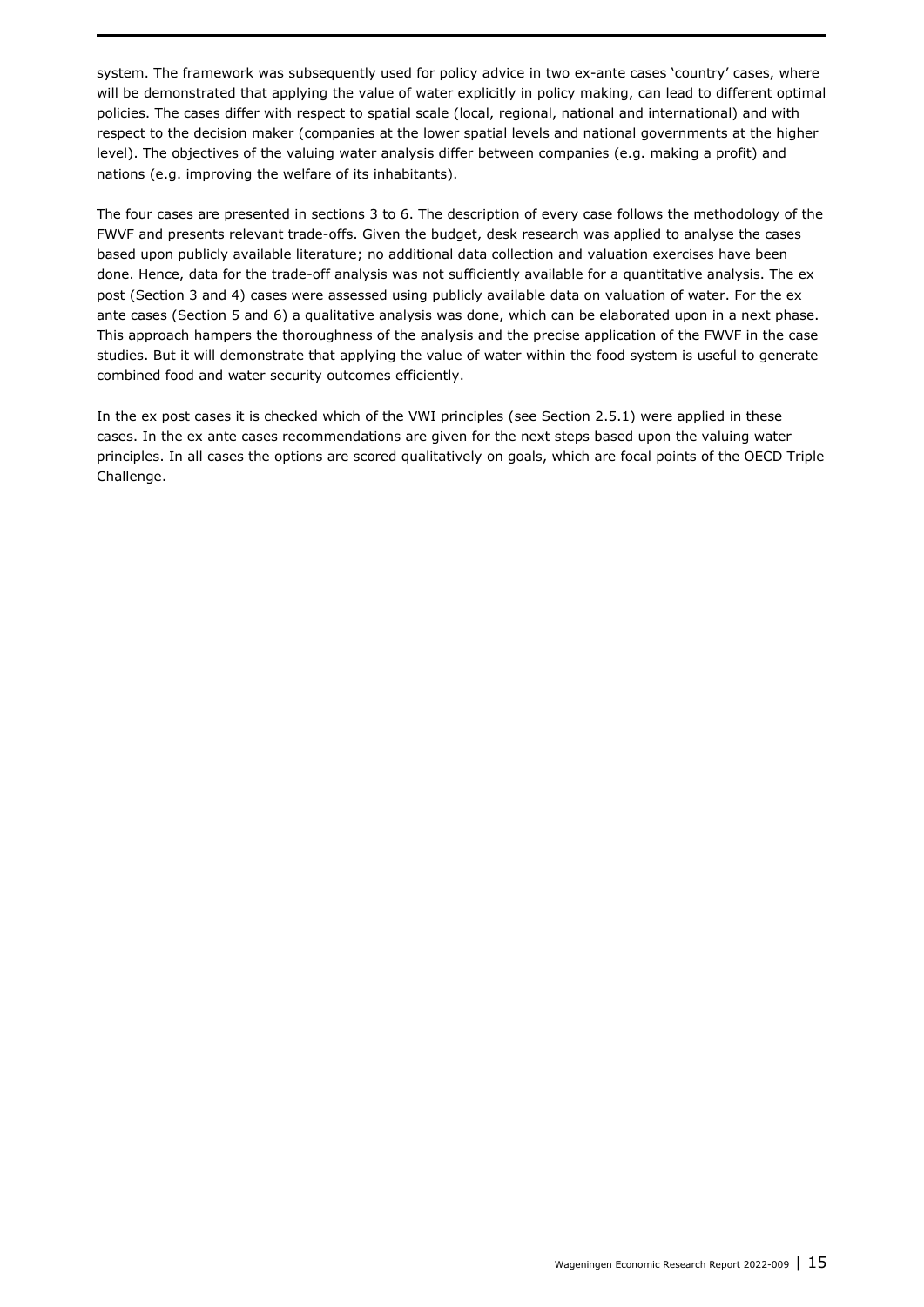# <span id="page-15-0"></span>3 Case study: Coca-Cola: valuing water at corporate level

# <span id="page-15-1"></span>3.1 Introduction

Coca-Cola, one of the largest companies in the world, owns four of the top five soft drink brands, and it makes or licenses more than 3,500 beverages tied to over 500 brands, providing 1.8 billion servings per day in over 200 nations (Fogel et al. 2012). Coca-Cola is a private company that operates worldwide; making a profit is a precondition for a (economically) sustainable company. The SDGs are not incorporated directly into Coca-Cola's corporate goals. However, some of them are related to SDGs. The focus is on actions already executed by Coca-Cola in the food system and water domain. We review these measures (an ex post analysis) and analyse the role valuing water played in the company's decision- making process.

# <span id="page-15-2"></span>3.2 Food and water system challenges

For the Coca-Cola Company water is needed for the cultivation of agricultural ingredients, water is used in the production process, and the beverage itself contains water. To better understand and manage water stress and risk, Coca-Cola conducted a global plant-level, water-risk assessment to define a global water strategy in 2015. This was a refresh of a risk assessment first conducted in 2004. The process involves a detailed, plant-level survey for each facility, extensive geospatial monitoring of various factors affecting water and a risk quantification model.

As described above in the introduction, Coca-Cola has formulated its own sustainability goals

- *Giving back*: Percentage of the company's annual operating income invested back into local communities (together with the jobs they supply, it can be seen as social and economic outcomes in FSA context, see Figure 2.4;
- *Water*: Percentage of water used in finished beverages returned to nature and communities; environmental outcomes in FSA context, see Figure 2.4;
- *Agriculture*: Percentage of ingredients sustainably sourced;
- *Food security* is not addressed directly, but the company's objective is to substitute sugar content to reduce obesity.

Coca-Cola's own system approach is depicted in Figure 3.1.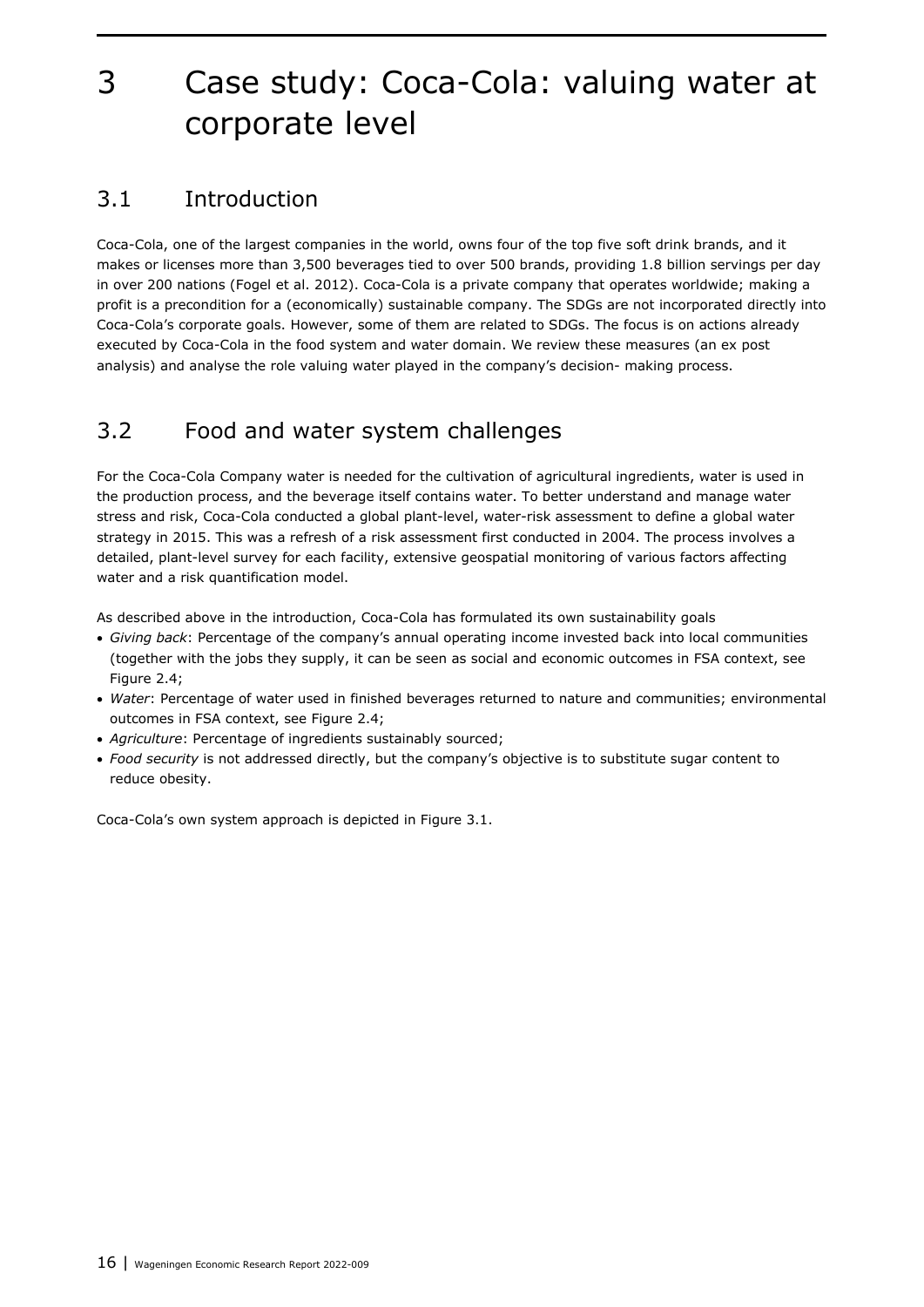![](_page_16_Picture_0.jpeg)

*Figure 3.1 The Coca-Cola system approach Source: Coca-Cola.*

Sustainability of its water use was evaluated at community/watershed level including quantity, quality and the effectiveness of policy, as well as the social considerations of water and sanitation access, community engagement, government interactions and media. The assessment covers 99% of Coca- Cola's manufacturing system (Rudebeck 2018). Figure 3.2 presents the elements of the production process, the food chain, that have been taken into account.

![](_page_16_Figure_3.jpeg)

*Figure 3.2 Elements of the production process taken into account in Coca-Cola's sustainability analysis Source: Rudebeck (2018).*

# <span id="page-16-0"></span>3.3 Options to increase the sustainability of water use

Coca-Cola has identified the following options to increase the sustainability of its water use;

- 1. Reduce water use in production and bottling process (less water use at plant site). The goal is to reduce water use by improving water efficiency (compared with 2004 levels). In 2004, 2.7 litres of water were used to make 1 litre of product. Today, Coca-Cola's water efficiency has improved by 31%.
- 2. Reduce water use of adjacent water users (less water use in the neighbourhood of the plant site), to reduce the business risk of insufficient water availability for the plant. Coca-Cola has a vested interest in local water resources, because of its embeddedness in local contexts using local resources. This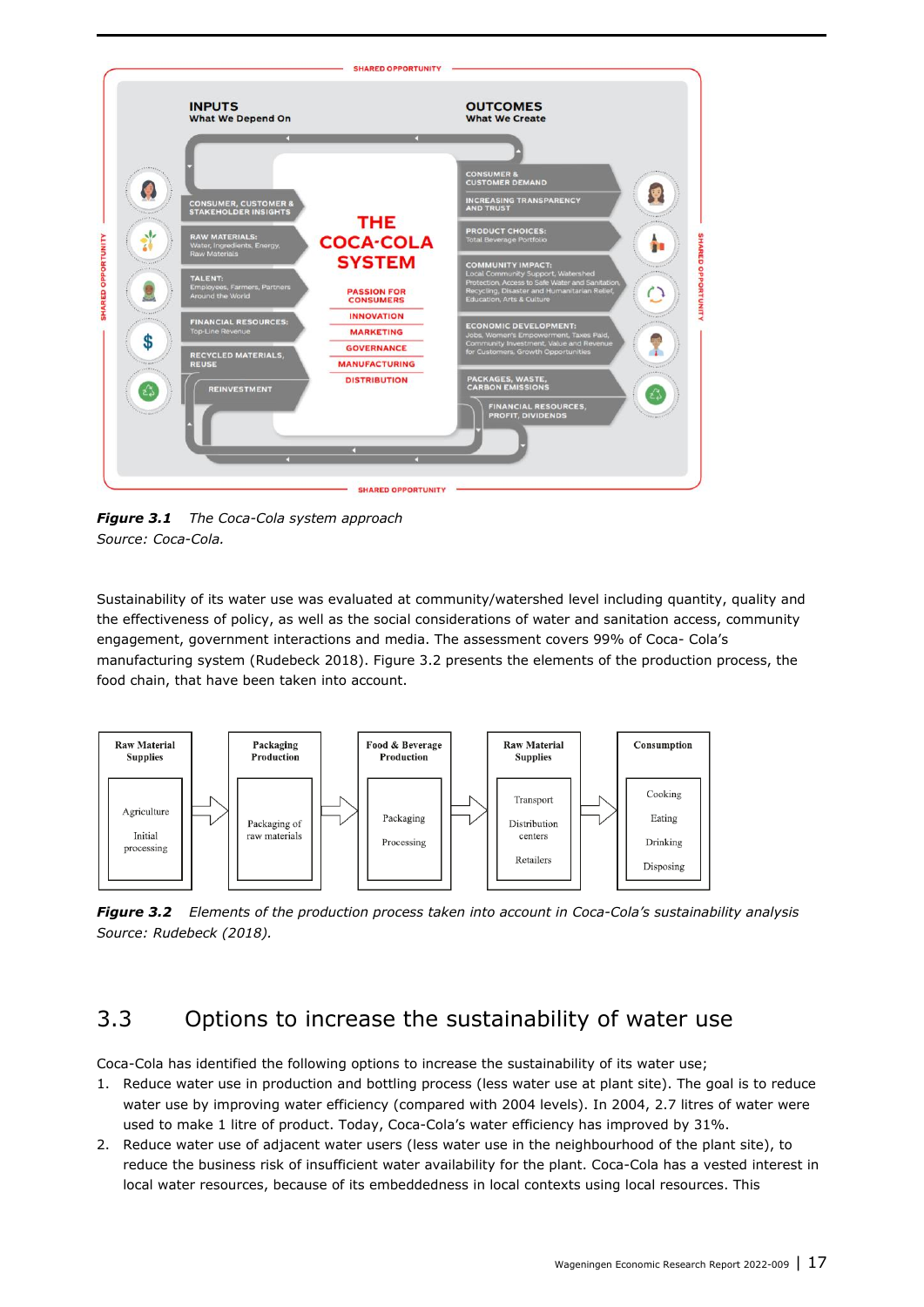dependence means that when local water resources become scarce, it directly affects the business. Its water engagement is accordingly often a direct response to mitigating a risk (not enough water available to run the plant in the long run). Allocating production facilities in water scarce areas also carries a regulatory risk, particularly if there is competition between water users, since the companies risk having their water user rights withdrawn (WWF 2014).

- 3. Recharge local water system; treat wastewater and reuse it or make it available for local water system (more water available in the neighbourhood of the plant site). Coca-Cola has the ambition to replenish 100% of water used. They expand support of healthy watersheds and sustainable community water programmes to balance the water used in finished beverages by 2020. Coca-Cola will return treated water from its manufacturing processes back to the environment at a level that supports aquatic life and replenish the water used in its finished beverage products through continuing its community water projects with partners in more than 100 countries. Coca-Cola developed its own Source Water Protection Standard.
- 4. Reduce water use of suppliers (e.g. sugar producers) (less water use at regional/national scale). For food and beverage companies, the most water intensive activity is the production of agricultural inputs. For example, Coca-Cola estimates that 99% of the water it uses goes into the production of agricultural raw materials and packaging, while only 1% of the water is bottled in the beverage itself (Elmore 2015; Coca-Cola and TNC 2010). If the value of water increases, costs of production rise. Coca-Cola has defined its Sustainable Agricultural Guiding Principles (SAGP). The SAGP has three groups of guidelines (human and workplace right, environment, farm management systems). One of the elements of the group environment is water management:

'ensure long-term sustainability of water resources in balance with community and ecosystem needs by maximizing water use efficiency and minimizing water quality impacts from wastewater discharges and erosion and nutrient/agrochemical runoff'

One of the reasons for developing SAGP is to mitigate business risk by addressing challenges to the availability, quality and safety of the agricultural ingredients and to balance the costs of sustainability by leveraging relationships. Coca-Cola Europe has proposed a methodology for water footprint sustainability assessments that considers impacts as well as water quantity.

5. Select water abundant regions to build a new bottling plant. No factories in water scarce areas. As production facilities have a long lifetime, an assessment whether water is available in future is necessary. Coca-Cola provided WRI (World Resources Institute) with data on water for its freshwater sustainability analyses (Aqueduct). Coca-Cola prefers to bottle beverages locally to reduce business risk, and reduce (transportation) costs. One of Coca-Cola's new priorities is achieving 100% regenerative water use in bottling operations in water-stressed areas by reducing, reusing, recycling and locally replenishing the water they use.

The latter two options are based upon Coca-Cola's food system and would not be taken into account if the analysis was tied to a water basin. These options and the way Coca-Cola have implemented them are evaluated in the next sections. Some of them are linked to the four water goals (Replenish, Reduce, Recycle, Risk) set by the company which are measurable and time bound to monitor progress (Fogel et al. 2012).

## <span id="page-17-0"></span>3.4 Value of water and effects on welfare

Being a beverage company, the value of water is important for Coca-Cola from different viewpoints.

1. Efficiency of the production process. Water is a direct input in the production process. The value of water in the long run is also important to assess the profitability of the production plants. The higher the value of water (in case of water scarcity), the more options are economically viable to reduce water use in its own production process. To improve their water efficiency, Coca-Cola has teamed with a number of organisations around the world. Notably, the company has worked with The Nature Conservancy (TNC) since 2008 to jointly build solutions to some of the world's most pressing water issues (Fogel et al. 2012).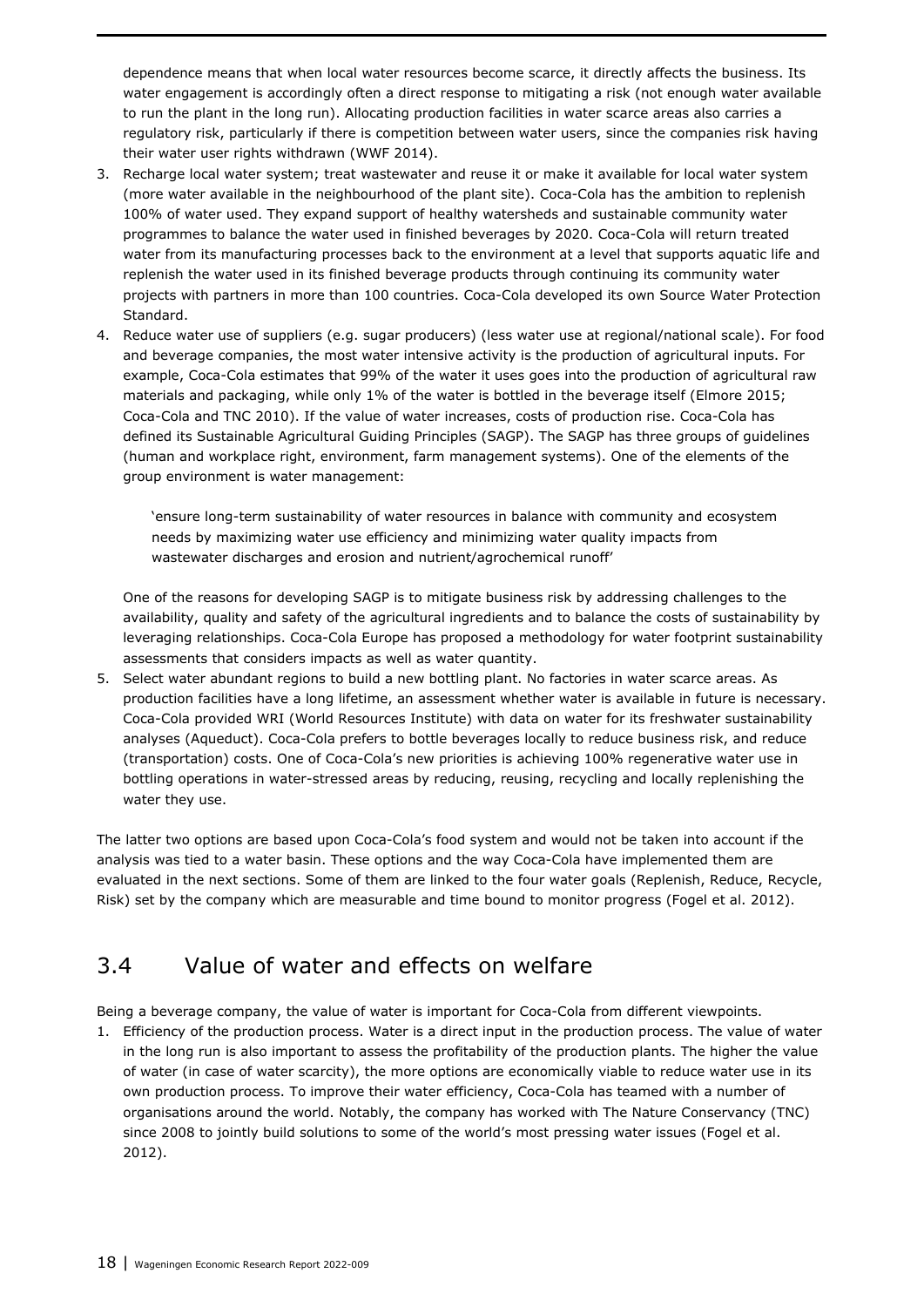- 2. If water is used less efficiently outside the plant, it might be more efficient to support adjacent water users in reducing their water use. Then more water (a common pool resource) is available for the bottling plant.
- 3. The value of water for suppliers is important, because Coca-Cola depends on reliable sourcing of its ingredients. The value of water for all other local stakeholders in the region is important, if they do not take this value into account they end up in a struggle for water.
- 4. The value of Coca-Cola (a producer of low-value consumer goods) lies not in its products, but in its brand; the company is consequently highly exposed to reputational risk. This reputational risk, which denotes the potential loss of customers and brand value as a result of real, or perceived, negative impacts on communities and ecosystems as a consequence of a company's water use (Hepworth, 2012). Reputational risk is intimately tied to a company's 'social licence' to operate. The most prominent example of the links between reputational water risk and business continuity is the challenge that Coca-Cola faced in Kerala, India in 2003. Among other issues, serious concerns were voiced by the local community that the Coca-Cola bottling plant was over-extracting groundwater, and in effect depleting the local aquifer (Hills and Welford 2005; Coca-Cola 2004). After years of protests, the plant was closed (Chilkoti 2014).

## <span id="page-18-0"></span>3.5 Link with Triple Challenge and VWI

Coca-Cola understands water has a value for the company as well as for other stakeholders in water scarce regions. Instead of valuing water itself in the region of each production site, they have developed company guidelines and goals that increase water efficiency and the value of water. Progress on these goals is monitored internally and by benchmarking (e.g. BIER, Beverage Industry Environmental Roundtable). Based on their assessments they value water (at least implicitly) and they act on the values of water (e.g. increase the water use efficiency, by decreasing their own water use and the water use of the agricultural suppliers) to secure supply of agricultural products. The value of water for other stakeholders is important for Coca-Cola, because it affects the reputational risk.

*Suitability of the FWVF. The four steps distinguished in the FWVF are reflected in Coca-Cola's approach. The company listed it challenges (Section 3.2; step 1).* Coca-Cola's policy options fit the FWVF because they are anchored in their supply chain (step 2). Although we do not have insight in the exact method the beverage company used to value the effects of each option (step 3 and 4), we are confident they used their value of water and the value of water for the stakeholders (amongst others water users in the water basin and consumers of their beverages) to select their best option. Coca-Cola's non-water objectives such as 'contribution to livelihood, by offering jobs and income' fit in the socio-economic outcomes. Environmental outcomes are lined to water efficiency and wastewater treatment.

### *Link to OECD Triple Challenge*

In Table 3.1 Coca-Cola's policy options are scores against the three dimensions of OECD Triple Challenge, also the trade-offs for Coca-Cola are presented.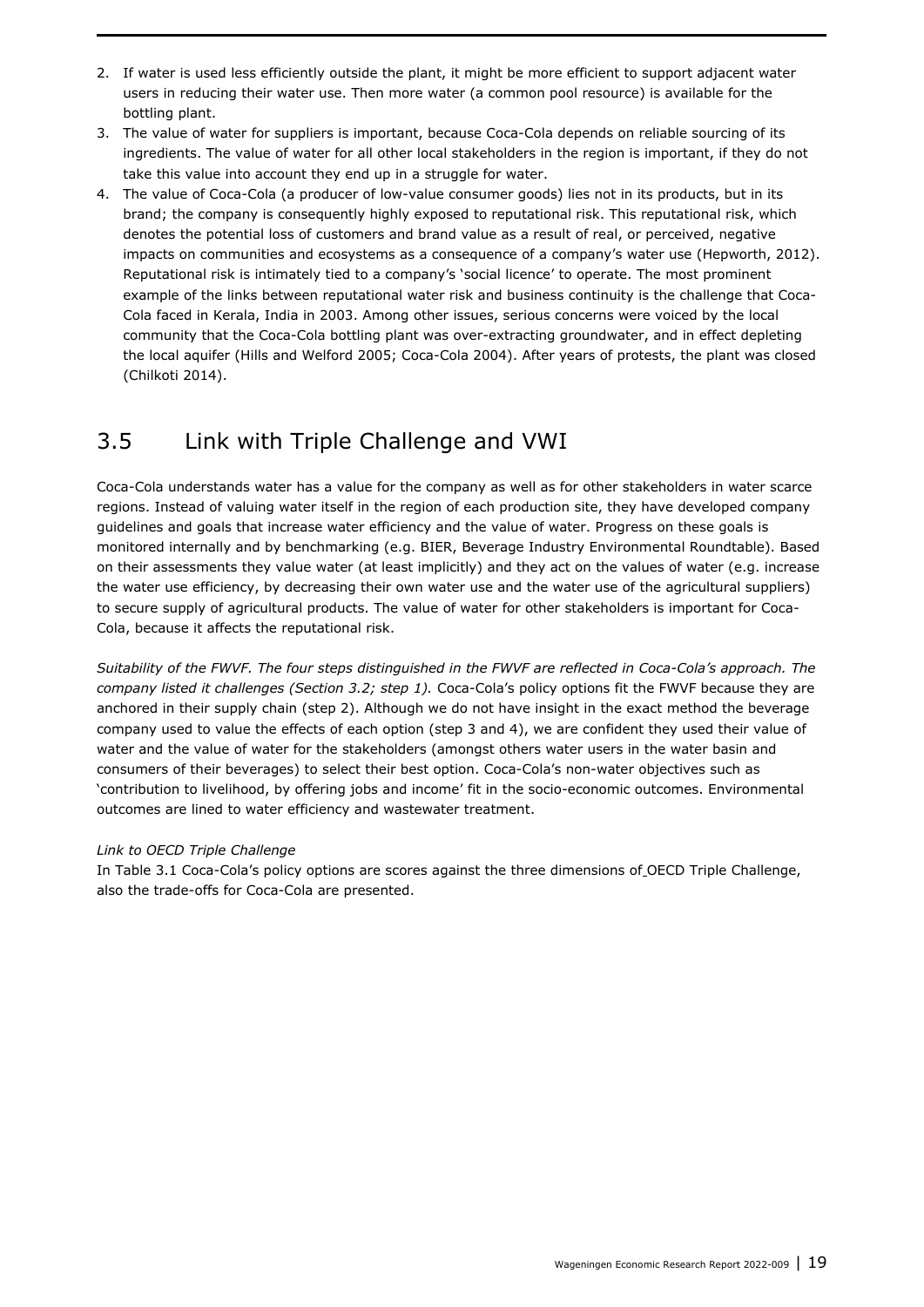|            | <b>Table 3.1</b> Trade-off table for Coca-Cola's option to reduce water use scored on OECD Triple Challenge |
|------------|-------------------------------------------------------------------------------------------------------------|
| dimensions |                                                                                                             |

| <b>Policy option</b>        | Food security and | Resource use and | <b>Livelihoods and</b> | <b>Trade-offs</b>                  |
|-----------------------------|-------------------|------------------|------------------------|------------------------------------|
|                             | nutrition         | climate change   | rural development      |                                    |
| 1. Reduce water in bottling | $\ddot{}$         | $\ddot{}$        | $^{+}$                 | Costs to increase water efficiency |
| process. Optimise own       |                   |                  |                        | of Coca-Cola's production process  |
| process                     |                   |                  |                        |                                    |
| 2. Reduce water use of      | $\Omega$          | $\ddot{}$        | $^{+}$                 | Costs to increase water efficiency |
| adjacent water users        |                   |                  |                        | of adjacent water users            |
| 3. Recharge local water     | $\ddot{}$         | $+/-$            | $^{+}$                 | Water treatment costs additional   |
| system                      |                   |                  |                        | to standard wastewater discharge   |
| 4. Reduce water use of      | $\Omega$          | $\pm$            | $\ddot{}$              | Water scarcity at the bottling     |
| suppliers                   |                   |                  |                        | plant does not have to be          |
|                             |                   |                  |                        | effected                           |
| 5. Select water abundant    | $^{+}$            | $+/-$            | 0                      | Less livelihood in water scarce    |
| regions                     |                   |                  |                        | regions. More transportation of    |
|                             |                   |                  |                        | bottles. More water available in   |
|                             |                   |                  |                        | water scarce regions               |

Legend: 0 – no effect, - negative effect, + positive effect, +/- effect can be either positive or negative.

Reduction of (Coca-Cola's) water use in water scarce areas (options 1,3 and 5) will increase the potential to grow food crops, and generate income from agriculture (Table 3.1). In all options water is used more efficiently. Some options might lead to higher energy input, these are labelled +/-. Livelihood and rural development are scored in Table 3.1 for the water scarce region.

*Link with valuing water principles:*

- **Principle 1**. *Recognise and embrace water's multiple values*. In decisions affecting water Coca-Cola takes care of their reputation and has started alliances with NGOs to secure their image as a responsible company. Coca-Cola partnered with nature conservation NGOs (e.g. WWF, TNC) and with NGOs with water focus (Water Stewardship, Virtual Water Network) to gain support for their work on increasing water use efficiency.
- **Principle 2.** *Reconcile values and build trust*. Coca-Cola has started to assess water resource availability for their bottling sites in risk areas, and have expanded their water assessments (water footprint analyses) to include other parts of the supply chain later (e.g. sourcing of sugar). They used these assessments to formulate their company policy with respect to water.
- **Principle 3.** *Protect the sources.* Focus on protecting the environment by increasing the water use efficiency. Coca-Cola's standards for wastewater treatment were set through a multi-stage and stakeholder engagement. Process wastewater regulations were reviewed from around the world to learn how governments are addressing those same parameters. All information was combined to arrive at the maximum allowable concentrations for each parameter. Coca-Cola wastewater treatment standards call for treatment of all water discharged at the agreed levels.
- **Principle 4.** *Educate to empower* see the partnerships with NGOs (see under principle 1) and through various projects (e.g. Coca-Cola 2019, 2020).
- **Principle 5.** *Invest and innovate.* Partnering with NGOs (see under principle 1).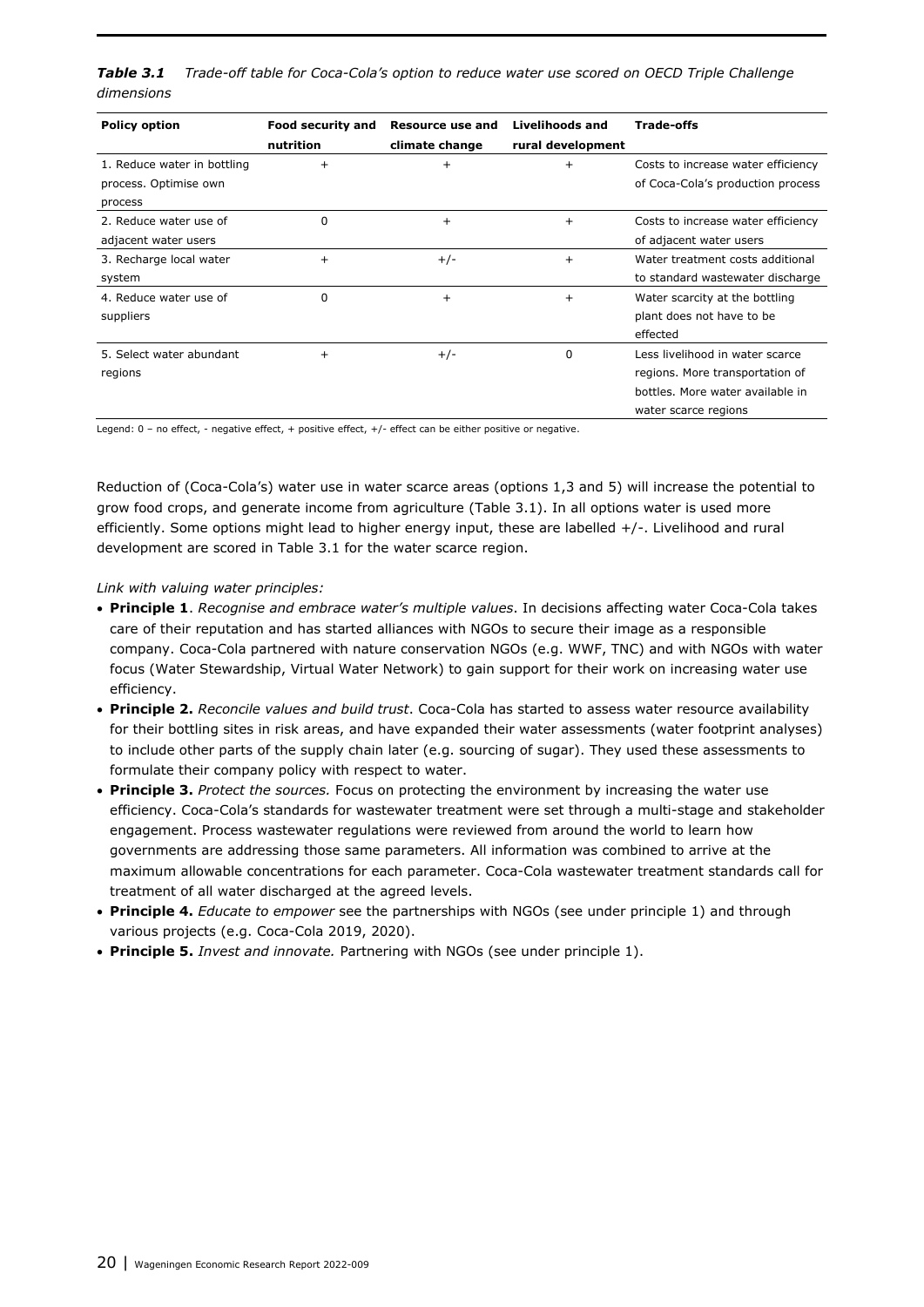# <span id="page-20-0"></span>4 Case study: Fresh water pipeline for high-value crop farmers

## <span id="page-20-1"></span>4.1 Introduction

The Southwestern Delta of the Netherlands is a region with a limited natural fresh water supply. Although most conditions for agriculture production are favourable in the area, the agricultural demand for fresh water is higher than the supply. For the province of Zeeland, agriculture is important for the area in terms of value added and employment, and it is one of the policy objectives of the province to maintain the employment and agricultural sector in the province. In this respect, the fruit growing farmers in Zuid-Beveland (see Figure 4.1) are a relevant group which have a demand for good quality fresh water demand. These farmers in Zuid-Beveland have been relying on fresh water supply from fresh water resources outside the Southwestern Delta since the 1990s with a fresh water pipeline from the Biesbosch (see Figure A1 in the appendix). In Section 4.2, we review the role of water valuation in the process of why this solution has been chosen for the fruit farmers in Zuid-Beveland. In addition, Section 4.3 discusses the alternatives to expand the fresh water pipeline to other areas in the Southwestern Delta (Walcheren in particular, see Figure 4.1), so that agriculture in these areas could benefit from the fresh water supply as well (higher productivity and more employment).

![](_page_20_Figure_3.jpeg)

<span id="page-20-2"></span>*Figure 4.1 Map of Zuid-Beveland in the Southwestern Delta*

# 4.2 Food and water system challenges Zuid-Beveland

### *Water system analysis*

In Zuid-Beveland the water company Evides exploits a fresh water pipeline to supply fresh water to highvalue crop farmers in the area (mainly pear and apple growing farmers). The purpose of the pipeline is to provide high-quality fresh water for high-value crop growers to avoid damage of night frost in spring and to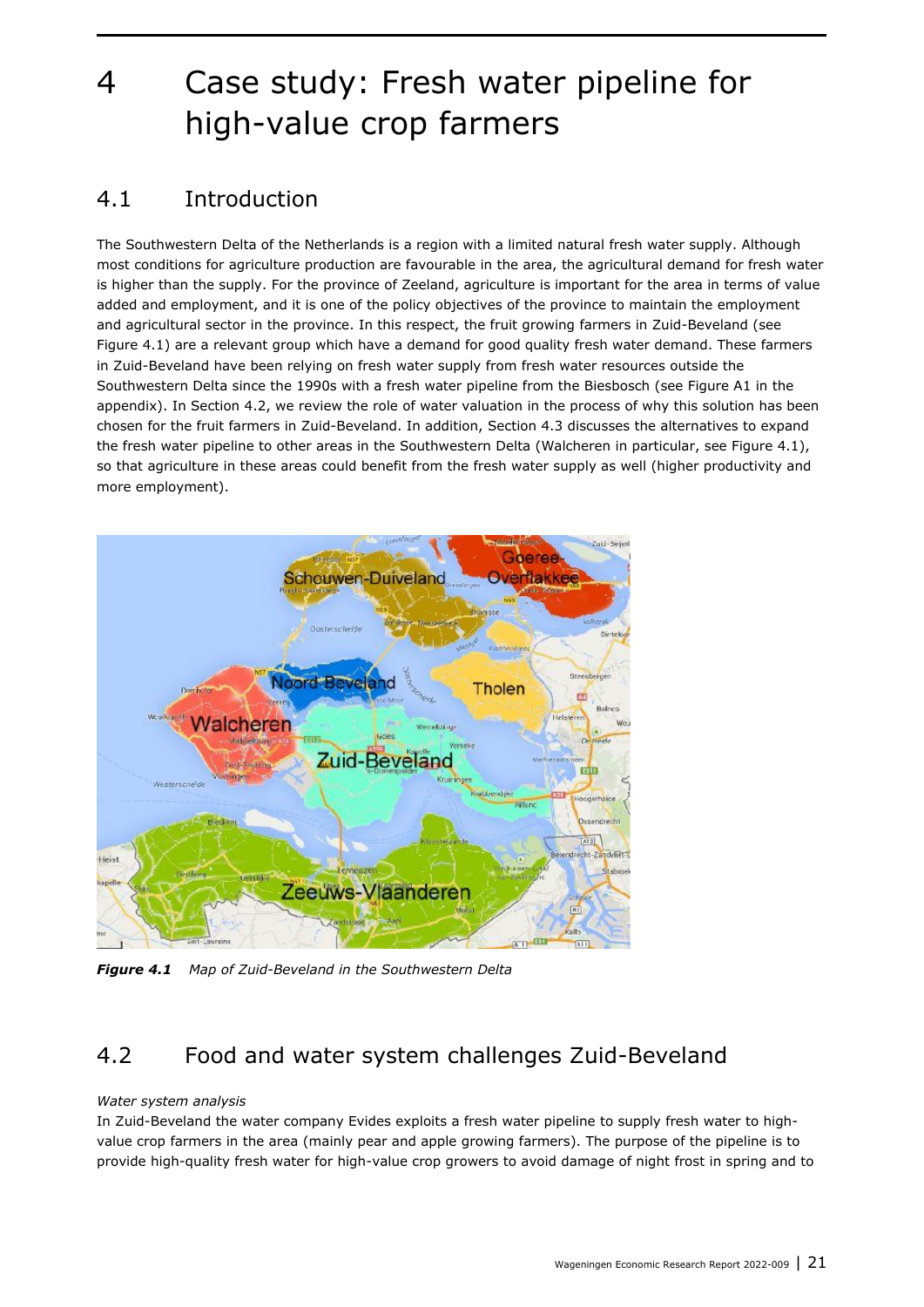avoid damages of water shortages in growing seasons. Figure 4.2 shows the map of the pipeline infrastructure. Below, we will discuss the value of the pipeline in its current situation.

Since 1992, the fresh water pipeline has been constructed to supply high quality fresh water to high-value crop producers in Zuid-Beveland. Initially, the fresh water pipeline's high quality water was abstracted from the Bath-Spui canal in the eastern part of Zuid-Beveland (van Hoorn and Visser 2012). However, the water quality in the Bath-Spui canal decreased due to the presence of blue algae which led farmers to abort their irrigation system equipment. Therefore, the water management authorities, the water company Evides and the farmers searched for alternatives. In fact, there were two alternatives. The first option was that water could be abstracted from other fresh water resources (lakes or canals) in the Southwestern Delta. The second option was that a connection was made to the existing water pipeline for industrial water from the Biesbosch (North-Brabant) to the chemical industry in Zeeuws-Vlaanderen.

Alternative sources of fresh water (Option 1) have been researched, but these were far more expensive. In 1998, the supply of fresh water for high-value crop farmers in Zuid-Beveland was connected to the pipeline for industrial water (van Hoorn and Visser 2012). Although this was supposed to be a temporal solution, the fresh water pipeline for fruit farmers is nowadays still supplied with water from the industrial water pipeline.

Ten years after the connection was established, the option of using water from the Volkerak-Zoom lake was investigated but also this option was too expensive (van Hoorn and Visser 2012). The water from the Volkerak-Zoom lake is not suitable for usage by the high-value crop growing farmers. Since the Volkerak-Zoom lake had brackish water, for instance, the water had to be infiltrated into the soil in designated areas (about 15 ha) to remove impurities (van Hoorn and Visser 2012).

![](_page_21_Figure_4.jpeg)

*Figure 4.2 Map of the fresh water pipeline in the Netherlands Source: Schipper et al. (2013).*

These fruit producers in Zuid-Beveland use the high-quality fresh water of the pipeline for two purposes. First, they use the water to sprinkle their fruit trees to protect them and to avoid damage from night frost in spring. Night frost damage to permanent crops like pears and apples during the flowering stage may destroy the yields of the season. Second, the water is used to overcome water shortages due to limited rainfall during the growing season in summer. Water shortages might have two effects. With irrigation systems, fruit farmers can avoid the effects of drought spells and soil salinisation on crop yields. Hence, the presence of the pipeline has reduced the risk of night frost damage and damage of yields due to droughts. In the summer of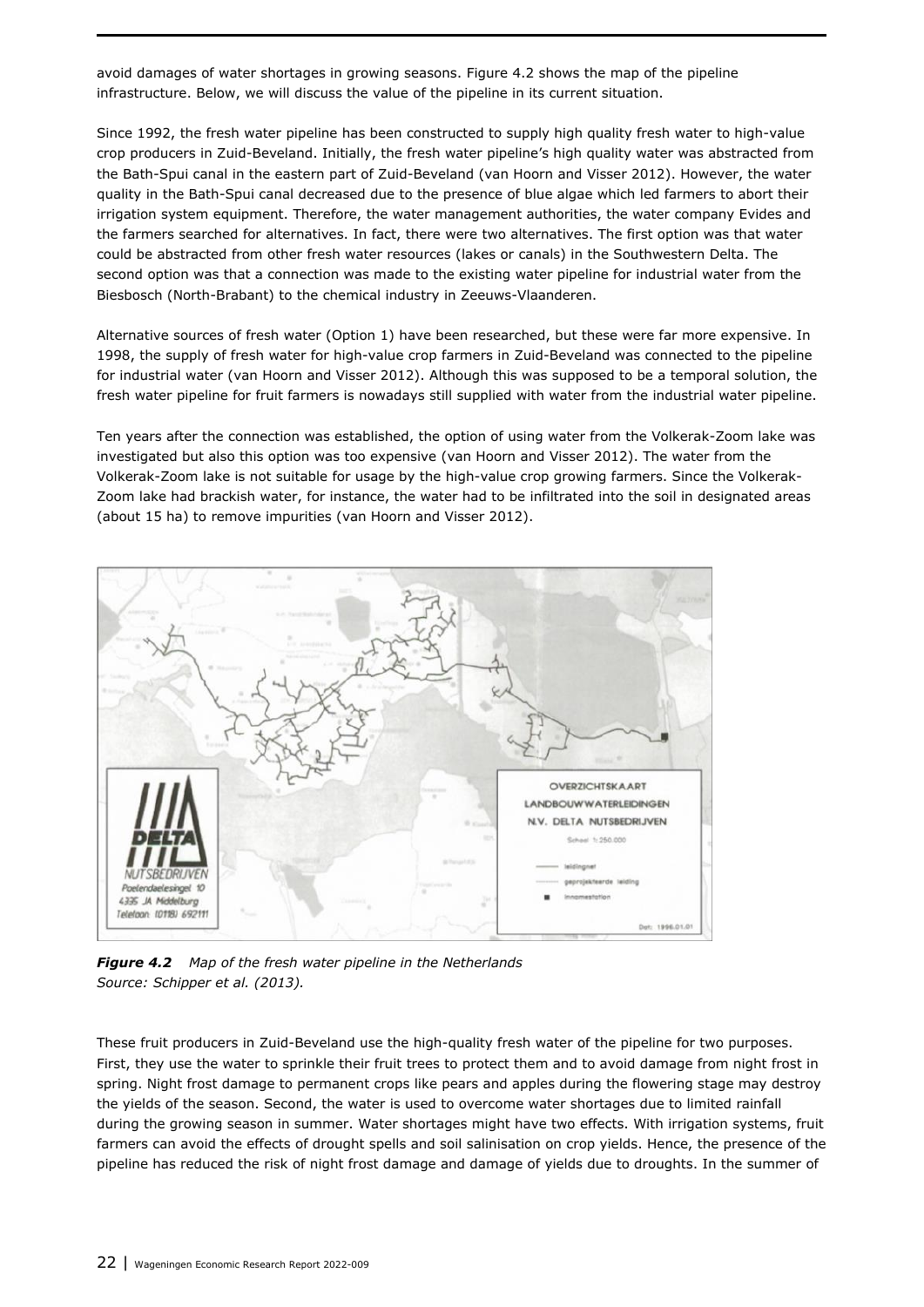2018, however, the period of droughts was longer than expected and the water supply of the fresh water pipeline was insufficient to fulfil the peak demand for water (Lanting 2019).

Although peak demands for water can be high, the common agricultural demand for water is only a minor part of the available fresh water resources from the Biesbosch. The majority of the water resources are used for industrial purposes (chemical industry) and drinking water purposes (van Hoorn and Visser 2012). Before the fresh water pipeline of Zuid-Beveland was connected, there was already a fixed price per cubic meters. For the water supply of the farmers in Zuid-Beveland, alternative water resources were explored, but the cubic metre price was higher for farmers in all alternatives (ZLTO 2011). Many high-value crop farmers in Zuid-Beveland have their own water storage facilities to store water supplied and to use it in times of water shortages.

#### *Link to food system approach*

From the perspective of a food system approach (van Berkum, Dengerink, and Ruben 2018), fruit growing is mainly an agricultural production activity. A quarter of the fruit grown in the Netherlands originates from the province of Zeeland (van der Vleuten and Giele 2019). Other major fruit growing areas are the Betuwe and Zuid-Limburg. In the province of Zeeland, there is about 5,000 ha of fruit. The fruit growing area of Zuid-Beveland amounts to 3,420 ha, and the main fruit crops are pears and apples. In Zuid-Beveland, a third of the Dutch pear production is grown, and almost 20% of the Dutch apple production (van der Vleuten and Giele 2019). The total production value of fruit produced in the province of Zeeland was almost 100 million euros. Fruit is bought by fruit traders and distributed in the Netherlands and exported abroad. From a consumer perspective, fruit consumption is a valuable source of micro-nutrients such as vitamins (and fibres). There is no specific information on fruit consumption in Zeeland or Zuid-Beveland, but the fruit consumption per person per day is below the recommended amounts for a healthy diets (Dijkshoorn-Dekker et al. 2019). For the fruit growers and the province of Zeeland, the key aspect in decision making has been the continuation of the fruit production and the corresponding employment in the province of Zeeland.

#### *Valuation of water*

The fresh water pipeline is exploited by the drinking water company Evides. Fruit farmers in Zuid-Beveland connected to the pipeline only pay for the fresh water amount they used. In 2013, the high-value crop farmers paid approximately €0.60 per cubic metre (Stuyt et al. 2013). Farmers did not pay any fixed charge to the water supplying company. On-farm water storage facilities and irrigation equipment, however, were paid by the farmers themselves. For farmers with high-value crops like fruits (apples and pears mainly), the connection to the pipeline is beneficial.

## <span id="page-22-0"></span>4.3 Food and water system challenges of Walcheren

The use of the fresh water pipeline for high-value agriculture in Zuid-Beveland has been successful for years, see the previous section. Policy makers (province of Zeeland and the regional water authorities) were interested to boost economic developments of other areas of Zeeland as well. As a result, the option to extend the current fresh water pipeline to Walcheren was investigated. However, it was not only an extension of the pipeline but also an expansion of the capacity of the existing pipeline, because the capacity of the pipeline in Zuid-Beveland was hardly sufficient to fulfil demand for agricultural water in Zuid-Beveland.

#### *Water system analysis*

So far, there is no fresh water supply for farmers in Walcheren. For fresh water, the farmers mainly rely on precipitation and groundwater. Additional fresh water supply could open up opportunities to start growinghigh-value crops in Walcheren, so that the agricultural productivity of Walcheren can be improved as well as the economic prosperity and employment.

#### *Link with food system approach*

The link with the food system approach of the Walcheren expansion is similar to the one of the existing Zuid-Beveland connection. For the province of Zeeland, the key aspect in decision making of the expansion of the pipeline Walcheren would be the improvement of agricultural productivity in Walcheren from low-value crops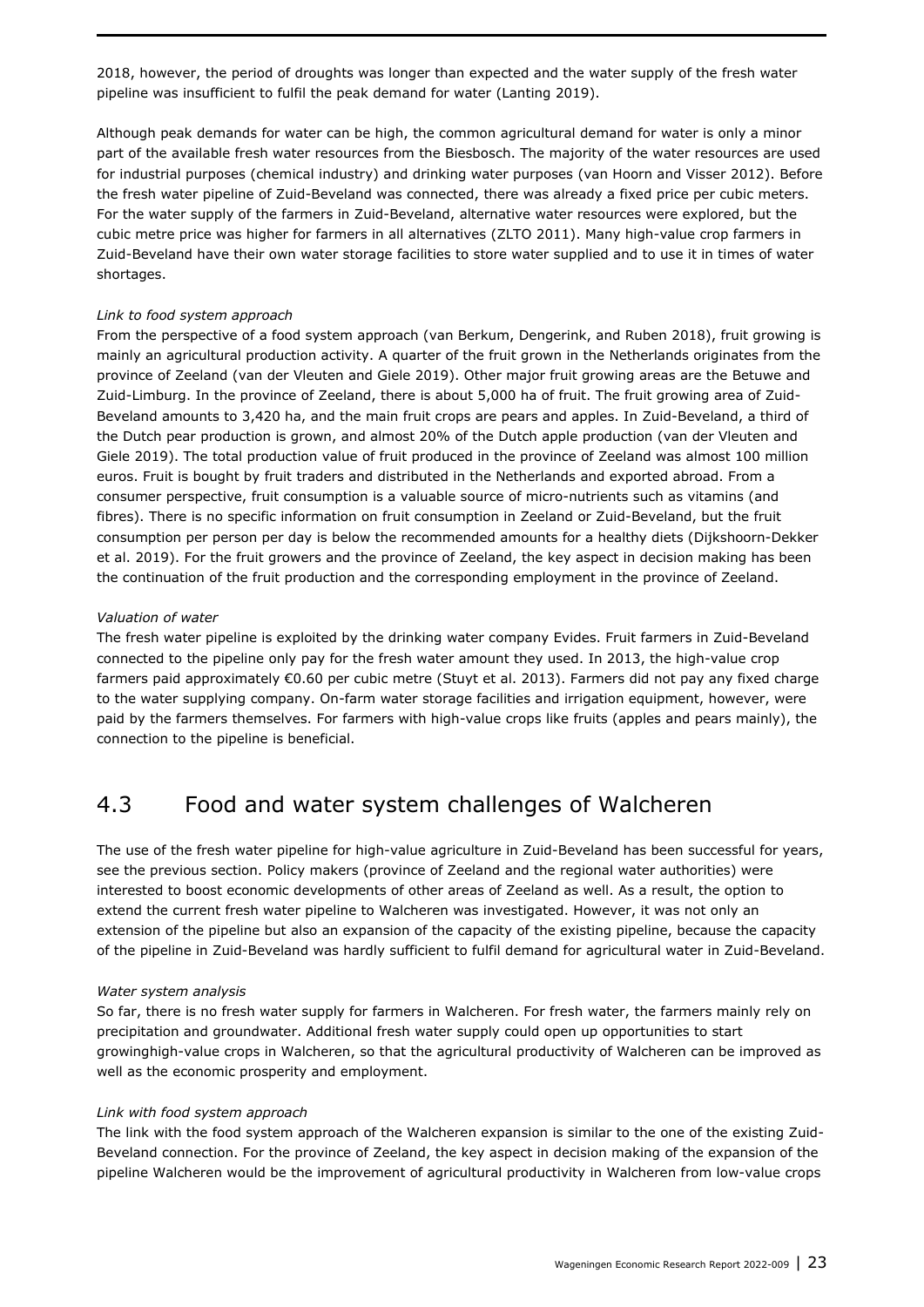(cereals and pulses) to high-value crops (fruit like apples and pears) to improve income for farmers from Walcheren.

#### *Valuation of water*

The expansion of the pipeline to Walcheren has several additional consequences. Farmers would change from annual arable crops to higher value crops and even permanent crops, like fruit trees. In addition, the farmers would have to invest in a detailed distribution network in Walcheren. Moreover, farmers must invest in irrigation equipment and they have to consider whether they would like to have water storage facilities onfarm or not.

The current pipeline in Zuid-Beveland will have to be replaced by a pipeline with a larger capacity (doubled), so that the water flow capacity of the pipeline can be increased to serve more (fruit) farmers (Schipper et al. 2014). The current pipeline capacity is 1 cubic metre per second, and with the expansion, the capacity should be increased to 2 cubic metres per second.

*Table 4.1 Annual costs and benefits (x €1,000) of the expansion of the fresh water pipeline to Walcheren with a land-use conversion from arable crops to fruit trees (pears and apples) over a 50-year period* 

| <b>Description</b>                                           | <b>Annual costs</b> | <b>Annual benefits</b> |
|--------------------------------------------------------------|---------------------|------------------------|
| Construction and replacement                                 | 13,282              |                        |
| Distribution network                                         | 626                 |                        |
| Transition to fruit trees                                    | 2,939               |                        |
| Water supply                                                 | 6                   |                        |
| Change of damages due to droughts, flooding and salinisation | 257                 |                        |
| Benefits of agriculture                                      |                     | 8,859                  |
| Total                                                        | 17,111              | 8,859                  |

Source: Schipper et al. (2014).

Based upon a cost-benefit analyses over a fifty-year period (see Table 4.1), the expansion of the pipeline to Walcheren is not profitable even if farmers in Walcheren would switch from low-value arable crops to highvalue crops like fruit.

# <span id="page-23-0"></span>4.4 Link with Triple Challenge and VWI

### *Suitability of the FWVF*

In step 1 the challenges are identified: to continue the fruit growing activities to secure economic activities and employment for Zuid-Beveland. If nothing is done, farmers might need to turn to low-value, waterextensive crops, because the demand for fresh water demand of high value crops cannot be met. This will negatively affect the livelihood of the Zuid-Beveland area.

The two options (step 2) were assessed for fresh water supply for Zuid-Beveland. Both options are compared to the scenario in which nothing is done (BaU), see Table 4.2.

The effect of the options (step 3) is that in the case of using water from the Volkerak-Zoom lake, the production and productivity of agriculture could be largely maintained, although water from the Volkerak-Zoom lake might be more brackish than from the Bath-Spui canal (reducing productivity) and agricultural land is required for treatment of the water (lowering production). However, there are no problems expected with the irrigation systems due to the poor water quality. As a result, the impact on food security and nutrition is uncertain and might be either higher or lower.

The valuation (step 4) revealed that the connection to the fresh water pipeline (Option 2) was cheaper, and it was more secure for maintaining the production and productivity of agriculture. There are no additional costs for water treatment, so the livelihood of Zuid-Beveland would improve.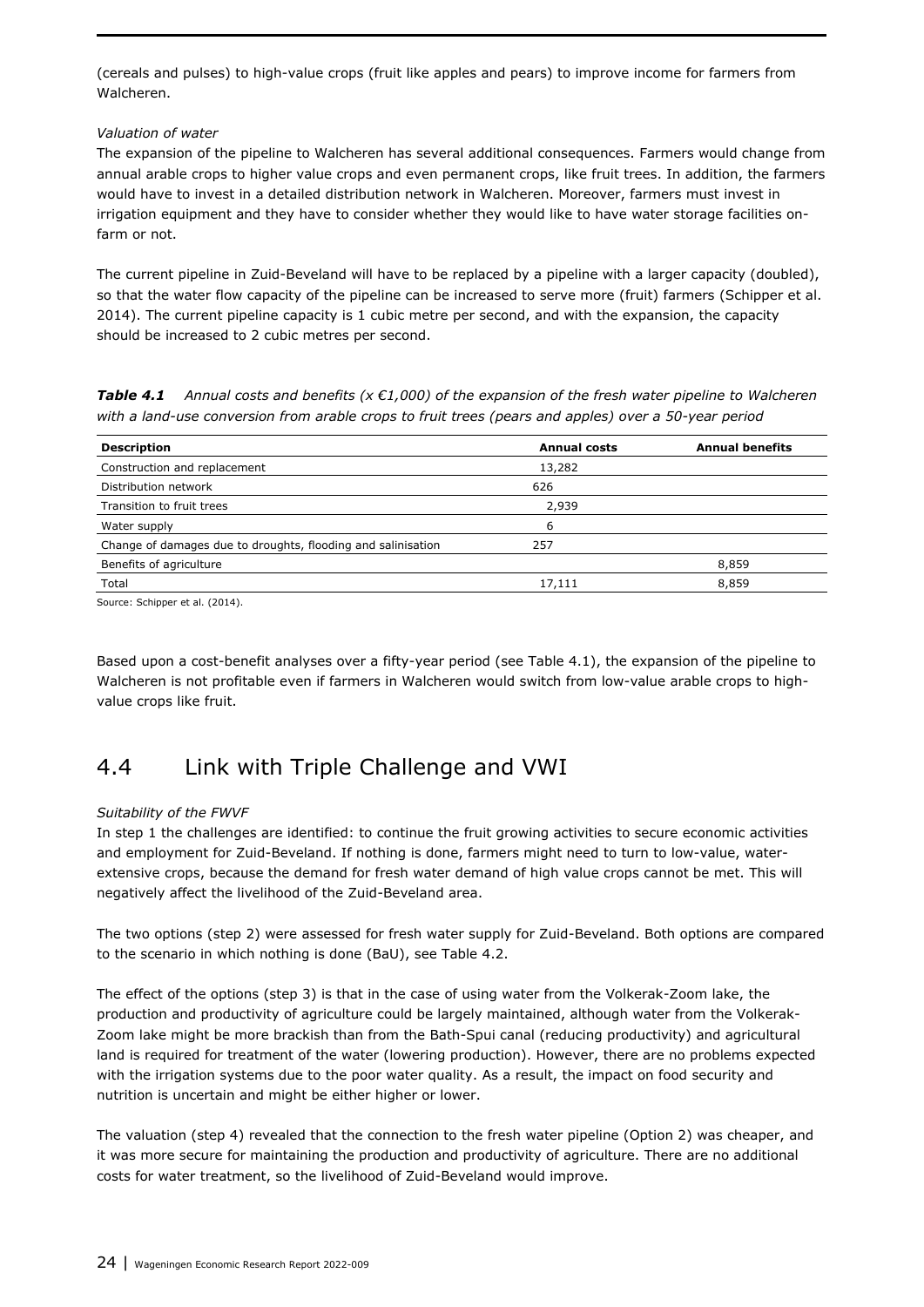For the Walcheren case, the opportunities to improve production from agriculture and as a result the livelihoods and rural developments are promising, but the costs of investments in the pipeline extension and expansion outweigh the benefits for society.

#### *Link with OECD Triple Challenge*

The link with the *OECD Triple Challenge is presented in Table 4.2.*

| Policy    |                                                                                 | Food security Resource use Livelihoods and | Trade-offs                                                                                |  |
|-----------|---------------------------------------------------------------------------------|--------------------------------------------|-------------------------------------------------------------------------------------------|--|
|           | livelihoods and rural development based on the OECD Triple Challenge dimensions |                                            |                                                                                           |  |
| Table 4.2 |                                                                                 |                                            | Impact of the options on food and nutrition security, resource use and climate change and |  |

| .                                  | .             | waannoo nac | егусппоочэ апч    |                                               |
|------------------------------------|---------------|-------------|-------------------|-----------------------------------------------|
|                                    | and nutrition | and climate | rural development |                                               |
|                                    |               | change      |                   |                                               |
| <b>Zuid-Beveland (Section 4.2)</b> |               |             |                   |                                               |
| Option 1                           | $+/-$         | 0           |                   | Less livelihood in Zuid-Beveland due to       |
| Fresh water from                   |               |             |                   | higher costs for water treatment. Production  |
| alternative fresh water            |               |             |                   | or quality of production is uncertain and     |
| resources like the                 |               |             |                   | could go both ways                            |
| Volkerak-Zoom lake                 |               |             |                   |                                               |
| Option 2                           | $+$           | $\Omega$    | $+$               | Better livelihood in Zuid-Beveland and higher |
| Fresh water from                   |               |             |                   | or more secure levels of production           |
| industrial pipeline                |               |             |                   |                                               |
| <b>Walcheren (Section 4.3)</b>     |               |             |                   |                                               |
| Option 3                           | $^{+}$        | 0           |                   | Costs of investment outweigh the increase     |
| Water pipeline for                 |               |             |                   | production, which has a negative impact on    |
| Walcheren                          |               |             |                   | livelihoods                                   |
|                                    |               |             |                   |                                               |

Legend: 0 – no effect, - negative effect, + positive effect, +/- effect can be either positive or negative.

In summary, the use of the fresh water pipeline has been beneficial from a food and nutrition perspective and the improvement of livelihoods and rural development. The natural resource and climate change are hardly affected. In the case of the extension of the pipeline to Walcheren, there is a clear benefit from a food and nutrition security perspective, because agricultural productivity and production can be achieved, but the costs of construction would put a larger burden on the livelihoods and rural development than the benefits for the agricultural sector.

### *Link with valuing water principles:*

- **Principle 1**. *Recognise and embrace water's multiple values*. As part of an existing fresh water pipeline for the chemical and drinking water industry, the supply of good-quality fresh water to fruit farmers in Zuid-Beveland is one of the (minor) water uses. The organisations involved are Evides, the drinking water company and operator of the pipeline, the chemical industry, the fruit farmers and regional water boards and the province of Zeeland. The province of Zeeland has a high value for water supply, because they prefer to continue the economic development of agriculture and employment. The fruit farmers have a high value for water during particular periods of the growing season. In addition to the price for water supplied through the fresh water pipeline, farmers also invest in expensive irrigation equipment and water storage facilities. These investments are only profitable with high-value crops with high productivity. The Regional Water authority can fulfil their obligation and responsibility to provide sufficient fresh water in their service area. Evides have a modest value for water, because the exploitation of the fresh water pipeline is not profitable for them. The chemical industry is trying to lower the value of water supply by researching alternative ways of water supply, such as water reuse.
- **Principle 2.** *Reconcile values and build trust*. The fruit farmers who benefit were charged for each cubic metre of water they used. The impact of the water abstraction of the Biesbosch is regularly monitored by Evides, the water company exploiting the fresh water pipeline. Except for the price per cubic metre, no transparent analysis has been published of the value of water due to the strategic character of the information.
- **Principle 3.** *Protect the sources.* Evides not only manages the fresh water pipeline but also the fresh water resources in the Biesbosch.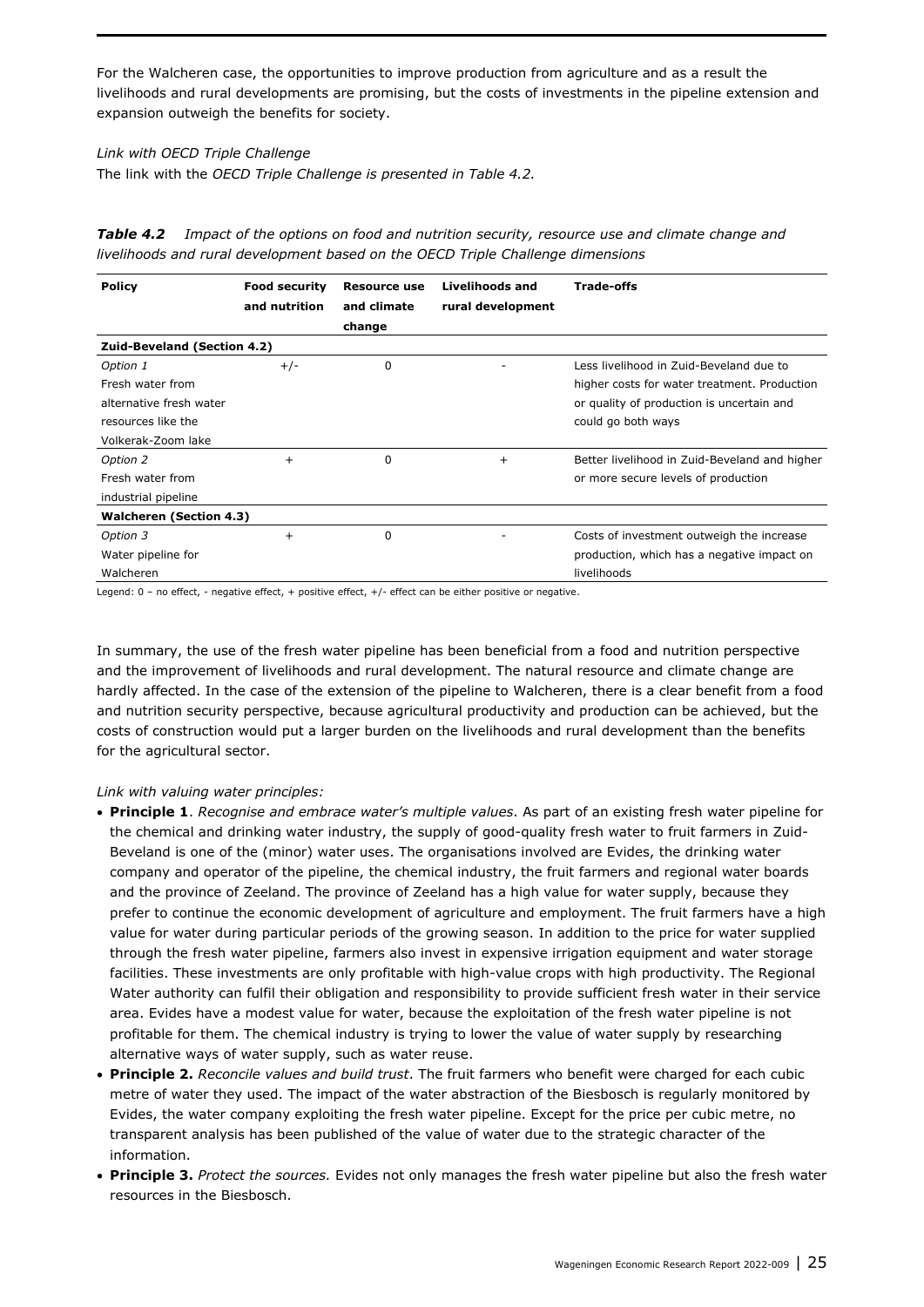- **Principle 4.** *Educate to empower.* Evides, the operator of the fresh water pipeline provides all kinds of promotion materials on how they manage water for their clients (industrial water including water for farmers and drinking water) via their website.
- **Principle 5**. *Invest and innovate.* Evides manages the supply of sufficient fresh water for Zeeland. Fruit farmers connected to the pipeline invested in the connection from the pipeline itself. The regional water board is a major partner as the responsible authority of good quality surface water in the area, and the province is a major partner in this process as well, because they want to secure the agricultural activities and the related employment for the province.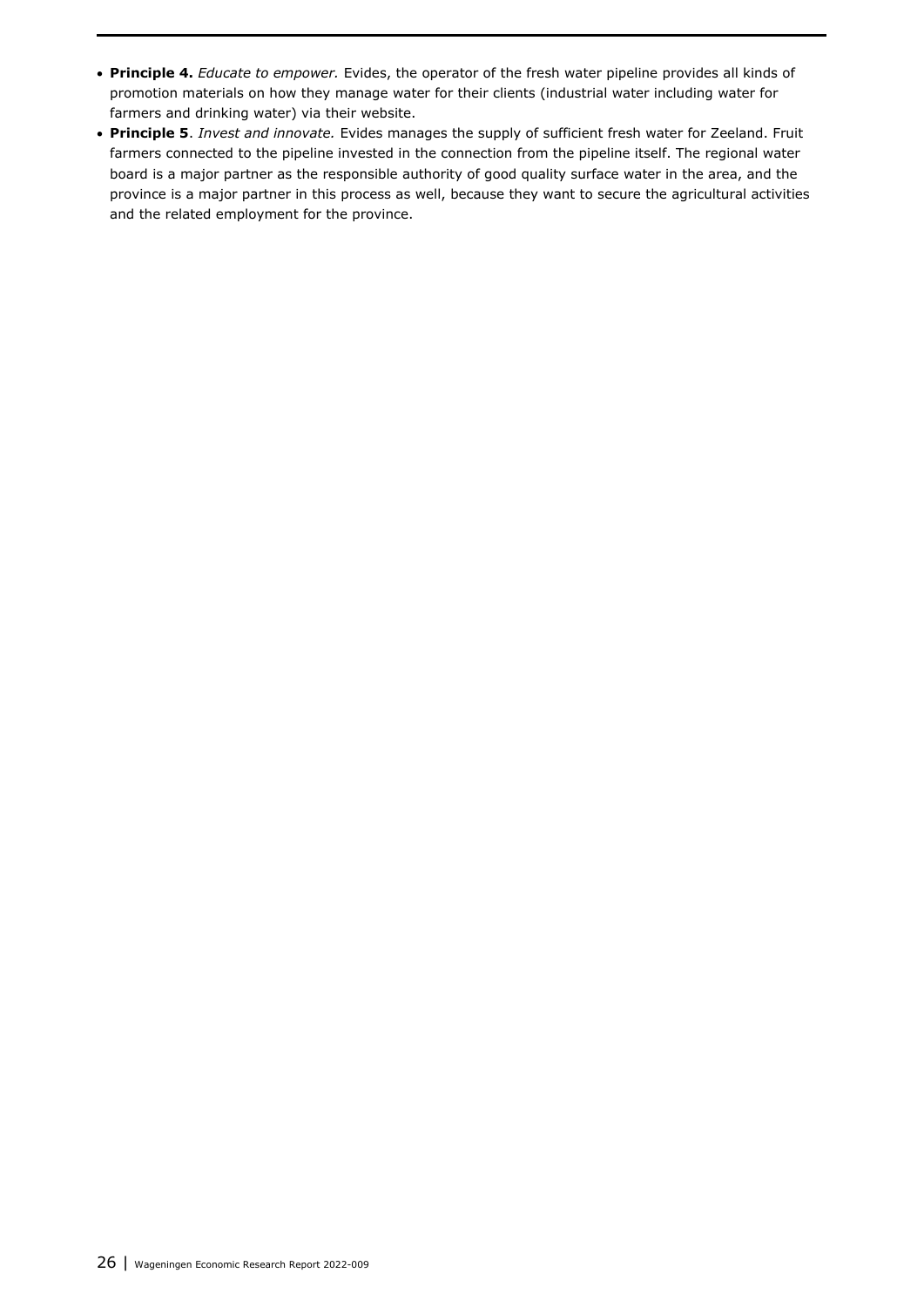# <span id="page-26-0"></span>5 Case Study: increase national selfsufficiency for wheat in Jordan

# <span id="page-26-1"></span>5.1 Introduction

Jordan is the second most water scarce country in the world with a renewable water availability of some 100  $\text{m}^3$  per capita per year (IWMI 2016). This value is well below the absolute Water Stress Indicator of 500 m<sup>3</sup>/pcpy (Falkenmark et al. 1989). A fast population growth, strings of refugee crises, effects of climate change, and political conflicts on sharing water resources exacerbate the problem further. The water scarce situation of Jordan is clearly visible when water extraction and inputs of water are compared: the annual renewable internal fresh water resources are some 0.9 km<sup>3</sup>/year while the extraction is estimated at 1.2 km<sup>3</sup> /year (Salameh et al. 2014, and MWI 2011). Roughly 50% of the total water withdrawal is allocated to agriculture (but its share is declining over time), while the remainder is used by households and industries (Salameh 2014). Moreover, Jordan is also facing severe soil degradation due to wind erosion as well as increasing soil salinities caused by unsustainable irrigation practices. Over 90% of the country's food supply is imported, particularly wheat (WB 2012, OEC 2017). Jordan's development is sharply impeded by water shortages and agricultural production under current circumstances is thus experiencing significant challenges. Without a significant shift in policy, the country faces potential food and water insecurity (Ramırez, Ward, Al-Tabini, and Phillips 2011).

# <span id="page-26-2"></span>5.2 Food and water system challenges

## <span id="page-26-3"></span>5.2.1 Current agricultural situation

Jordan has two main agricultural regions: 1) the Jordan Valley in the Northwestern region which is irrigated by water from the King Abdullah Canal and 2) the highlands stretching from the North to the South (and covering Amman too), which depend on underground water for irrigation. In 2018 the total cultivated area amounted to approximately 10,000 sq. km (WorldBank, 2020). According to FAO AQUASTAT (2018), 83% was irrigated and the remainder rainfed.

Agriculture accounts for 3.7% of the GDP in 2015 (IWMI 2016). Some 15% of the (working) population derives its main income source from primary production, while this number rises to 25% if the whole chain is included. Jordan is far from self-sufficient and imports 90% of its cereals, 80% of its animal fodder, and 42% of its animal products. This percentage is high compared to the global average of 5% (OECD/FAO, 2018). The high dependence may be a risk to food security and could lead to potential conflicts.

The country has a comparative advantage in that its harvesting seasons in the Jordan valley coincide with profitable regional and international export windows. For fruits, for example, the self-sufficiency rate is 139% (OECD/FAO, 2018), which shows the export capacity for these agricultural products. Although regional conflicts have severely impacted these markets, it is expected that export of fruits and other cash crops can be enhanced.

## <span id="page-26-4"></span>5.2.2 Food system elements affecting the agricultural water system

Various socio-economic, population and environmental factors may influence the water system, both from a quantity and quality perspective. The major changes are presented below.

## **5.2.2.1 Socio-economic changes – policy priorities**

The agricultural policy in Jordan aims to promote efficient and sustainable use of rural resources while increasing economic opportunities. The Government of Jordan also faces the absolute necessity of ensuring that the population has access to basic foodstuffs at stable prices that preserve the living standards of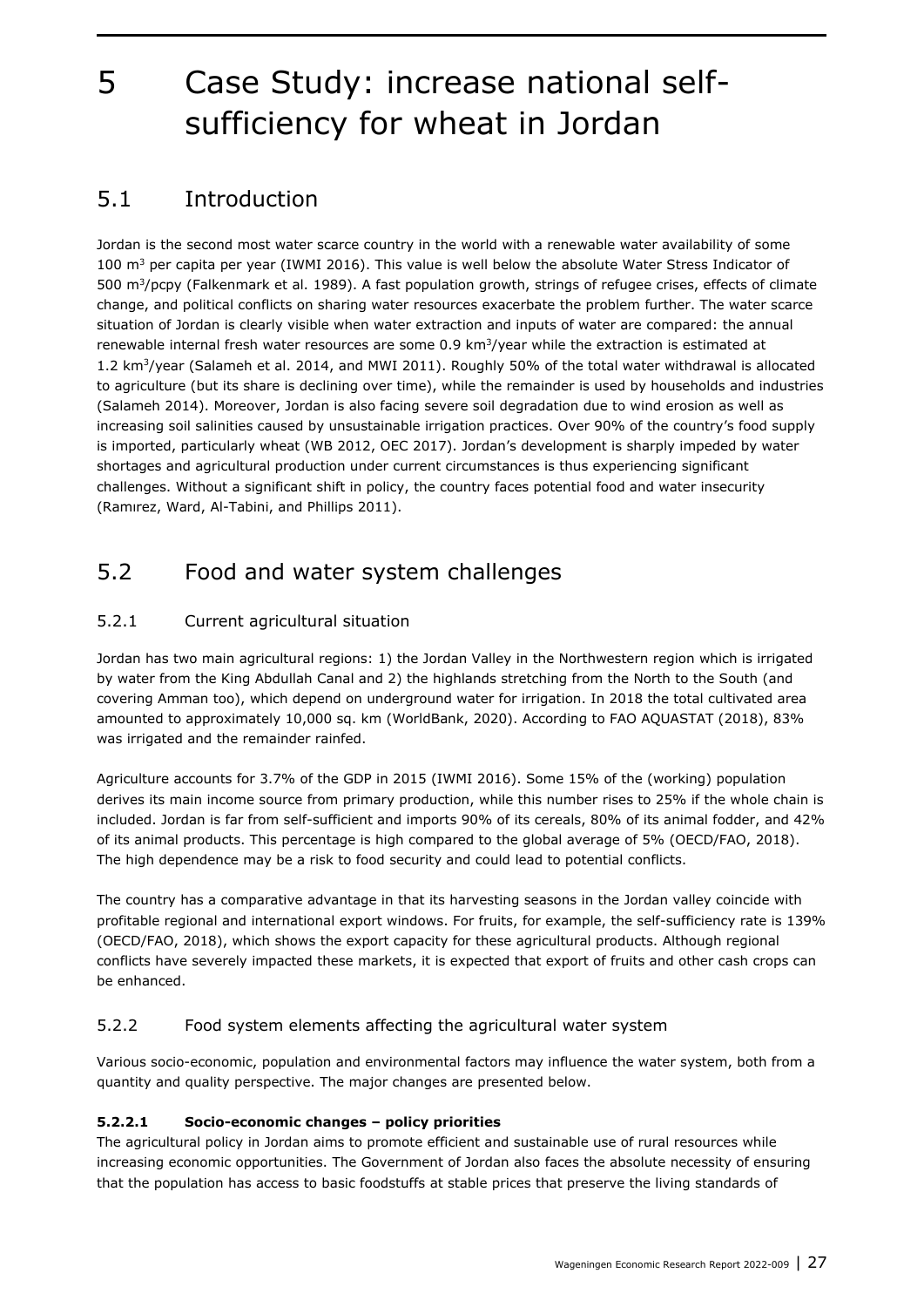limited opportunity and the lowest income groups (Ibrahim and Mashhour 2012). As a result, policies are directed at increasing Jordan's food self-sufficiency through export of high-value agricultural products (fruit, vegetables) and import of lower value goods such as cereals (Ibrahim and Mashhour 2012). This requires a shift in agricultural water demand as water requirements of cash crops are generally higher compared to cereals. The exact change depends however on increase of cash crop production and cultivation methodologies and needs to be further assessed.

In brief, Jordan's water policy (Water strategy of 1998) has made a shift from supply management towards demand management. Currently, the policies have turned around again as demand management is not favoured due to the perception that water is a free good. Jordan is stimulating reuse of wastewater and seeking solutions to provide the Amman conglomeration of drinking water for the near future. Because of the over-abstraction of groundwater stocks, agricultural regulation policies are still in place. These focus on e.g. strengthening of agricultural extensions to promote water efficient technologies and systems and increasing waste-water usage for agriculture (Molle et al. 2008)

## **5.2.2.2 Population growth and dietary changes**

Population growth is putting further pressure on the national water demand although the growth percentages are expected to significantly decrease from 4.5% between 2007-2017 to less than 2% between 2017-2027 (OECD/FAO, 2018). The World Bank population growth data (2020) indeed revealed a population growth of 1.8% in 2018 versus growth rates between 3 and 5% in the period 2012-2016. The population growth reduction in the last years may be caused by reduced annual inflow of Syrian refugees.

The food consumption in Jordan is around 3,150 kcalories per capita per day through consumption of cereals (45.5%), animal products (12.4%), sugars (12.9%), vegetable oils (16.6%) and vegetables (2.6%) (FAO 2011). The consumption pattern is expected to grow at 0.4% per year due to modest income gains (OECD/FAO, 2018). In addition, dietary patterns are expected to change as well. Consumption forecasts for the MENA region indicate increased cereal intake of 0.7% from 2015 to 2023 while sugar intake is expected to increase by 12.1% (FAO 2015b). From a water perspective, the intake of meat and dairy products is relevant and shows an expected increase of 7.2% and 6.7% between 2015 and 2023 (FAO 2015b). Based on the above it can be concluded that agricultural water demand from population growth and dietary changes is expected to increase.

## **5.2.2.3 Environmental changes – climate change**

Prognoses of climate change effects look especially worrisome with significant changes in precipitation and much higher temperatures in Jordan's main productions areas. Over the last decades, temperatures have risen over 0.5 degrees Celsius and precipitation reduced to over 10%, varying per region (OECD/FAO 2018). As a result, rainfed agricultural lands are under increasing pressure due to climate change. Due to climate change and population growth the share of irrigated areas is expected to decrease by 20% in the highlands, the rainfed areas by 11 to 18% and the forests by 30 to 50% by 2050 (Al-Bakri et al. 2013). To maintain agricultural production this will lead to increased water stress and demand for irrigation, reduced yields, salinisation of agricultural lands and reduction in crop intensity (OECD/FAO, 2018).

# <span id="page-27-0"></span>5.3 Options for enhanced agricultural water management from a water value perspective

Jordan's current policy is still focused on demand management and regional cooperation through appointments with neighbouring countries on water sharing being a key component in accessing international funding (Beyth 2007; Viviroli et al. 2011). However, demand management programmes in agriculture have largely proven to be ineffective. The main reasons were that 1) during the 'demand oriented transition phase' (Curtis et al. 2008) the local culture did not allow for 'treating water as an economic good' and that 2) compliance on restricting access to unsustainable withdrawal practices through wells from groundwater stocks were unsuccessful.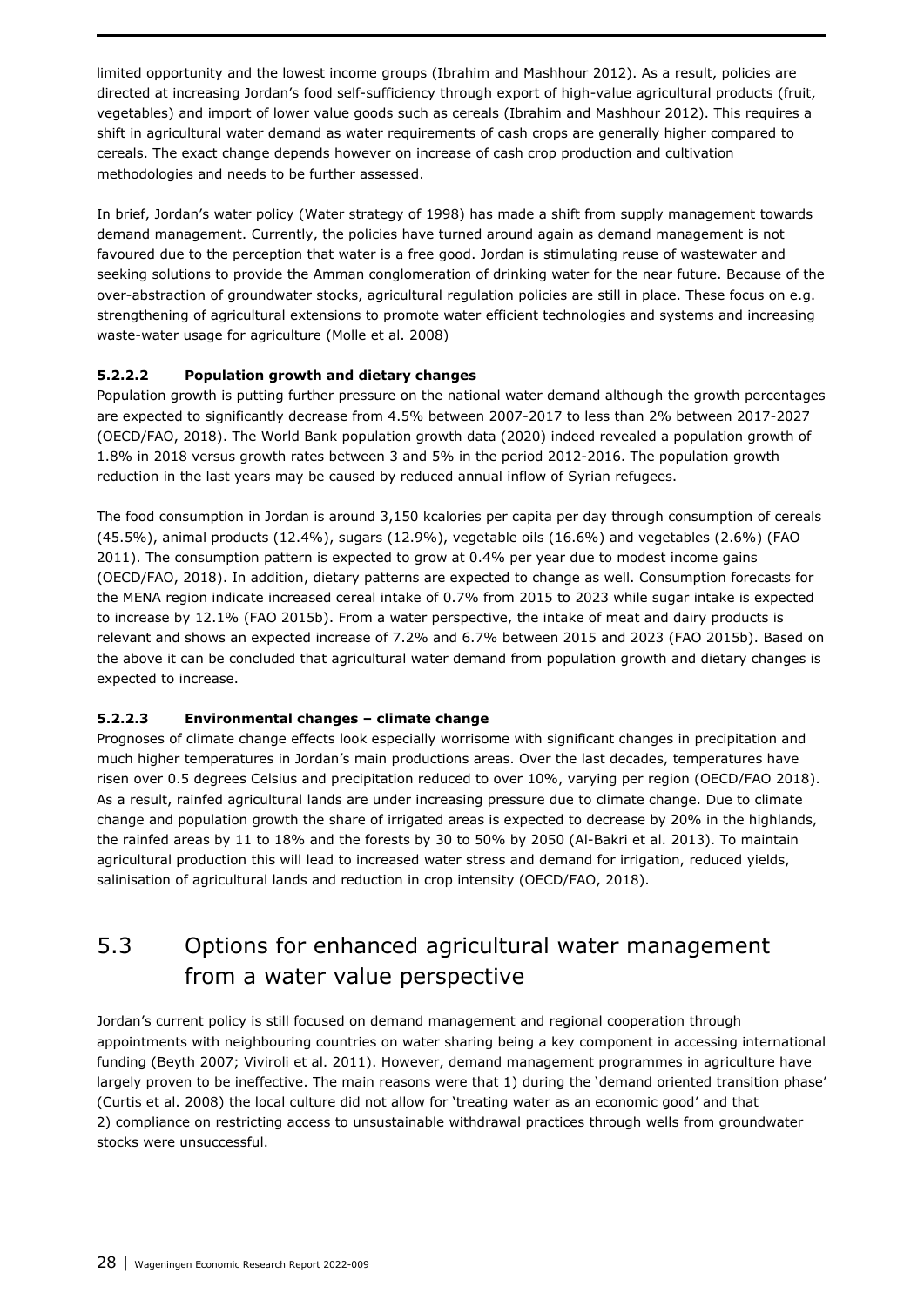As the scope for new fresh water resources within the national boundaries has been exhausted, and water demands will go up due to population dynamics and climate change, several options could be considered to meet the national demand of food supplies. In this case study wheat is selected, as this agricultural commodity is a basic and important food supply. Moreover, wheat is the most important agricultural commodity in Jordan.

The following four options could (in part) meet the challenge to achieve wheat demand in the future:

- 1. Increase the agricultural exports of cash crops to partly compensate for the (agricultural) imports of basic food supplies such as wheat.
- 2. Extend the acreage of rain-fed wheat.
- 3. Set up a new agricultural water demand management programme.
- 4. Develop desalinisation plants. This option includes expansion of desalinisation technologies to create fresh irrigation water from saline/brackish water sources. It would provide additional water resources able to maintain – or even expand – the agricultural sector in Jordan, which would lead to increased exports and a better self-sufficiency.

A brief overview of the four alternative options are presented below:

Ad 1) As Jordan has few export commodities, the export of agricultural products has been a mainstay in the trade balance. Unfortunately, the regional crises in Syria and Iraq have severely undercut this position. A recovery and further increase of the export sector is a policy focus of the Jordanian Government and is also supported by the Netherlands. At present the country imports some 97% of its wheat requirements. According to OEC (2017), the trade balance for agricultural commodities is in negative territory at an amount of some USD 985m in 2017. Increasing the export market through foreign sales of cash crops (fruits and vegetables) reduces the agricultural trade balance deficit.

**Ad 2)** Most wheat is grown on the north-western plateau where on average some 500 mm of rainfall is available. The option would be to (partially) convert remaining natural areas on the plateau to agricultural land to cultivate wheat. This would (modestly) reduce the dependency on imports, while not drawing on the scarce water resources as the rainwater is currently evaporated by natural vegetation. OEC (2017) quotes a value of USD 347m for imported wheat, which again is contingent on local harvests (under rather erratic rainfall conditions). The high dependency on these imports (97% of the demand) pushes the Government to stimulate local production.

**Ad 3)** Several options are available to produce more crop with less water, such as high-tech protected agriculture (e.g. greenhouses). This programme would also include a payment system for agricultural water use which would stimulate the optimisation of water usage and thus increases the value of water. Finally, the limits for groundwater abstraction - where opportune - should be clearly defined by sustainability considerations. A modernisation of the agricultural sector is already underway with significant support from the Netherlands. The point here is that for significant improvements in terms of higher yields against a lower water consumption not only large investments will be required, but that also the knowledge level of the sector needs to be enhanced considerably to operate and maintain such new systems. For financial viability, the modernisation needs to be linked to the export sector (option 1).

**Ad 4)** The desalination option (Red Sea – Dead Sea axis) cannot be financed by a country running a trade deficit of JOD 674.9m and a government deficit of 5.3% of the GDP in 2011. Options could be to jointly finance the plan with other regional stakeholders or through foreign development aid such as from the World Bank, FMO and donor countries. A feasibility study is required to explore the potential of desalinisation of water for the agricultural sector in a very competitive market.

As option one is already executed in Jordan and it is very unlikely that usage of desalinated water for wheat cultivation will be feasible, these options are not further assessed in this case study. Option three is also not considered as the agricultural water demand programmes should be linked with option one. Thus, for the purpose of this study (i.e. to test the application of the FWVF framework), the second option is further explored and described more in detail.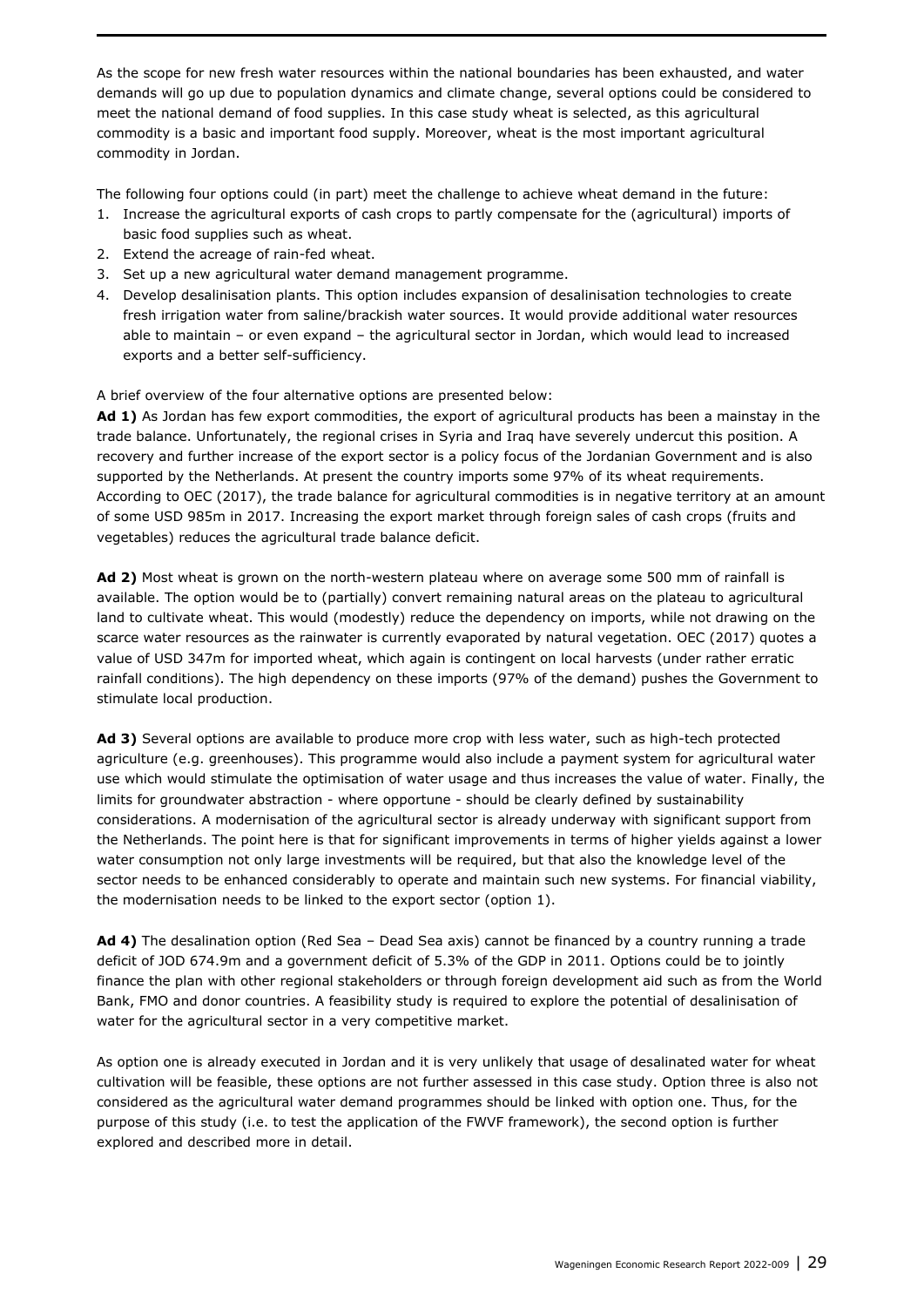# <span id="page-29-0"></span>5.4 Resulting changes in the water and food systems

The selected option (convert remaining natural areas on the plateau to agricultural land to cultivate wheat) has limited or no effects on the water system in Jordan and is expected to have some effects on the welfare conditions. This is further elaborated upon below.

### <span id="page-29-1"></span>5.4.1 Direct effects on the water system

#### *Water quantity*

Land-use conversions from natural areas to rain-fed wheat cultivation will take place in the North-West of the country where on average 500 mm of rain is available on an annual basis. The total annual evapotranspiration is unlikely to change very much as rains only occur during the winter half year and wheat (or barley) are winter crops. The risk may be that farmers would also prefer to cultivate summer crops which would require groundwater from ancient aquifers and thus putting pressure on limited groundwater sources. This should however be further assessed.

#### *Water quality*

In 2017, pesticide usage in Jordan was 1,289 tonnes or 4.9 kg of pesticide per hectare of cropland (WorldOmeters 2017). According to information from the Jordan Agricultural Information System (Alhawamdeh 2012), overuse of pesticides is common in Jordan, especially for tomatoes. However, the fertiliser usage showed a decrease over the period 2002-2016 from 1,590 to 112 kg per hectare of arable land (Knoema 2016). As the use of pesticides on wheat will be limited, while the groundwater table will be deep and no drainage on surface waters will occur, it can be predicted that their contamination by agrochemicals will not be an issue of concern.

In summary, effects on the water system due to extended wheat cultivation are expected to be minimal. There is however a risk of unsustainable groundwater extraction in summer time, this extraction needs to be well enforced.

### <span id="page-29-2"></span>5.4.2 Effects changing water system on welfare

The selected option of expanded rainfed wheat cultivation brings various positive changes on the welfare in Jordan but also involves several trade-offs. A brief summary, based on relevant indicators for Jordan, is presented.

### *Marginally improved import-export balance*

According to OEC (2017), the net agricultural trade balance was USD -985m for agricultural commodities in 2017. The agricultural export value is USD 535m (dominated by tomatoes, vegetables and fruits) while the agricultural import value is USD 1,520m (dominated by wheat, maize, rice, barley and coffee) in 2017.

Land-use conversions for wheat cultivation may marginally improve this deficit. For a further quantification an estimate needs to be made of the lands available and suitable for such conversions.

#### *Increased self-sufficiency*

This option will marginally increase national self-sufficiency for staple crops. With current grain imports at 97% of domestic demand and a limited area where rain-fed wheat can be grown, little significant increase of the self-sufficiency rate can be expected. However, the expected self-sufficiency rate of wheat should be further assessed also within the scope of other changes in the food system (population growth, dietary changes, etc.).

#### *Water conflicts*

Wheat will not be under irrigation and will generally not affect water resources during the winter time (growing season of wheat). Negative effects on (local) water resources may only be expected if lands with natural vegetation are converted into wheat fields and are subsequently irrigated for summer crops through ancient groundwater resources. In this case other water users may be affected. This may occur in the form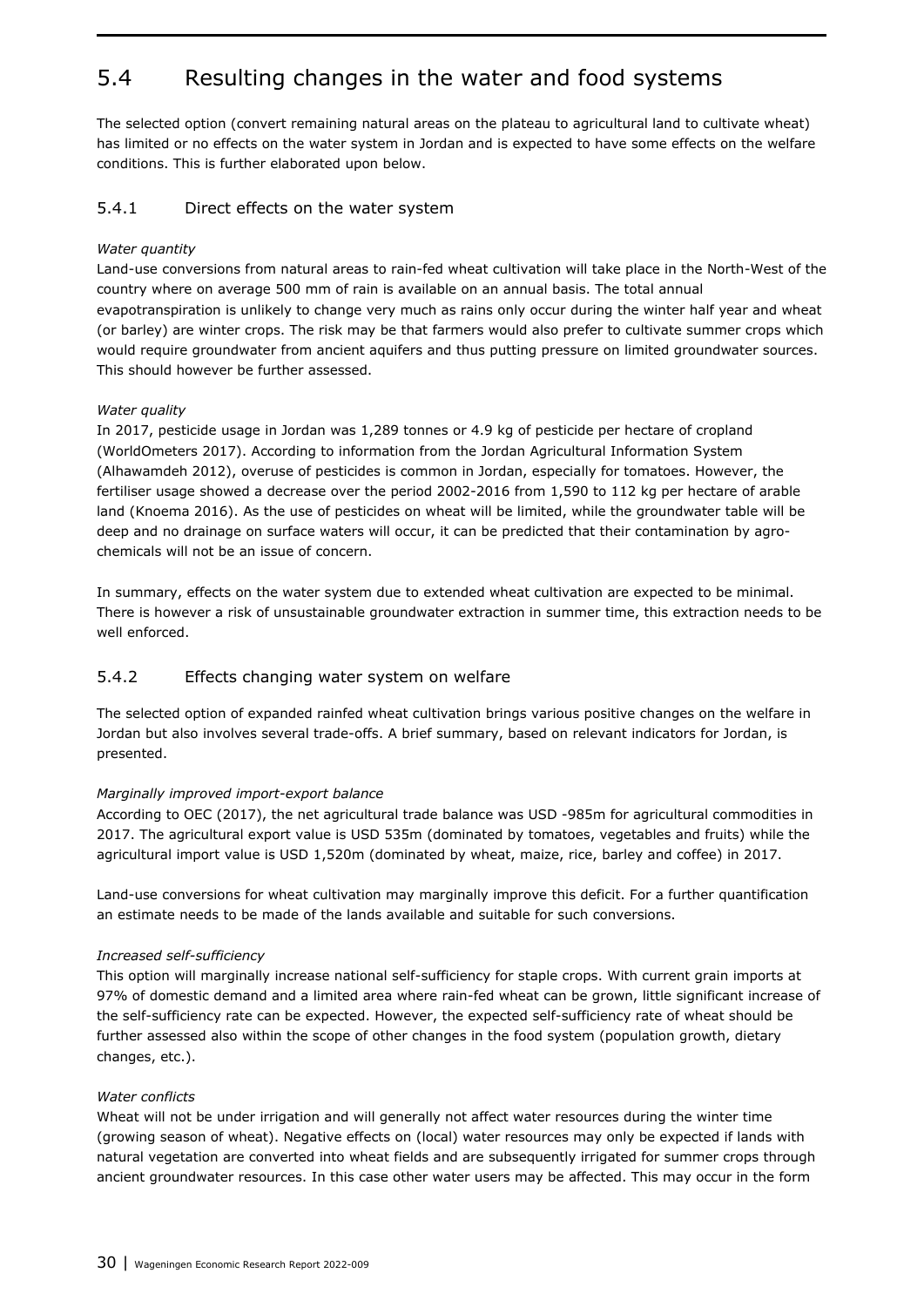of higher pumping costs or the upcoming of brackish groundwater, which may result in higher energy costs or may render the water unsuitable for its intended consumption.

#### *Increased risks for smallholder farmers*

A vast majority of farmers in Jordan are smallholder farmers (<1 ha/farm) (OECD/FAO 2018). Smallholder farmers are generally risk averse as crop failure leads to dramatic personal financial situations. As such, smallholders prefer to diversify crop production in order to have agricultural yield security. The cultivation of a crop depending on erratic rainfall and a competitive farmgate price when compared to imports would not be attractive without subsidies. Moreover, a cash-strapped government will not be in a position to provide such subsidies on a large scale.

#### *Ecological damage*

<span id="page-30-0"></span>Ecological damage of this option is to be expected if natural lands need to be converted into wheat fields. In case fields are not cultivated during summer, wind erosion may play havoc on soil fertility.

## 5.5 Description of costs and benefits

This section qualitatively describes the benefits and costs associated with converting natural lands in the north-western plateau of Jordan to agricultural lands for rain-fed wheat cultivation. Information to quantify these costs and benefits is not readily available. The option analysed has been compared with the situation where the agricultural area in the north-western plateau will not increase and the plateau maintains its function as a natural area (Business-As-Usual or BAU).

Effects of extended wheat cultivation in the north-western plateau has moderate benefits with respect to closing the import/trade balance gap and increasing self-sufficiency of basic food supplies. Although this option will be far from sufficient to close the agricultural trade balance gap, the small increase in becoming more self-sufficient with respect food security and nutrition is positively judged.

Although additional farm land may generate new employment opportunities, wheat is a relatively low-value crop compared to fruits and vegetables which may result into low income for farmers which puts their livelihoods under pressure. There may therefore be a need to compensate farmers, also within the scope to reduce incentives of illegal groundwater extraction in summer time (dry season) to generate additional income from these lands. Due to these counter-effective circumstances, the livelihood and rural development indicator is given a neutral score.

Increasing farmland from converted natural areas leads to increased risks of unsustainable groundwater extraction in summer time this extraction needs to be well enforced (see former remark). Moreover, increasing wheat acreage will reduce the existing nature and biodiversity which is therefore a main trade-off of this option. As a result, the effect of this option on resource use is judged as negative.

## <span id="page-30-1"></span>5.6 Link with Triple Challenge and VWI

The OECD Triple Challenge objectives are linked to the benefits and costs of the elaborated option to convert remaining natural areas on the plateau to agricultural land to cultivate wheat when compared to the BAU situation. The Triple Challenge objectives have a higher abstraction level than the indicators used in this case study (Section 5.4) and are related as follows:

- 1. Food security and nutrition increased self-sufficiency, import/export balance.
- 2. Resource use and climate change water quantity and quality, ecology.
- 3. Livelihoods and rural development risk for smallholder farmers, water conflicts.

Table 5.1 presents the benefits and costs associated with increasing rainfed cultivated wheat plantations in Jordan using the OECD Triple Challenge objectives.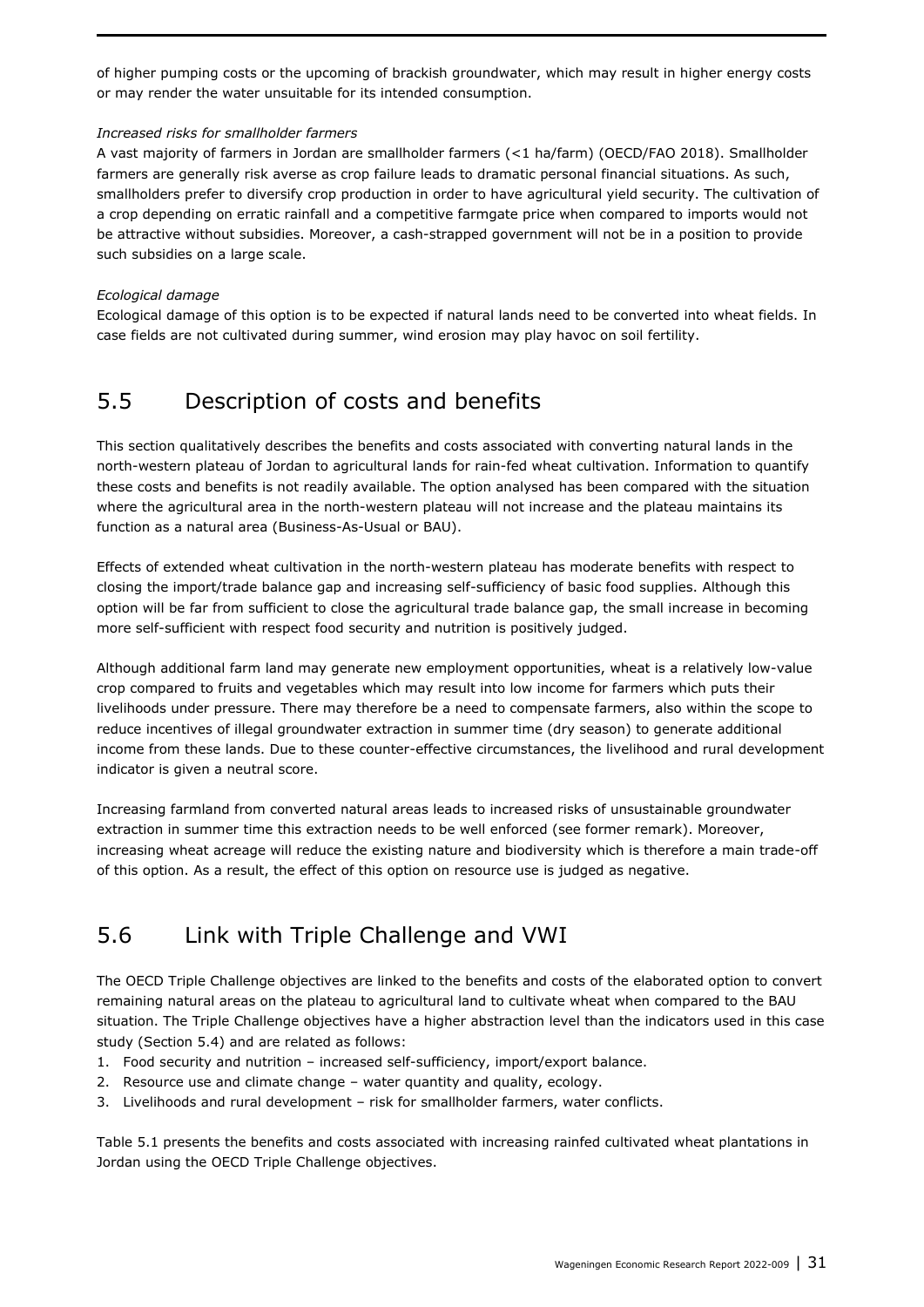*Table 5.1 Impact of the options on food and nutrition security, resource use and climate change and livelihoods and rural development based on the OECD Triple Challenge dimensions*

| <b>Policy option</b>                | Food security and | Resource use and | Livelihoods and rural |
|-------------------------------------|-------------------|------------------|-----------------------|
|                                     | nutrition         | climate change   | development           |
| Increased rainfed wheat cultivation |                   | $- -$            |                       |

#### *Link with valuing water principles:*

As this case study describes an ex ante scenario (a potential option), this section describes how the VWI principles can be applied.

- **Principle 1**. *Recognise and embrace water's multiple values*. During the identification of benefits and costs, different stakeholders should be involved to value and rank the various indicators. These stakeholders should involve both public- and private parties which allows for identifying potential opinions on the value of water (e.g. stakeholders may perceive value of water for nature and biodiversity differently). During various stakeholder workshops differences in opinions can be discussed and solutions can be negotiated between users.
- **Principle 2.** *Reconcile values and build trust.* Some stakeholders may be in favour of this option while others prefer maintaining the natural areas in its current shape. Mutual understanding and the possibility to discuss different points of view between stakeholders helps in building trust between parties.
- **Principle 3.** *Protect the sources.* Increased wheat cultivation may lead to ecological damage and may put pressure on groundwater resources if this option is actually implemented. Ecological effects should be identified and considered in the final decision whether or not to expand wheat cultivation.
- **Principle 4.** *Educate to empower.* Following the process of stakeholder consultation raises awareness of both policy makers and private sector parties on both benefits and costs of implementing this option. In Jordan this may be in the form of capacity building activities on proper groundwater management and restoration/maintenance of natural areas.
- **Principle 5.** *Invest and innovate.* Both government and the private sector will need to invest if natural lands will be transformed to wheat cultivated areas. When this actually happens, it provides an opportunity to develop an innovative nature-inclusive agricultural system to maintain (to a certain extent) natural biodiversity.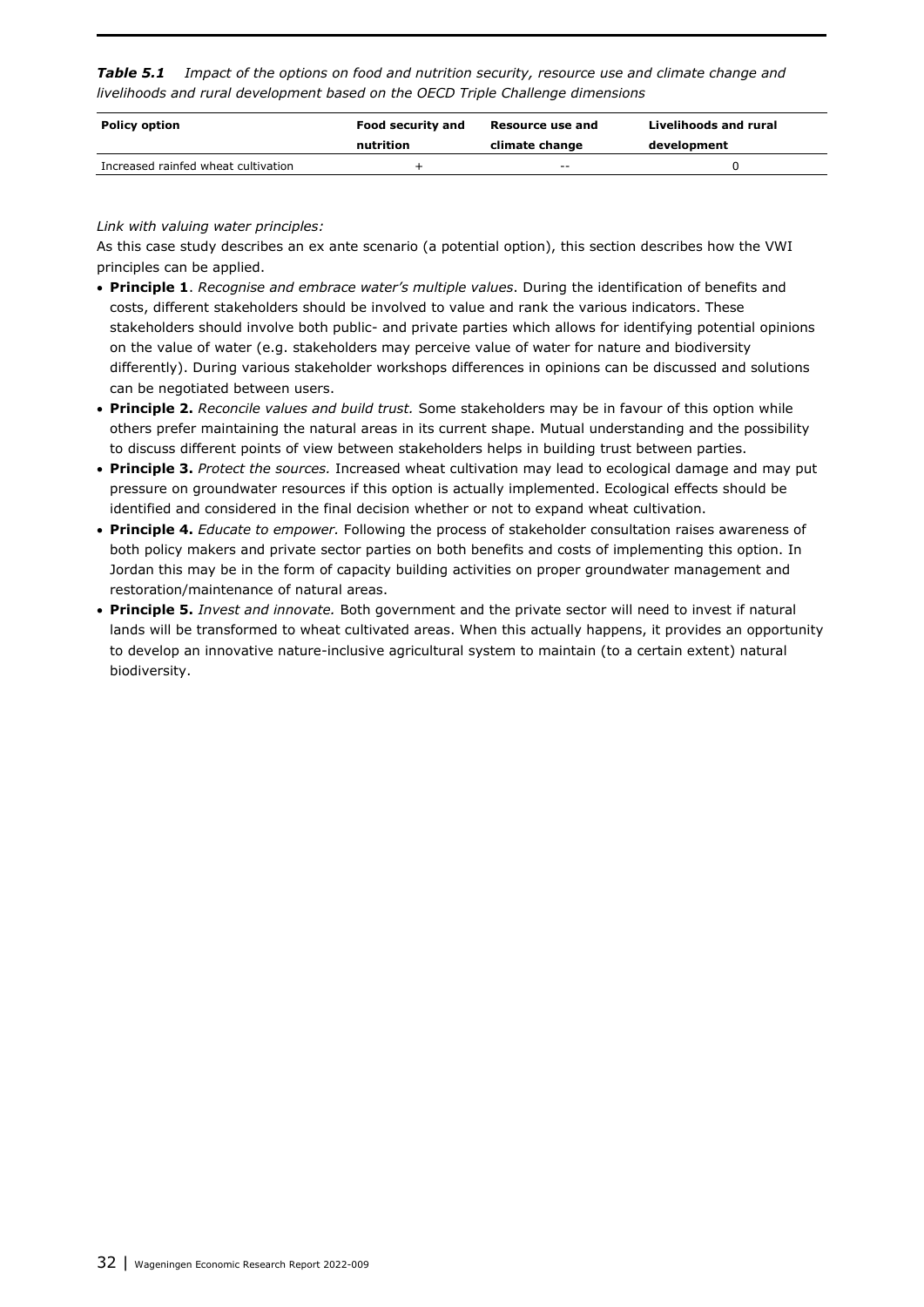# <span id="page-32-0"></span>6 Case study: poultry options as protein source in Egypt

## <span id="page-32-1"></span>6.1 Introduction

Many countries are facing significant socio-economic and environmental changes which may affect food security. This is especially the case in water-scarce countries such as Egypt where population growth, dietary changes and climate change may cause severe threats to food security. Addressing these issues from a water perspective in an early stage helps to prepare these countries facing the unavoidable changes and may even identify new (market) opportunities. In this Egypt case study, the water valuation framework is therefore used to identify options to address these changes, looking specifically at the poultry sector (as a main protein source).

# <span id="page-32-2"></span>6.2 Food and water system challenges

Egypt is a water-stressed country (117.3 according to FAO, 2016) although the country receives at least 55.5 billion cubic metres (BCM) of Nile water annually according to the Nile Treaty of 1959. Nevertheless, the large number of inhabitants along the Nile river and the Delta and the intensive agricultural withdrawals (106% of total renewable water sources which indicates reuse of wastewater FAO, 2016) are main reasons for the water-stressed situation in Egypt. This situation is likely to increase as the population is expected to grow from 92 million people in 2015 to over 151 million people in 2050 (FAO, 2017). During this time period, the urbanisation rate is forecasted to expand from 43% to 57% and GDP per capita is expected to grow from USD4,000 to USD20,000 (FAO, 2017). These socio-economic developments usually have implications on dietary patterns of the population as more urbanisation and higher income results into consumption of higher quality foods such as meat, milk and eggs (FAO, 2017). FAO (2017) estimates that poultry demand in Egypt will therefore rise with a stunning 1,100% from 100,000 tonnes in 2015 to 11,000,000 tonnes in 2050. Other livestock demand is also expected to increase significantly. The problem with the increasing livestock demand is that expansion potential of agricultural lands for poultry (and other livestock) feed is limited mainly because especially in water-scarce countries crops will compete for water and hence choices need to be made by the government.

In 2015 Egypt reused some 10 BCM of agricultural drainage and wastewater (Omar and Moussa, 2016), which could be seen as a proxy for water shortages, while it consumes 2.4 BCM of non-renewable groundwater sources on an annual basis (Omar and Moussa, 2016) which is not sustainable in the long term. Thus, Egypt relies increasingly on imports of food and feed commodities to meet the growing demand. This pattern is already visible for animal feed sources like maize and soya bean oilseed as imports increased from 3,687,000 and 145,000 tonnes in 1998 to 10,000,000 and 4,750,000 tonnes in 2021 respectively (IndexMundi, 2021). Other seed products show (although to a lesser extent) similar patterns. Byrne (2019) for example found that import as well as local production of yellow maize is related to new investments in poultry feed mills which are required to produce sufficient feed for the growing poultry production. Considering the multiple developments in Egypt's food system and the increasing water stress, the country needs to look critically at current agricultural production processes and should analyse potential measures to meet the (future) poultry and livestock - protein - demand in a sustainable way.

# <span id="page-32-3"></span>6.3 Poultry production options

With the expected rise in poultry and other livestock consumption, the question can be raised what Egypt could do to meet this demand. Given the current water-stressed situation, it is obvious that local production of feed stock on existing agricultural lands is not sufficient to cope with the growing demand. This could only be (partly) achieved by changing current cropping patterns. An alternative is increasing imports of animal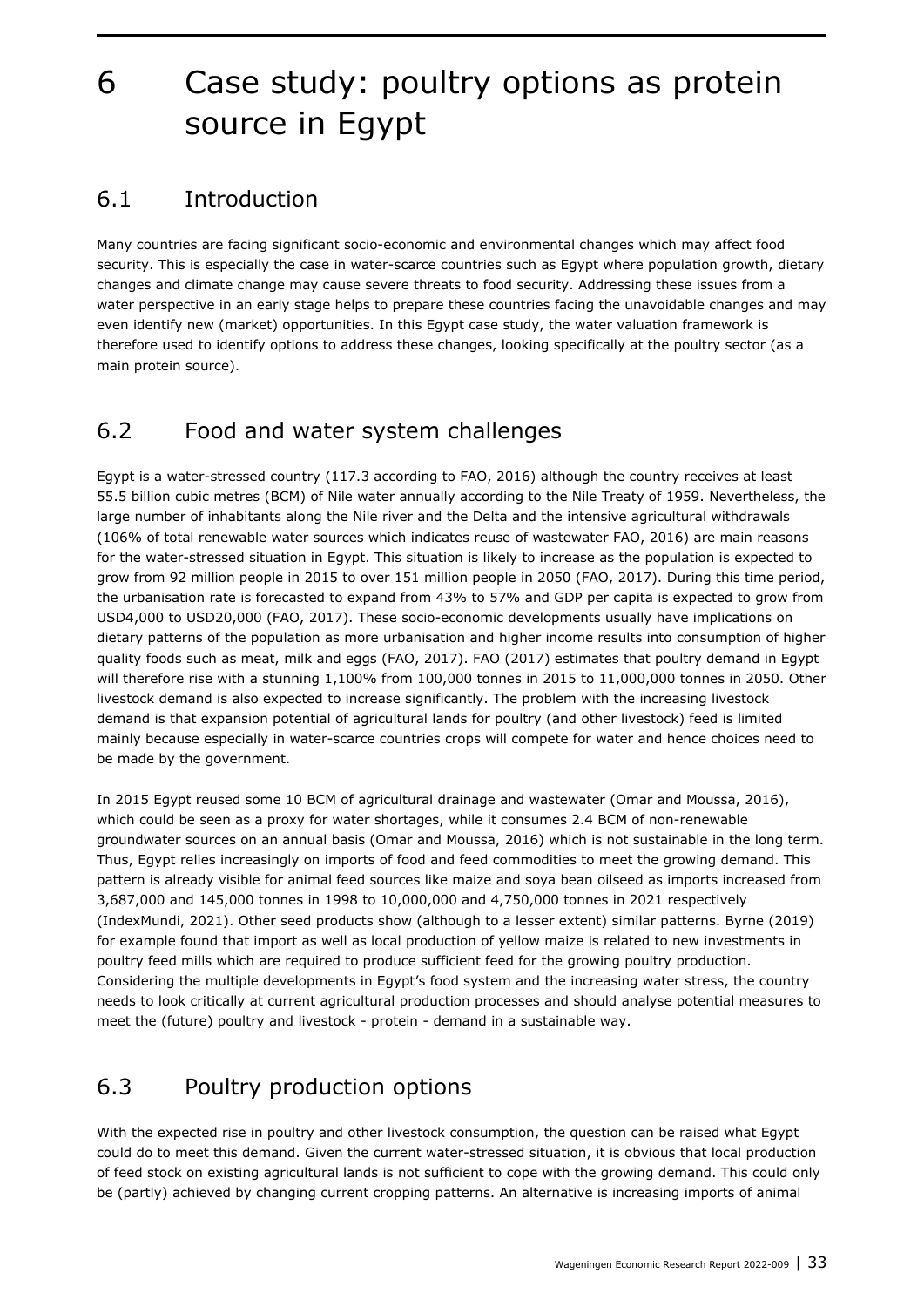feed. Currently, the import of agricultural commodities in Egypt is around USD 7.9bn of which 53% is used for wheat, followed by maize (19%) and soya beans (10%) (OEC, 2017). These imports could potentially be increased. However, other options could be considered as well. As there are multiple potential options, this case study focuses on alternatives within the domestic poultry value chain.

The water valuation tools can help to identify the best option(s) and may thus help the Government of Egypt with their (future) strategies to meet growing livestock demand by re-assessing the domestic poultry value chain. Moreover, this case may serve as an example for other countries depending largely on food and feed imports.

The following options, based on the water scarce situation in Egypt, can be considered:

- 1. increase import of animal feed sources (e.g. maize, soya bean) to meet growing poultry demand
- 2. increase import of processed poultry products such as chicken fillets and eggs
- 3. invest into alternative animal feed options such as algae nurseries or insect farms
- 4. agricultural land conversion: increase local production of livestock feed (maize, soya beans, etc.) on existing agricultural lands (or reclaim more lands if water can be more efficiently used)

It should be noted that the presented alternatives are examples based on changes in the poultry and livestock value chains. Other alternatives may also be considered such as changing consumer behaviour among others. This should be assessed through stakeholder consultations in Egypt. Thus, the presented alternatives should be seen as an indicative list, not excluding other options. However, the selected alternatives are sufficient to explore how the water valuation framework may work.

## <span id="page-33-0"></span>6.4 Resulting changes of the options

This section qualitatively describes the benefits and costs by selecting a number of indicators that represent social, economic and environmental effects of Egypt. Several indicators can be used to reflect these dimensions, such as:

- 1. water footprint
- 2. energy footprint
- 3. economic implication
- 4. employment
- 5. food self-sufficiency ratio and
- 6. biodiversity.

These indicators also relate to the OECD triple challenge, see Chapter 2. Self-sufficiency relates to food security and nutrition, economic implication and employment relate to livelihoods and rural development, and water footprint, energy footprint and biodiversity relate to the natural resource use and climate.

### <span id="page-33-1"></span>6.4.1 Water footprint

The water footprint describes the amount of water needed to produce a unit of product. For water scarce regions, this indicator is important to strive for efficient agricultural water use.

The world average water footprint for chicken, eggs and beef is  $4,325 \text{ m}^3$ /tonne,  $3,265 \text{ m}^3$ /tonne and 15,415 m<sup>3</sup> /tonne respectively (Mekonnen and Hoekstra 2012). On the other hand, the global water footprints for main crops grown in Egypt such as maize, soya bean and cotton are 294 m<sup>3</sup>/tonne, 926 m<sup>3</sup>/tonne and 2,227 m<sup>3</sup>/tonne respectively (Mekonnen and Hoekstra 2011). Based on a comparison of water footprints of various crops, it can be concluded that conversion of agricultural lands from e.g. cotton and soya bean towards maize production may be the most beneficial option from a water perspective as it consumes less water compared to many other crops currently grown in Egypt. Increased import of animal feed and/or processed livestock products is expected to increase the water footprint in Egypt in total as the water footprint is the sum of internal water use plus imported virtual water (minus exported virtual water). However, virtual water imports will reduce the pressure on domestic (and scarce) water resources that would have been otherwise abstracted within the country. Domestic production of algae or insects as a source of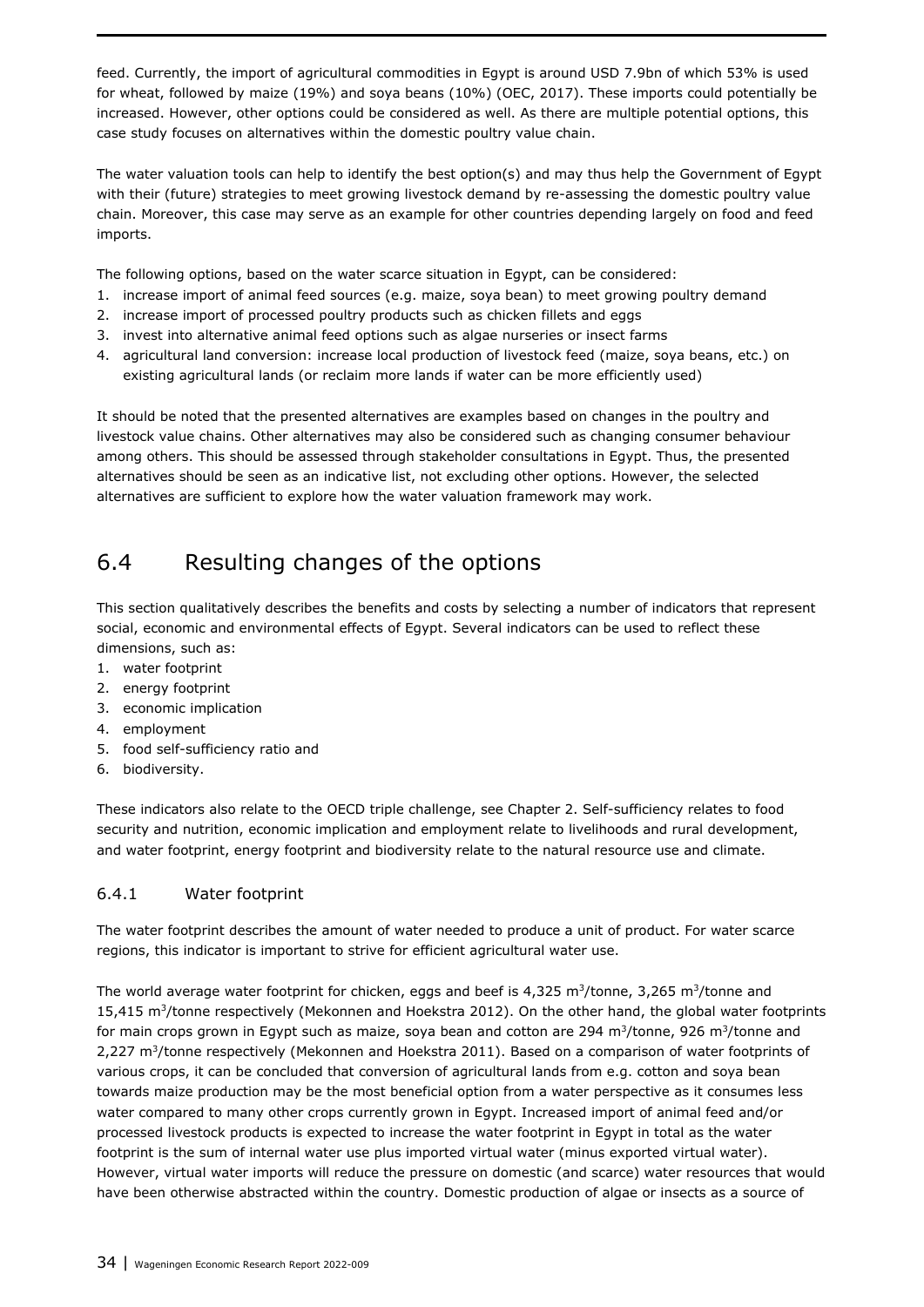animal feed requires water resulting from evaporative losses from the water system. As such it is expected to have a small but negative impact on the country water footprint (which means a higher water footprint).

From a national water footprint perspective, the shift from high water consumption crops to animal feed crops is beneficial if maize is grown. Increasing imports of both animal feed and processed livestock products increases the national water footprint (due to virtual water import) but has a positive impact with respect to water-scarcity reduction within Egypt. The development of insect and algae farms within Egypt will slightly increase pressure on available water sources.

### <span id="page-34-0"></span>6.4.2 Energy footprint

The total greenhouse gas emissions of Egypt in 2012 was 288 MT CO<sub>2</sub>e of which around 29 MT from the agricultural sector (USAID, 2015). In addition, the net CO<sub>2</sub>e emissions from total imports were around 11 MT (CarbonBrief, 2014). Approximately 12% of the import value is from bulk agricultural imports (wheat, maize, soya beans, etc.) while 8% is caused by processed foods and animal products (OEC, 2017). Considering energy footprints is important within the scope of international momentum to address climate change.

Increasing imports of animal feed and processed livestock products will automatically result into higher CO2e emissions born from imports in Egypt. Considering the energy footprint of Egypt only, the import of processed poultry products is however encouraged above importing animal feed. This is due to the Feed Conversion Ratio (FCR) of feed to meat which may be around 3 for poultry. This implies that for one kilogram of poultry, around 3 kg of feed need to be imported. As such, importing animal feed requires larger volumes than importing processed poultry products to generate the same amount of poultry products. Consequently, more shipping is required when importing animal feed, which results in higher GHG emissions.

Agricultural land conversion towards increased animal feed production is not expected to significantly change the national agricultural energy footprint. It is assumed that many agricultural processes leading to  $CO<sub>2</sub>$ emissions (local transport, production process) will be similar regardless of cultivated crops. Further, a transition towards animal feed production would lead to increased imports of currently cultivated crops (vegetables, etc.). However, it would at the same time reduce the need to import animal feed. As such, the net CO2e emission is expected to be neutral from an Egyptian energy footprint perspective.

Particularly cultivation as a source of animal feed may have a positive effect from an energy footprint perspective. Due to photosynthesis processes of algae  $CO<sub>2</sub>$  is transformed to animal feed which is consumed by chicken. This is therefore an example of a circular agricultural system.

From an energy perspective, increased import of animal feed is inefficient due to large required quantities to meet national poultry demand. Increasing import of processed poultry products requires lower quantities compared to animal feed but will nevertheless result into more CO<sub>2</sub>e emissions from imports. The agricultural land conversion will not affect the energy footprint. Domestic production of algae on the other hand may be beneficial from an energy perspective as it is a good example of a circular agricultural system that requires fewer or no inputs at all.

## <span id="page-34-1"></span>6.4.3 Economic implications

From an economic perspective the comparison between the price of imported versus locally produced chicken is relevant to identify the most cost-efficient market option to meet local chicken demand. Based on the volume of imported chicken of 222,000 MT for a total value of USD 325m in 2017, the unit price for imported chicken is around USD 1,500 per tonne (Knoema, 2017; OEC, 2017). This figure is in line with an online new article which reports imported chicken prices between USD 1,500 and 1,600 per tonne (Eldin, 2016). In comparison, the price of locally produced chicken is USD 1,200 USD/tonne (Eldin, 2016). Thus, local production (including imports of poultry feed and local value chain processes) is cheaper compared to importing the end-product. This also suggests low import prices for animal feed. Further research is required to estimate the effect of algae/insect production as chicken feed on the market price of chicken.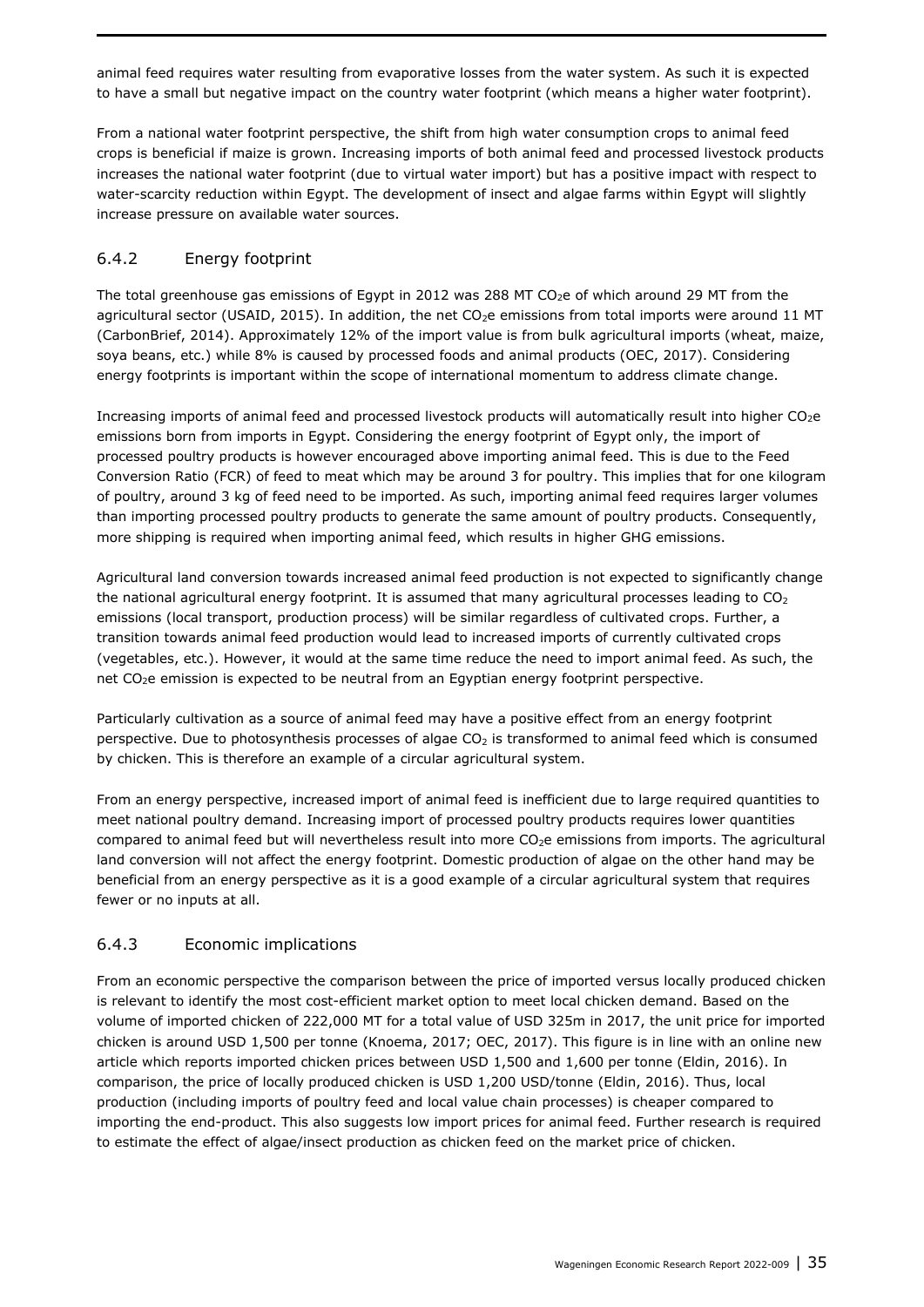The conversion of existing agricultural lands from e.g. vegetables and cereals towards crops used as chicken feed (maize, soya beans) would allow for local expansion of chicken production and thus reduction of imports of chicken and/or feed. Large-scale conversion of existing agricultural lands is the only way as developing new agricultural lands is difficult due to water scarcity. However, large-scale conversion would also imply increased import needs for vegetables and cereals (that are substituted for feed production). Moreover, income of farmers is likely to decrease - or needs to be compensated by the government - as animal feed results in lower revenues compared to various cash crops currently cultivated in Egypt. As such, conversion of existing agricultural lands towards animal feed crops is not expected to have a positive impact on the national economy.

In summary, the import of poultry products is more expensive than local production (even when feed is imported) and thus negatively judged from an economic point of view. On the other hand, import of animal feed is positively judged due to relative low market prices. Agricultural land conversion has an overall negative economic impact while economic impacts of algae/insect need to be further assessed.

## <span id="page-35-0"></span>6.4.4 Employment

Egypt's poultry sector employs around 2.5 million workers and produces 1.25 billion day-old chicks, 1.1 billion broilers and 8 billion table eggs per year (Byrne 2019). Large commercial breeders in Egypt account for about 70% of the total poultry production (Byrne 2019). From an employment point of view, maintaining and expansion of local poultry production is beneficial. Thus, strategies focusing on increasing feed imports (maize and/or soya beans) and production of algae as alternative chicken feed are positive for local employment as they stimulate the national poultry sector. In addition, algae and insect farming may even provide additional employment opportunities as they create new business opportunities. Conversely, the import of chicken products itself may be less beneficial for employment within Egypt as labour intensive parts of the poultry value chain (feed production & processing, chicken farming, slaughtering) are carried out abroad.

The agricultural land conversion option towards more chicken feed production is not expected to significantly affect employment. On the one hand the conversion would stimulate the local poultry value chain but on the other hand it simultaneously reduces labour opportunities of existing agricultural value chains based on current production.

In summary, both stimulation of poultry feed and especially algae/insect farming are positive from an employment point of view because they maintain and expand jobs in the poultry value chain. On the other hand, the import of processed poultry products has negative impacts on employment compared to the previous options while agricultural land-use conversion has a neutral outlook.

## <span id="page-35-1"></span>6.4.5 Self-sufficiency

Autonomy in feed and food production for Egypt's poultry sector may be beneficial for a number of reasons including reduced vulnerability of external shocks in the international trade market. Examples of these shocks were visible in 2007-2008 when food riots broke out in more than 30 countries due to increased import prices of agricultural commodities including wheat, maize, rice, etc. (Financial Times, 2011). In this context, the import of both animal feed and processed livestock products from other countries is not beneficial as it creates a dependency on international trade fluctuations which Egypt and most other countries have limited influence on. In the end, both options create potential risk for civil unrest in the country. Agricultural land conversion towards poultry feed has a neutral impact as more poultry self-reliance is compensated by increased dependency on other crops. As such, it does not influence dependency on agricultural commodities from other countries. Local production of algae and other alternative ways to develop poultry feed is beneficial as this contributes towards a self-reliant poultry sector in Egypt.

In summary, the development of algae/insect farming as alternative feed stock for poultry is the best way for Egypt towards increasing self-sufficiency in food production.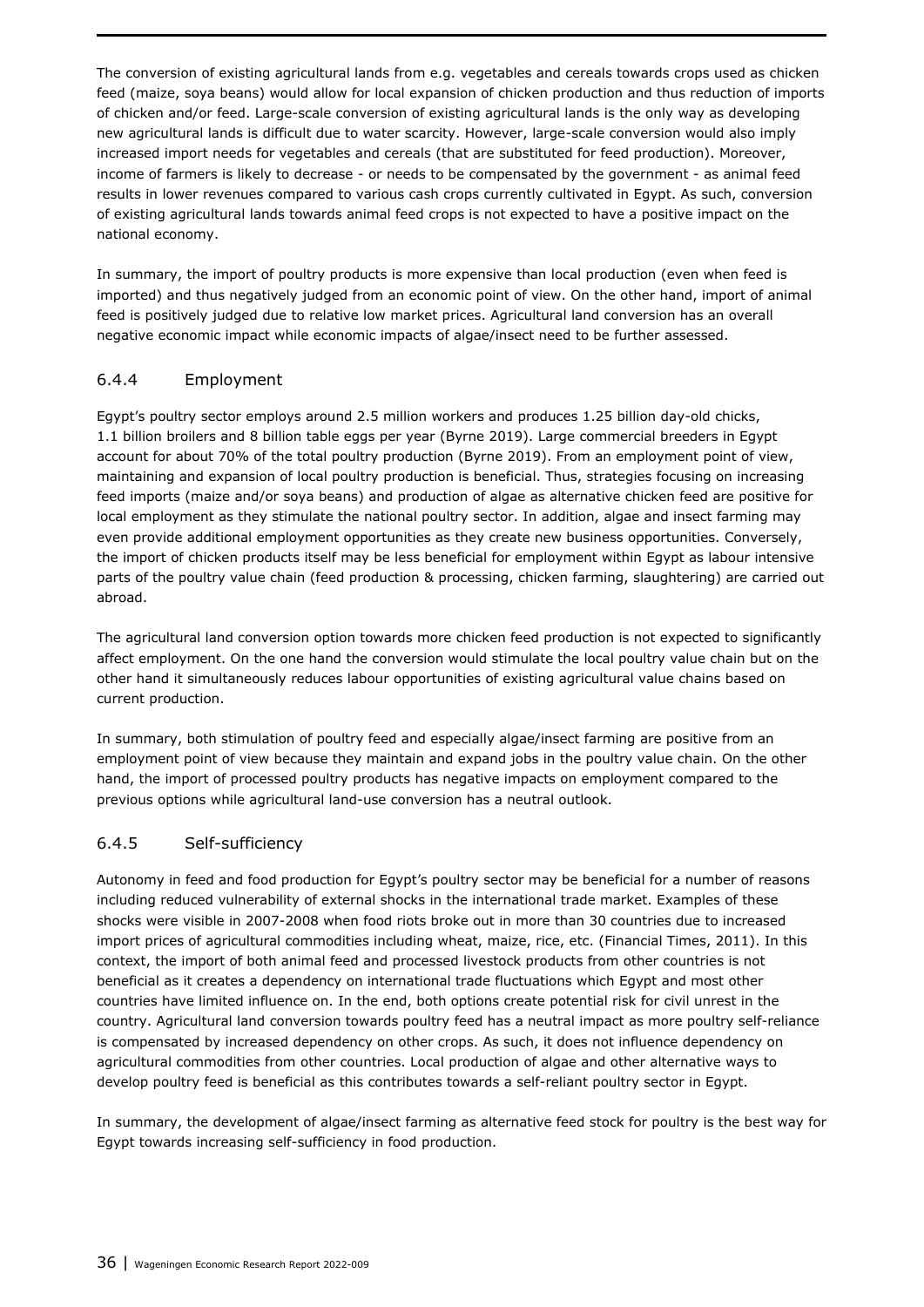### <span id="page-36-0"></span>6.4.6 Biodiversity

Egypt has a wide variety of habitats with microclimates that are home to plants and animals representative for Mediterranean, tropical and desert environments. Over 90% of Egypt's biodiversity is represented by arid and semi-arid ecosystems with oases as the most outstanding features and the main sources of water and vegetation (SIS Egypt, 2020). The Siwa Oasis agro-ecosystem for example is home to 154 specifies of which 52 are cultivated species (El-Saied et al., 2015). The development and expansion of modern irrigation schemes across arid environments have radically transformed both natural environments and existing agricultural systems over the past century (El-Saied et al., 2015). The transition towards high-yielding varieties in agriculture caused a reduction of local varieties as main cultivation is focused on wheat, maize, cotton and rice. If Egypt would focus on domestically increased animal feed production with a lower water footprint compared to currently grown crops such as cotton, it could reduce pressure on the already limited water resources in oases and thus positively affect biodiversity in oases. Also the import of animal feed and/or processed livestock products is encouraged as it does not compensate for the local biodiversity. The production of alternative animal feed sources such as algae production is on the one hand positively judged from a biodiversity perspective as it may provide scope for development of new agriculture or aquaculture habitats. On the other hand, it may cause water quality issues and compromise the currently presented aquatic biodiversity. As such, the alternative feed production from algae and insects has a neutral outlook from a biodiversity perspective.

In summary, the import of animal feed and processed poultry products is positively judged as it does not put further pressure on Egypt's biodiversity. However, transition of agricultural lands to animal feed crops consuming less water compared to various presently grown crops may be the most beneficial option as it reduces pressure on oases in particular. Algae and insect farming have a neutral outlook with respect to biodiversity.

## <span id="page-36-1"></span>6.5 Description of costs and benefits

This section describes the trade-offs (benefits versus costs) of the four options compared to the BAU situation of poultry production in Egypt. The BAU situation in Egypt is in fact a mix between on the one hand importing animal feed and processed poultry products while on the other hand encouraging domestic production of animal feed. It is moreover assumed that in the BAU situation investments into alternative animal feed production do not exist on an industrial scale.

The four options should be regarded as 'extreme' options. For option 1 this implies poultry raising through 100% import of animal feed, or in other words no domestic production of poultry feed anymore. For option 2 it means 100% import of processed poultry products and thus no domestic poultry value chain. For option 3 it implies that all animal feed will be borne from alternative sources (e.g. insects and algae) while for option 4 it means that agricultural land will be converted to animal feed as much as needed to fulfil the domestic poultry demand.

Each option has certain country-specific benefits and costs based on parameters extracted from the OECD Triple Challenge. The animal feed import option is positively judged from a livelihood and rural development perspective as it creates business opportunities for poultry raising and processing industrial activities. However, the main trade-off is not being a self-sufficient food security country due to full dependency on imported animal feed to maintain the poultry sector. The effects of this option on resource use and climate change have an overall neutral outlook. On the one hand, effects on Egypt's energy footprint are expected to rise due to transport (which is negative) while on the other hand the animal feed import option reduces pressure on its scarce water resources which is beneficial, also in the context of preserving natural ecosystems like oases.

From the processed poultry import option perspective, the trade-offs are mainly similar to the first option. However, an additional trade-off is the potential loss of employment as the entire poultry raising and processing activities will be done in other countries.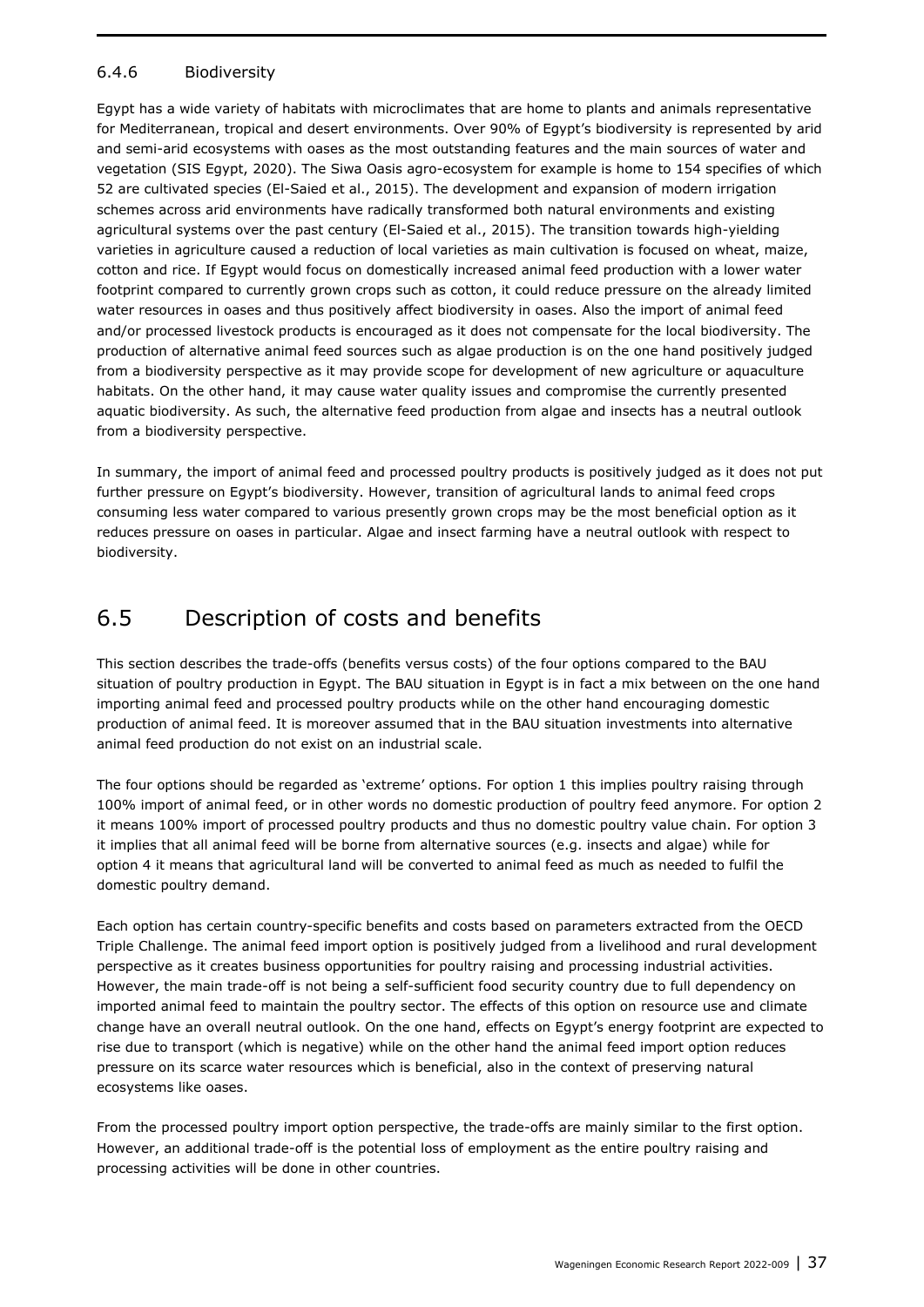The most positively judged option based on a qualitative assessment is investing in alternative animal feed sources, such as algae and insects as these provide benefits to almost all indicators. It helps in achieving a more self-sufficient food system while at the same time generates new business opportunities. Compared to BAU, water and energy usage may be lower with this alternative although more investigation is required to confirm this.

The main benefits of the agricultural land conversion option include reduced pressure on water resources (in case maize is grown as fodder) which is also beneficial for natural ecosystems. This option has a neutral score on the self-sufficiency level as increased domestic animal feed production would be added to the cost of other agricultural products which then need to be imported. The main trade-off lies with the livelihood and rural development indicator as animal feed generates less income (per  $m<sup>3</sup>$  water) compared to vegetables and fruits.

# <span id="page-37-0"></span>6.6 Link with Triple Challenge and VWI

The OECD Triple Challenge objectives are used to identify benefits and costs of the options when compared to the BAU situation. The Triple Challenge objectives and the indicators as presented in the previous section are related as follows:

- 1. Food security and nutrition self-sufficiency, import/export balance.
- 2. Resource use and climate change energy and water footprint, biodiversity.
- 3. Livelihoods and rural development employment, economic implications.

Table 6.1 presents the impacts of the four options.

| <b>Table 6.1</b> Impact of the options on food and nutrition security, resource use and climate change and |
|------------------------------------------------------------------------------------------------------------|
| livelihoods and rural development based on the OECD Triple Challenge dimensions                            |

| <b>Policy option</b>                              | <b>Food security and</b> | Resource use and | Livelihoods and rural |
|---------------------------------------------------|--------------------------|------------------|-----------------------|
|                                                   | nutrition                | climate change   | development           |
| I: Import animal feed                             | -                        |                  |                       |
| II: Imports of processed poultry products         | $\overline{\phantom{a}}$ |                  | -                     |
| III: Investing in alternative animal feed         |                          |                  |                       |
| IV: Agricultural land conversion for feed (maize) |                          |                  |                       |
|                                                   |                          |                  |                       |

Legend: 0 – no effect, - negative effect, + positive effect.

#### *Link with valuing water principles:*

As this case study describes an ex-ante analysis, this section describes how the VWI principles can be applied.

- **Principle 1**. *Recognise and embrace water's multiple values*. The water-scarce situation in combination with a growing poultry demand in Egypt can be addressed in various ways. However, this case study is particularly focused on options related to the poultry value chain. Although the options do not directly propose changes in the water system itself, the scarcity of this resource is the underlying reason that options should be developed to meet the growing poultry demand. Moreover, each option will differently impact the available water resources in Egypt as well as other socio-economic conditions. The benefits and costs of these options have to be assessed through consultations with both public and private sector to recognise the multiple values of water for different parties.
- **Principle 2.** *Reconcile values and build trust.* The public and private stakeholder assessments will have to be done in a way that opinions on options and associated benefits and costs can discussed openly with each other.
- **Principle 3.** *Protect the sources.* All the options are focused on reduced water use in the poultry value chain within Egypt. The main aim is to contribute to secure sufficient water for multiple uses including for drinking, industrial use and agricultural production, prevent depletion of fossil groundwater reserves and maintaining ecological values within the country.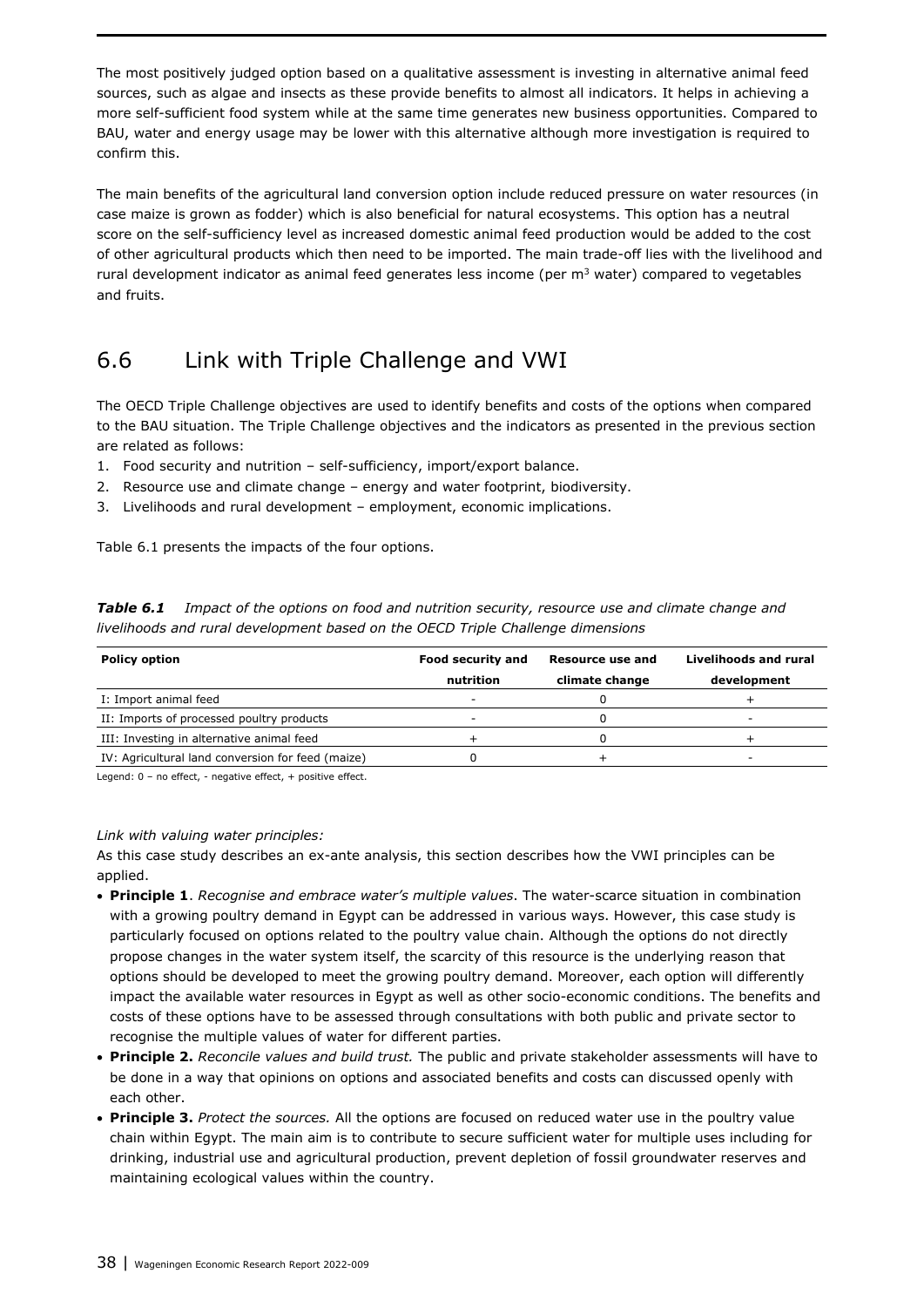- **Principle 4.** *Educate to empower.* Presentation of current practices in the poultry sector and associated water problems and discussion of various options to address this issue, creates an unique opportunity to raise awareness by both public and private stakeholders on the key role and value of water in Egypt.
- **Principle 5.** *Invest and innovate.* Except for option two, significant investments are required in infrastructure, knowledge development and production processes. In this context, it is important to develop an investment plan to identify (inter)national financing sources. In case option 3 is selected, it creates opportunity for finding an innovative solution to increase poultry demand on a self-sufficient way.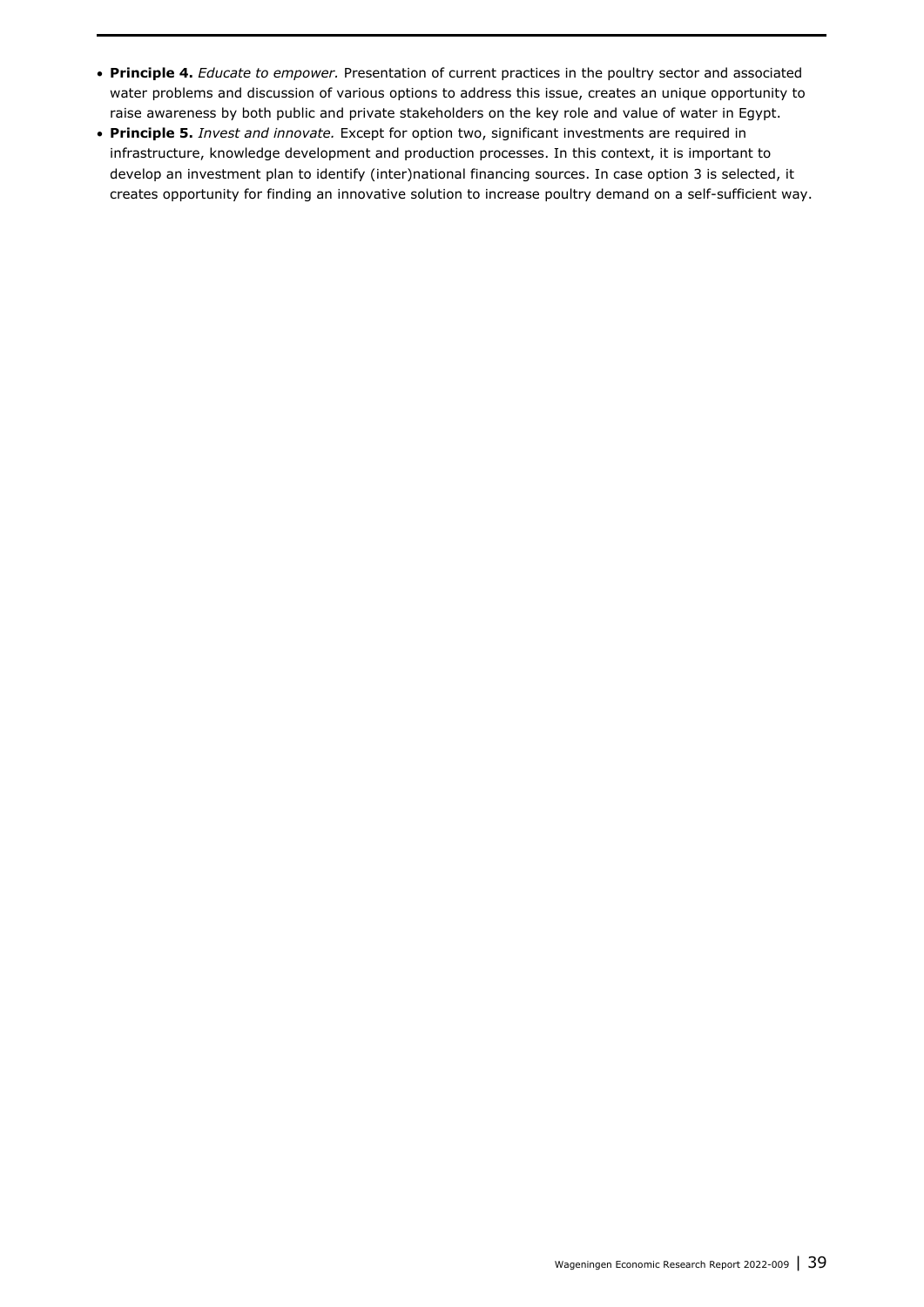# <span id="page-39-0"></span>7 Discussion and conclusions

## <span id="page-39-1"></span>7.1 Discussion

The Food and Water Valuation Framework is developed to improve decision making within the food system which involves crucial roles for water and water management. The FWVF combines the food system approach and the valuing water concept. Based on four case studies, we have shown the value added of the four steps distinguished by the FWVF. In all cases, water and water management play a key role in the food system, and we analysed this role based upon the water valuation aspect. Within the FWVF, the valuation of water is not limited to the direct impacts of water on agriculture or food production but it considers all aspects of the food system (similar to the OECD Triple Challenge dimensions).

The case studies differ across temporal and spatial dimensions. In the two ex-post cases, the Coca Cola case (Chapter 3) and the freshwater pipeline case (Chapter 4), based upon literature we analysed how the value of water was used for selecting the preferred option from the potentially available options. In fact, using the FWVF to describe these ex-post cases shows that elements of the Food System Approach and Valuing Water were not applied to the full extent in these assessments. Use of the FWVF in these two cases would lead to a more systematic approach. The analysis of the Jordan case (Chapter 5) and the Egypt case (Chapter 6) are ex-ante analyses (formal ex-ante studies are not available yet) and these were used to analyse whether use of the FWVF would provide more insights in the optimal policy option for change in the food system. The fresh water pipeline case also contains an example of exploring solutions for current challenges in an adjacent region of the pipeline (Section 4.3). These cases provide opportunities to explore the potential use of the FWVF in answering water allocation questions at different levels.

For all cases, we assessed the four FWVF steps. In the first step, we identified the problems and challenges with respect to the food system and water system. The FWVF determines in this step which elements (e.g. drivers, impacts) are relevant or important in each case. Depending on the location and the decision-making actor (who will select from the different options identified) different segments of the food system approach are relevant. In the next step relevant options to solve the problems are identified. More diverse options are identified if the FWVF is applied, compared to the water valuation framework, because also measures that do not affect the water basin directly can be taken into account (see the Egypt case study). In the third step we assessed the positive and negative impacts of the options in the water and food systems. Finally, the impacts were valued allowing incorporation of different values of water. Based on this step, we assessed the tradeoffs between options for change in the water and food system. Obviously, the clearer the impacts can be identified and quantified, the more transparent the assessment will be.

The four cases were selected in such a way that in all cases the shortage of (good quality) water of the desired quality at the desired moment would be of importance:

- In the Coca-Cola case the FWVF added options in the food system, increasing water efficiency within the food chain (possibly more than one water basin involved), to the standard approach towards increasing water efficiency of the production plant. Coca-Cola had done so already due to pressure from local water users and environmental NGOs.
- Zeeland (NL) has favourable growing conditions for pears. However, availability of good quality fresh water in early spring and during growing season is important to prevent damage due to spring frost and summer droughts respectively. In the pipeline for high-value crop (pears mainly) case study, the FWVF adds the importance of livelihood to the valuation process of the water company that distributes the water from the pipeline.
- In the Jordan case (food security in light of population growth, water scarcity and climate change), the FWVF shows different elements of food security in a water context (e.g. self-sufficiency, livelihood) which enter the trade-off. Valuation of all elements is not easily done.
- The Egypt case study deals with protein security in light of population and welfare growth and water scarcity due to climate change and upstream developments in the Nile Basin. The FWVF brings alternative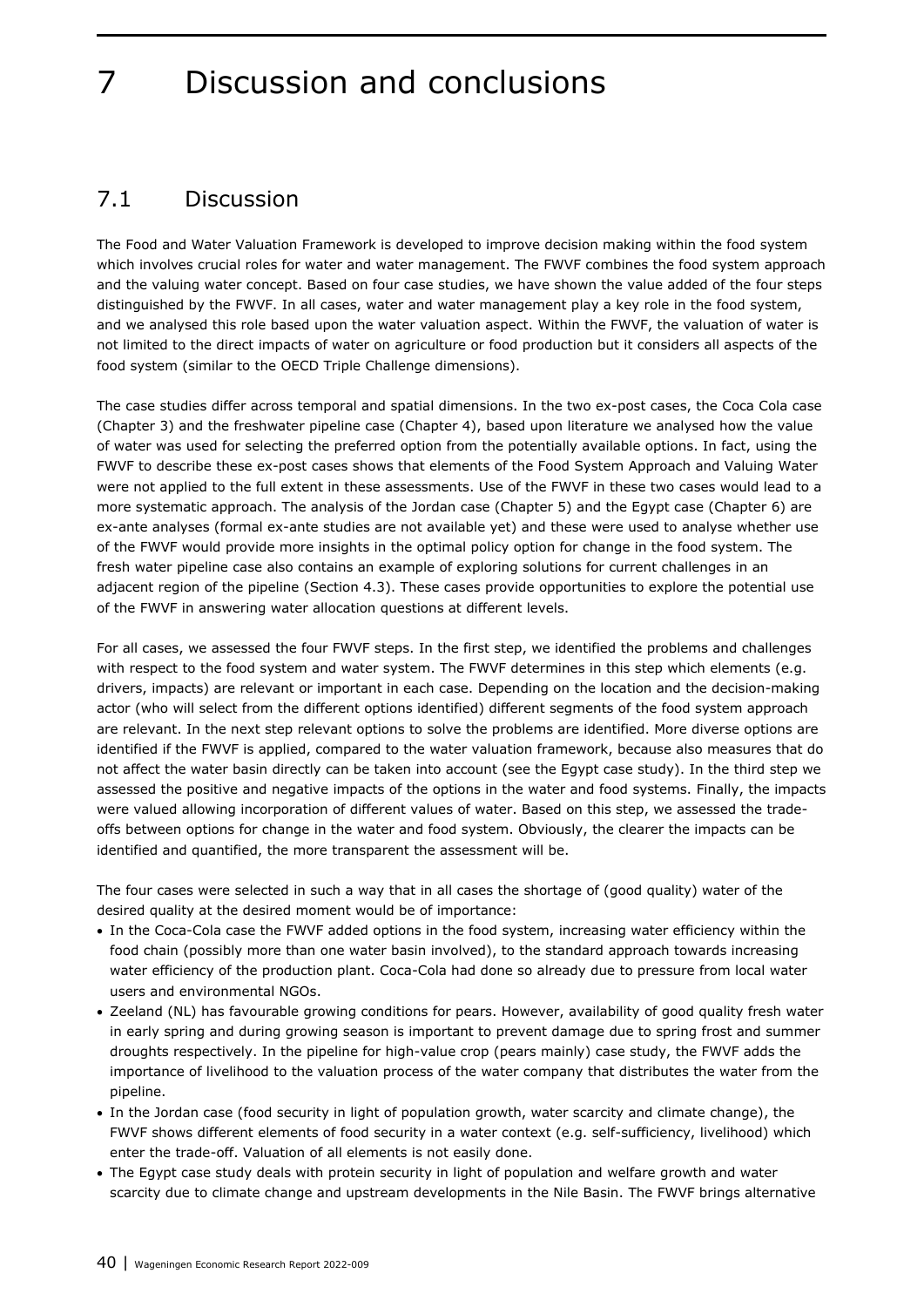protein sources into the picture, which could reduce water use enormously, but also brings in the question whether to raise chickens in Egypt or abroad from a water valuation perspective. Applying the FWVF has provided more alternative options than if the focus would be on valuing water alone.

#### *Link with Water Valuation Initiative and the OECD Triple Challenge*

The advantage of the FWVF over VWI is that the FWVF adds the entire food system to the analysis, which allows for a broader spectrum of options to solve water issues. With the Food System aspects incorporated in the FWVF, the assessment of water use and water valuation is broadened. In the ex-post Coca-Cola case and the fresh water pipeline, application of some of the VWI principles could be (implicitly) checked. Except for the principle 'Educate to empower', all principles were (to some degree) present in the Coca Cola case (see Section 3.5) and the fresh water pipeline (see Section 4.4). For the ex-ante type of case studies, the WVI principles are used to draw the activity plan to elaborate the measures and implement the optimal one (Jordan and Egypt case studies).

For all options analysed in the case studies, we assessed the link with the relevant elements of the OECD Triple Challenge: food security, resource use and climate change as well as livelihoods and rural development. Implicitly or explicitly, these challenges were addressed in all cases. The FWVF is linked to the OECD Triple Challenge as follows:

- OECD Triple Challenge's Food security and nutrition corresponds with food security in FSA
- Resource use and climate change is part of the FSA environmental outcomes
- Livelihoods and rural development are incorporated in the FSA social and economic outcomes, livelihood is also part of food access.

In the Coca Cola case, food and nutrition security was not the main goal, while resource efficiency (cost reduction) and livelihood strategies were. The fresh water pipeline will contribute to more nutritious food, because it enables to grow pears and high value vegetables, however the main driver of change in this case study was the security or improvement of the livelihoods and rural development by ensuring economic activity and employment.

## <span id="page-40-0"></span>7.2 Conclusions and recommendations

### **Main findings on suitability of the Framework:**

The FWVF integrates the FSA and water valuation frameworks. The advantage of the FWVF over the valuing water initiative is that its focus is not solely on water-oriented solutions (e.g. improving the water efficiency), but also other options to increase food security without a direct water angle come into the picture (e.g. vegetable sources of protein in Egypt).

The Food System Approach enables a holistic approach with respect to food security issues. It does not contain explicitly a tool which facilitates valuation or making trade-offs, it merely stresses all relevant elements and drives of the food system affecting (directly or indirectly) food security. As food security is a multi-dimensional indicator, the FWVF enables transparent trade-offs between indicators like livelihood, natural resources and water efficiency in food production. The FWVF brings valuation (tools) from a water perspective into the picture and combined it provides insight into questions as whether to produce valuable crops for export, or to grow staple crops for national consumption.

The framework is useful to assess and quantify both benefits and costs to identify trade-offs in water allocation choices and food security issues. It provides an integrated analysis which considers benefits and costs on economic/financial (costs of investment, economic effects), sociologic (employment, livelihood, etc.) and environmental (biodiversity, climate change) levels.

As such, the FWVF is specifically relevant to answer water allocation questions in water scarce countries, such as Jordan and Egypt, where food security is an issue. In both countries, water allocation options provide several benefits and costs on socio-economic and environmental conditions which are all considered under this framework. In non-water stressed countries, however, other issues such as air pollution, climate change, etc. may be the most crucial factors with respect to agricultural development. Being an integration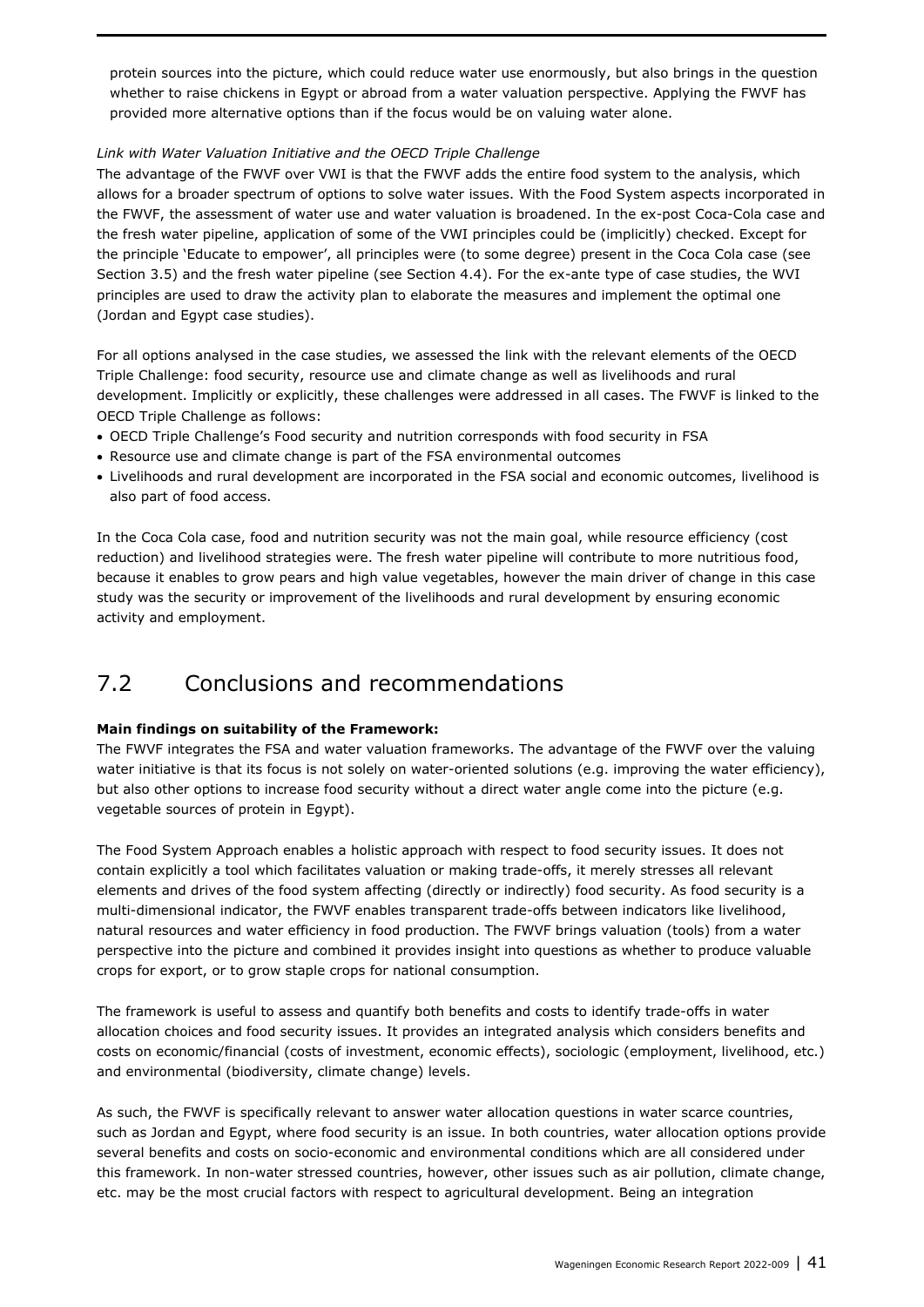framework, it should be elaborated to enable a focus on the relevant issues for countries that are less water stressed.

A framework to assess the value of food security does not yet exist. Such a framework will be extremely useful to design and select options to improve the value of water and food security simultaneously.

#### **Recommendations (general)**

The FWVF is a first step in emphasising more explicitly the value of water within the FSA, which is not limited to the water system or water cycle. The FWVF can be elaborated upon although a generic methodology that will fit all situations will not be desirable, because it will be too complex and it will reduce its fit with the valuing water initiative principles. The FWVF may provide a conceptual framework for other 'resource elements' in the FSA as well.

#### **Recommendations for the Dutch Ministry of LNV**

The Ministry of LNV could use the outcomes of this study to strengthen its role in supporting countries to improve their agricultural policy based upon valuing water in the broader context of the food system. It is recommended that the Ministry initiates activities in their focus countries to achieve this objective as follows:

- Elaborate on the Jordan and Egypt case studies as presented in this study through conducting regional/national stakeholder workshops to identify all possible options and indicators to solve water scarcity problems and using the valuing water framework to assess these options.
- Propose the application of the valuing water framework in other priority countries of the Ministry of LNV.
- Assess possibilities to use the framework in identifying best options for international trade between countries (virtual water).

Corporate food and beverage firms can play an important role in reducing water scarcity, as they oversee a large part of the supply chain and can make arrangement with other stakeholders in the food system. They might be an efficient starting point for policies to increase water efficiency in the food system.

To improve on water efficiency it is encouraged to invest into feasibility studies on enhancing protein supply in drought-prone countries, which are not self-sufficient in protein production. In such regions, protein production is challenging due to relatively large water demand while resources are limited. However, different options are possible (e.g. algae and insects as animal feed source) which need to be further assessed. The water valuation framework can be applied in this context, to investigate which option to enhance protein supply may generate highest value of water.

In the case of the fresh water pipeline for high-value crop farmers in Zuid-Beveland, the expansion of the fresh water pipeline (i.e. increase the current capacity to supply fresh water) could be analysed further by the province of Zeeland, the Regional Water Authority, Evides (which operates the water pipeline), and the farmers. For the Ministry this fresh water pipeline can have interesting interaction with its policy agenda.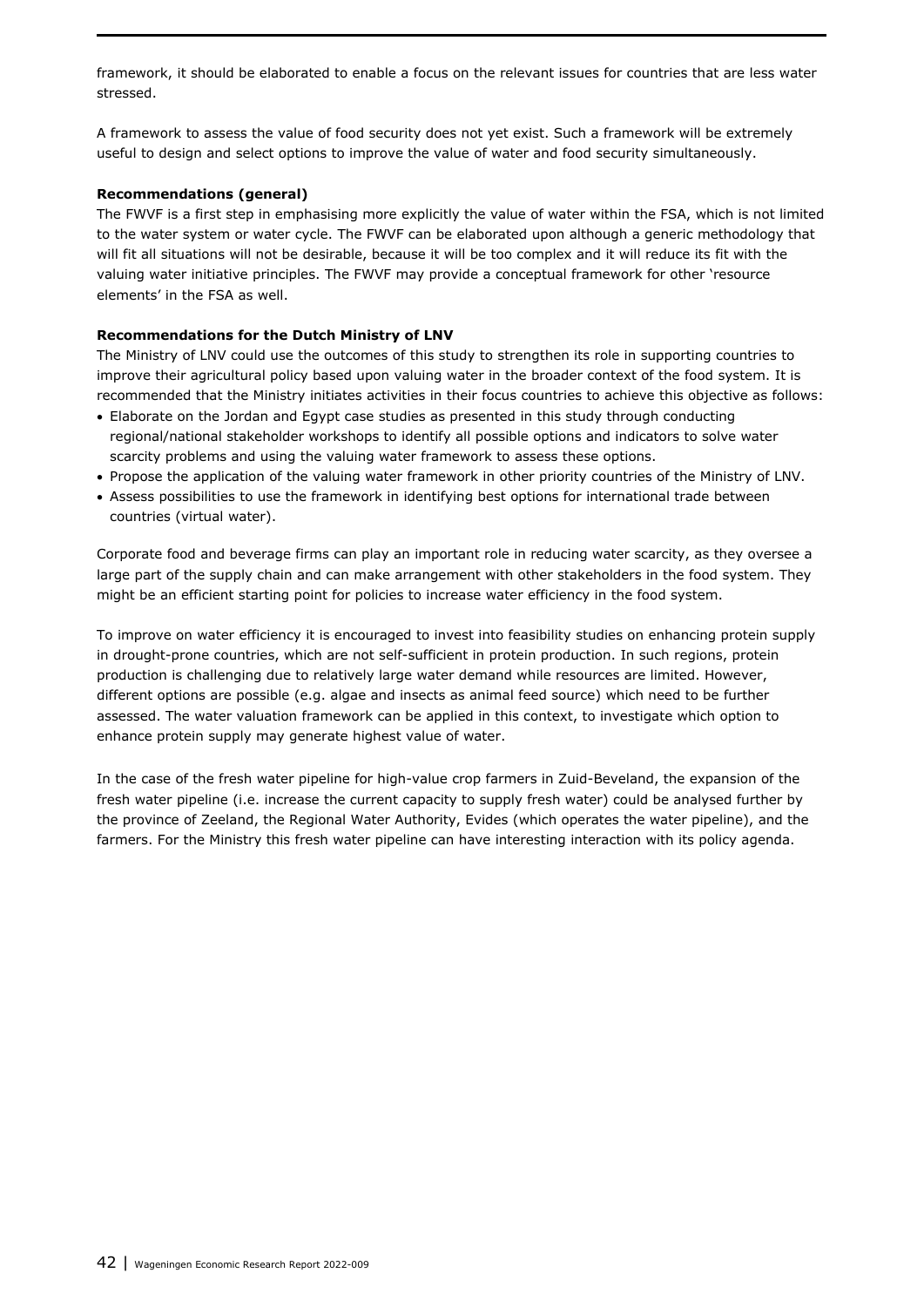# <span id="page-42-0"></span>References and websites

- Aivazidou, E., Tsolakis, N., Vlachos, D., & Iakovou, E. 2018. A water footprint management framework for supply chains under green market behaviour. Journal of Cleaner Production, 197, 592-606.
- Al-Bakri, J., T., Salahat, M., Suleiman, A., Suifan, M., Hamdan, M.R., Khresat, S., Kandakji, T., 2013. Impact of Climate and Land Use Changes on Water and Food Security in Jordan: Implications for Transcending 'The Tragedy of the Commons'. Sustainability 5 (2013), 724-748.
- Alhawamdeh, A., 2012. Farmer Field Schools on Integrated pest Management Programme; a new Extension Approach in Jordan. Jordan National Agricultural Information System. March 31, 2020. [http://www.nais](http://www.nais-jordan.gov.jo/Pages/BestPracticeDetails.aspx?lang=EN&I=0&DId=0&CId=0&CMSId=90&id=46)[jordan.gov.jo/Pages/BestPracticeDetails.aspx?lang=EN&I=0&DId=0&CId=0&CMSId=90&id=46.](http://www.nais-jordan.gov.jo/Pages/BestPracticeDetails.aspx?lang=EN&I=0&DId=0&CId=0&CMSId=90&id=46)
- Amoah, P., Drechsel, P., Abaidoo, R.C., and Ntow, W.J. 2006. 'Pesticide and Pathogen Contamination of Vegetables in Ghana's Urban Markets.' Archives of Environmental Contamination and Toxicology 50 (1): 1–6. [https://doi.org/10.1007/s00244-004-0054-8.](https://doi.org/10.1007/s00244-004-0054-8)

Barrett, C.B., 2010. Measuring food insecurity. Science 327, 825–828.

- Bazzani, C., Caputo, V., Nayga Jr, R. M., and Canavari, M. 2017. Revisiting consumers' valuation for local versus organic food using a non-hypothetical choice experiment: Does personality matter?. Food Quality and Preference, 62, 144-154.
- Berkum, S van, Dengerink, J., and Ruben, R. 2018. 'The Food Systems Approach: Sustainable Solutions for a Sufficient Supply of Healthy Food.' The Hague: Wageningen Economic Research. [https://doi.org/10.18174/451505.](https://doi.org/10.18174/451505)
- Bestuurlijk Platform Zoetwater. 2014. 'Regionaal maatregelenpakket zoet water Zuidwestelijke Delta.' Stuurgroep Zuidwestelijke Delta. [https://www.zwdelta.nl/sites/all/files/default/regionaal\\_maatregelenpakket\\_zuidwestelijke\\_delta\\_mei\\_20](https://www.zwdelta.nl/sites/all/files/default/regionaal_maatregelenpakket_zuidwestelijke_delta_mei_2014.pdf) [14.pdf.](https://www.zwdelta.nl/sites/all/files/default/regionaal_maatregelenpakket_zuidwestelijke_delta_mei_2014.pdf)

Beyth, M., 2007. The Red Sea and the mediterranean–Dead Sea canal project. Desalination, 214(1-3), 365-371.

- Bierkens, M. F., Reinhard, S., de Bruijn, J. A., Veninga, W., and Wada, Y. (2019). The shadow price of irrigation water in major groundwater‐depleting countries. Water Resources Research, 55(5), 4266-4287.
- Brownlee, E. R., Dmytriyev, S., and Elias, A., 2017). Integrative Stakeholder Engagement: Stakeholder-Oriented Partnership Between the Coca-Cola Company and World Wildlife Fund. In Stakeholder engagement: Clinical research cases (pp. 339-367). Springer, Cham.
- Birol, E., Karousakis, K., and Koundouri, P. (2006). Using economic valuation techniques to inform water resources management: A survey and critical appraisal of available techniques and an application. Science of the total environment, 365(1-3), 105-122.
- Booker, J. F., Howitt, R.E., Michelsen, A.M., and Young, R.A. (2012). Economics and the modeling of water resources and policies. Natural Resource Modeling, 25(1), 168-218.
- Brabeck-Letmathe, P., Vousvouras, C.A., and Vionnet, S. (2019). Valuing Water in Supply Chains. The Oxford Handbook of Food, Water and Society, 137.
- Brouwer, R., Barton, D., Bateman, I., Brander, L., Georgiou, S., Martín-Ortega, J., ... and Wagtendonk, A. (2009). Economic valuation of environmental and resource costs and benefits in the water framework directive: technical guidelines for practitioners. Institute for Environmental Studies, VU University Amsterdam, the Netherlands.

Byrne, J., 2019. 31-3-2020. FeedNavigator. Accessed on March 31, 2020.

[https://www.feednavigator.com/Article/2019/03/25/New-investments-in-poultry-feed-mills-in-Egypt.](https://www.feednavigator.com/Article/2019/03/25/New-investments-in-poultry-feed-mills-in-Egypt) [https://www.carbonbrief.org/mapped-worlds-largest-co2-importers-exporters.](https://www.carbonbrief.org/mapped-worlds-largest-co2-importers-exporters)

Cafiero, C., 2013. What do We Really Know about Food Security? NBER Working Paper No. 18861Chilkoti, A., 2014. Water shortage shuts Coca-Cola plant in India. Financial Times, 19.

Coca-Cola 2020. Coca-Cola System, Accessed on April 7, 2020. [https://investors.coca-](https://investors.coca-colacompany.com/about/coca-cola-system)

[colacompany.com/about/coca-cola-system](https://investors.coca-colacompany.com/about/coca-cola-system)

Coca-Cola, 2020. Replenishing Cape Town in Time of Drought

Coca-Cola, 2019.<https://www.coca-colacompany.com/sustainable-business>

Coca-Cola and TNC, 2010. Product water footprint assessments. Practical Application in Corporate Water Stewardship. Coca-Cola Company and The Nature Conservancy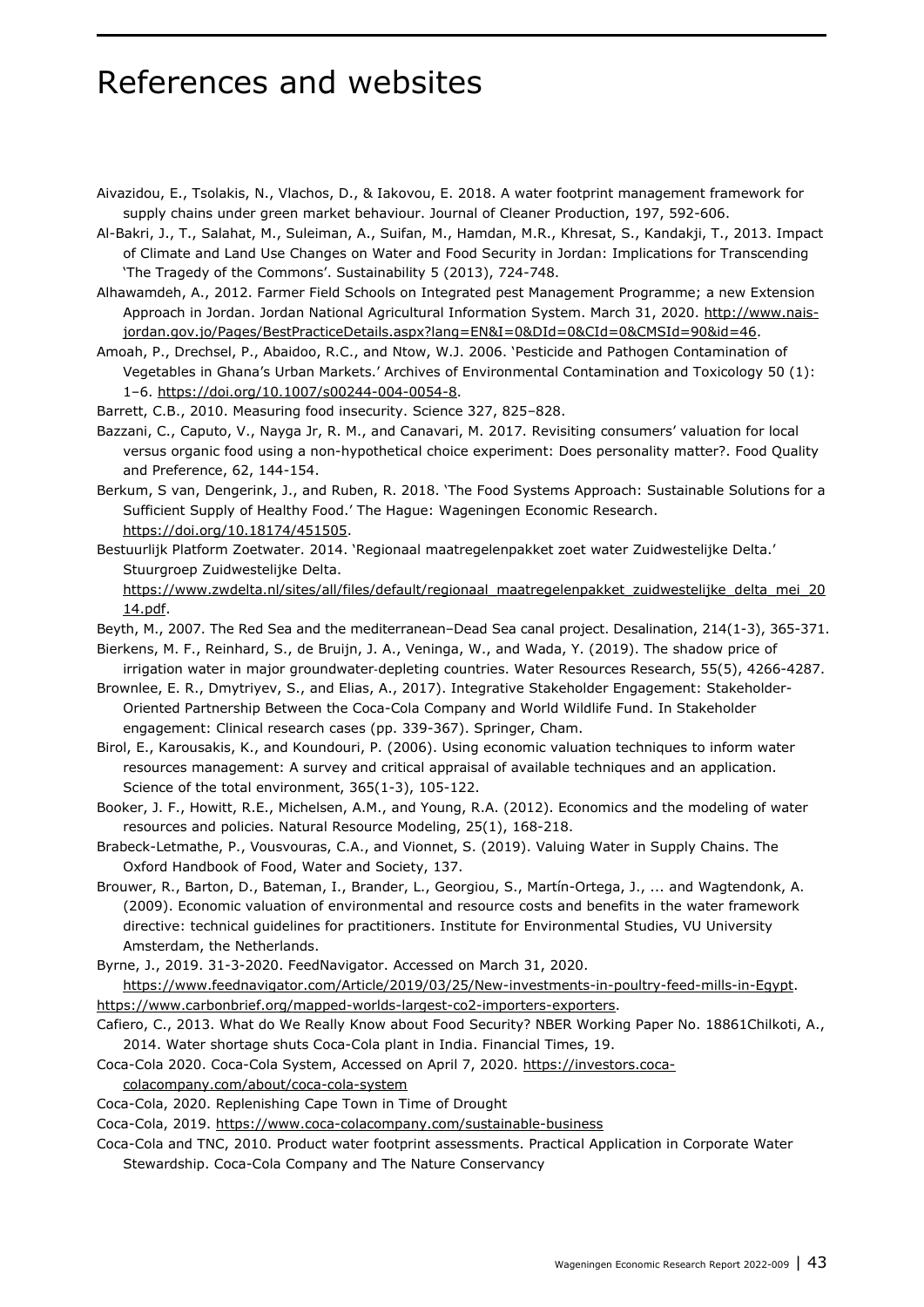Curtis, D., Hubbard, M., and Shepherd, A. (2008). Preventing famine: Policies and prospects for Africa. Routledge.

Dijkshoorn-Dekker, M, Vlijm, R., Linderhof, V., Pinto, V., and Raaijmakers, I. 2019. 'Urban Food Security in Ghana: A Policy Review.' The Hague, The Netherlands: Wageningen Economic Research.

Dinar, A., Rosegrant, M. W., and Meinzen-Dick, R. (1997). Water allocation mechanisms: principles and examples. The World Bank.

Eldin, M.S., 2016. Egypt decision to exempt imported poultry of customs shocks producers. Mubasher Info. March 31, 2020. [https://english.mubasher.info/news/3029203/Egypt-decision-to-exempt-imported](https://english.mubasher.info/news/3029203/Egypt-decision-to-exempt-imported-poultry-of-customs-shocks-producers/)[poultry-of-customs-shocks-producers/.](https://english.mubasher.info/news/3029203/Egypt-decision-to-exempt-imported-poultry-of-customs-shocks-producers/)

El-Saied, A-B., El Ghamry, A., Khafagi, O-M, A., Powell, O, Bedair, R., 2015. Floristic diversity and vegetation analysis of Siwa Oasis: An ancient agro-ecosystem in Egypt's Western Desert. Annals of Agricultural Sciences 60(2), pp. 361-372. [doi.org/10.1016/j.aoas.2015.10.010.](https://doi.org/10.1016/j.aoas.2015.10.010)

Evans, Alexandra EV, Mateo-Sagasta, J., Qadir, M., Boelee, E., and Ippolito, A. 2019. 'Agricultural Water Pollution: Key Knowledge Gaps and Research Needs.' Current Opinion in Environmental Sustainability 36 (February): 20–27. [https://doi.org/10.1016/j.cosust.2018.10.003.](https://doi.org/10.1016/j.cosust.2018.10.003)

Falkenmark, M., Lundqvist, J., Widstrand, C., 1989. Macro-scale water scarcity requires micro-scale approaches. Natural Resources Forum 13(4), pp. 258-267.

FAO, 2011. Food and Nutrition profile: The Hashemite Kingdom of Jordan 2011. Food and Agriculture Organization of the United Nations – Nutrition and Consumer Protection Division, 65pp.

FAO, 2015a. Jordan – Water along the food chain, an analytical brief of selected food chains from a water perspective. Food and Agriculture Organization of the United Nations – Investment Centre, 181pp.

FAO, 2015b. Egypt, Jordan, Morocco and Tunisia key trends in the agrifood sector. Food and Agriculture Organization of the United Nations – Investment Centre, 94pp.

FAO, 2015c. The State of Food Insecurity in the World 2013: The Multiple Dimensions of Food Security. FAO, Rome

FAO, 2016. AQUASTAT Main Database, Food and Agriculture Organization of the United Nations. March 31, 2020. [http://www.fao.org/nr/water/aquastat/data/query/index.html?lang=en.](http://www.fao.org/nr/water/aquastat/data/query/index.html?lang=en)

FAO, 2017. Africa Sustainable Livestock 2050 – Country Brief Egypt. Report number I7312EN/1/05.17. Food and Agriculture Organization of the United Nations, Rome, Italy.

FAO (2018) Food systems for healthy diets. Rome, FAO

Financial Times, 2011. UN body warns of 'food price shock'. Assessed March 31, 2020.

[https://www.ft.com/content/524c0286-1906-11e0-9c12-00144feab49a.](https://www.ft.com/content/524c0286-1906-11e0-9c12-00144feab49a)

Fogel, D. S., and Palmer, J. E., 2014. Water as a corporate resource. Journal of Global Responsibility.

Hausfather, Z., 2017. Mapped: the world largest CO2 importers and exporters. Carbon Brief Ltd - Company No. 07222041. March 31, 2020.

Hellegers, P., Van Halsema, G., 2019. Weighing economic values against societal needs: Questioning the roles of valuing water in practice. Water policy 21(3), 514-525.

Hepworth, N., (2012). Open for Business or Opening Pandora's Box? A Constructive Critique of Corporate Engagement in Water Policy: An Introduction. Water Alternatives, 5(3), 543-562.

Hills, J., and Welford, R., 2005. Coca‐Cola and water in India. Corporate Social Responsibility and Environmental Management, 12(3), 168-177.

Hoekstra, A. Y., 2008. Measuring your water footprint: What's next in water strategy. Leading perspectives, 2008(Summer), 12-13.

Hoekstra, A. Y., Mekonnen, M.M. Aldaya, M.M., Chapagain, A.K., 2011. The water footprint assessment manual: Setting the global standard. London Earthscan

Hoekstra, A. Y. (2017). Water footprint assessment in supply chains. In Sustainable Supply Chains (pp. 65-85). Springer, Cham.

Hoorn, I van, and Visser, S. 2012. 'Zoetwater Rapportage 2012. Op Weg Naar Een Duurzame Zoetwater Voorziening in de Zuidwestelijke Delta.' Goes: Stuurgroep Zuidwestelijke Delta.

Hussain, I., Turral, H., and Molden, D. (2007). Measuring and enhancing the value of agricultural water in irrigated river basins. Irrigation Science, 25(3), 263-282.

Ibrahim, S., Mashhour, A., 2012. National agro-food policies in Jordan. Munich Personal RePEc Archive (MPRA). Paper nr. 66782, 76pp.

IndexMundi, 2021. Agricultural production, supply, and distribution. December 31, 2021. [https://www.indexmundi.com/agriculture/.](https://www.indexmundi.com/agriculture/)

Ingram, J. (2011). A food systems approach to researching food security and its interactions with global environmental change. Food security, 3(4), 417-431.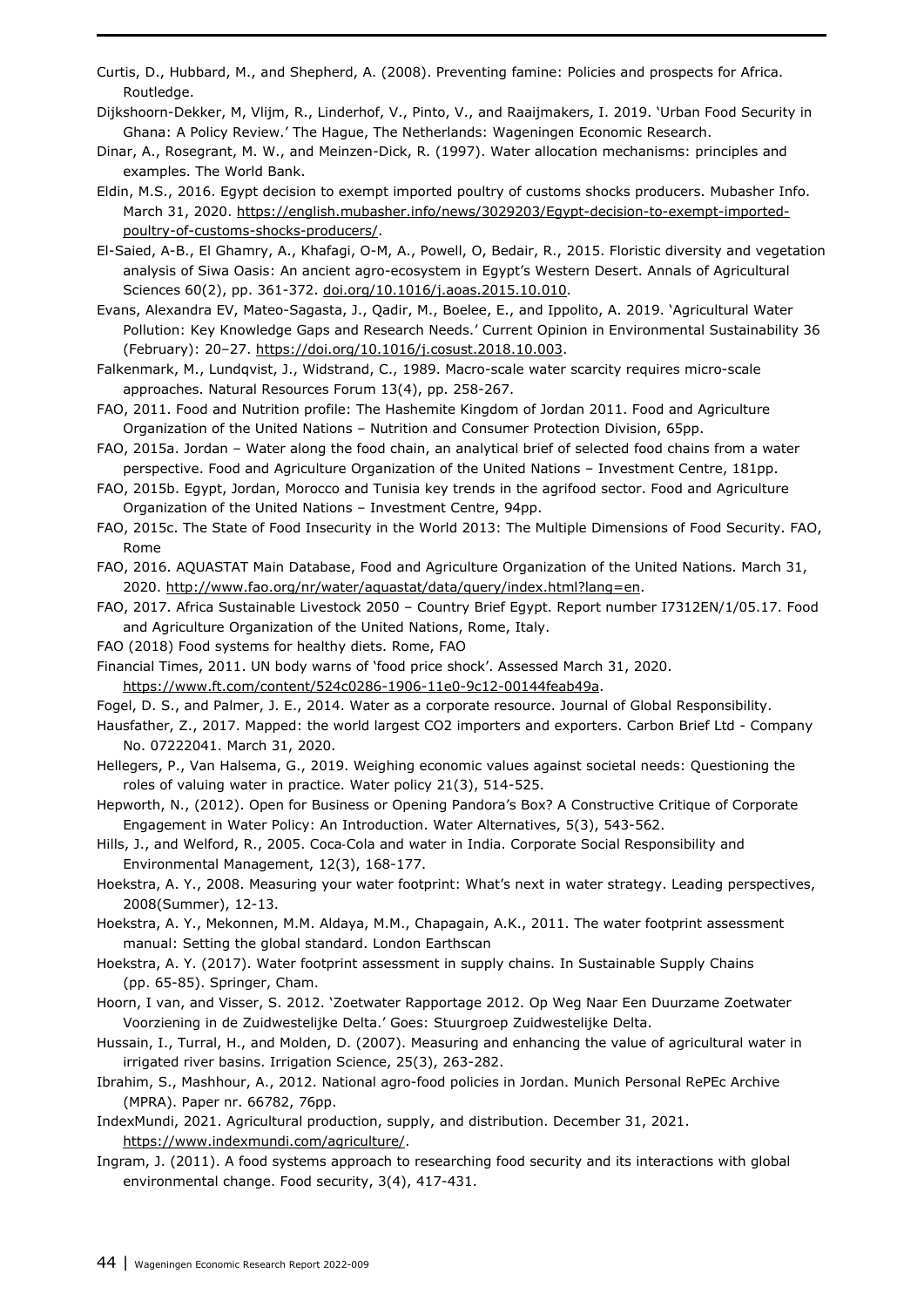- IWMI, 2019. Change in behaviour needed for improved drought management in Jordan and the MENA region. International Water Management Institute. Assessed March 31, 2020. [https://www.iwmi.cgiar.org/2019/12/change-in-behaviour-needed-for-improved-drought-management](https://www.iwmi.cgiar.org/2019/12/change-in-behaviour-needed-for-improved-drought-management-in-jordan-and-the-mena-region/)[in-jordan-and-the-mena-region/.](https://www.iwmi.cgiar.org/2019/12/change-in-behaviour-needed-for-improved-drought-management-in-jordan-and-the-mena-region/)
- Jia, F., Hubbard, M., Zhang, T., and Chen, L. (2019). Water stewardship in agricultural supply chains. Journal of Cleaner Production, 235, 1170-1188.
- Knoema, 2016. Jordan Fertilizer consumption per unit of arable land. Assessed March 31, 2020. [https://knoema.com/atlas/Jordan/Fertilizer-consumption.](https://knoema.com/atlas/Jordan/Fertilizer-consumption)
- Knoema, 2017. The world data atlas Egypt topics agriculture. Knoema Applications. March 31, 2020. [https://knoema.com/atlas/Egypt/topics/Agriculture/datasets.](https://knoema.com/atlas/Egypt/topics/Agriculture/datasets)
- Lambooy, T., 2011). Corporate social responsibility: sustainable water use. Journal of Cleaner Production, 19(8), 852-866.
- Lanting, Melita. 2019. 'Zet vaart achter oplossen probleem zoet water (Push the solution of the fresh water shortages in Zuid-Beveland).' PZC, August 3, 2019. [https://www.pzc.nl/bevelanden/zet-vaart-achter](https://www.pzc.nl/bevelanden/zet-vaart-achter-oplossen-probleem-zoet-water~a76d04dd/)[oplossen-probleem-zoet-water~a76d04dd/.](https://www.pzc.nl/bevelanden/zet-vaart-achter-oplossen-probleem-zoet-water~a76d04dd/)
- Lanting, Melita. 2019. 'Zet vaart achter oplossen probleem zoet water (Push the solution of the fresh water shortages in Zuid-Beveland).' PZC, August 3, 2019. [https://www.pzc.nl/bevelanden/zet-vaart-achter](https://www.pzc.nl/bevelanden/zet-vaart-achter-oplossen-probleem-zoet-water~a76d04dd/)[oplossen-probleem-zoet-water~a76d04dd/.](https://www.pzc.nl/bevelanden/zet-vaart-achter-oplossen-probleem-zoet-water~a76d04dd/)
- Malakar, Arindam, Snow, D D., and Ray, C. 2019. 'Irrigation Water Quality—A Contemporary Perspective.' Water 11 (7): 1482. [https://doi.org/10.3390/w11071482.](https://doi.org/10.3390/w11071482)
- Mateo-Sagasta, J., Zadeh, S. M., and Turral, H. (Eds.). (2018). More people, more food, worse water?: a global review of water pollution from agriculture. FAO (Rome) and IWMI (Colombo)
- McFadden, J.R., and Huffman, W.E. (2017). Willingness-to-pay for natural, organic, and conventional foods: The effects of information and meaningful labels. Food Policy, 68, 214-232.
- Mekonnen, M.M., Hoekstra, A.Y., 2010. The green, blue and grey water footprint of farm animals and animal products, Value of Water Research Report Series No. 48, UNESCO-IHE, Delft, the Netherlands.
- Mekonnen, M.M., Hoekstra, A.Y., 2011. The green, blue and grey water footprint of crops and derived crop products. Hydrologic Earth System Science 15, pp. 1577-1600. doi:10.5194/hess-15-1577-2011.
- Molle, F., Venot, J-P., Hassan, Y., 2008. Irrigation in the Jordan Valley: Are water pricing policies overly optimistic? Agricultural Water Management 4(2008), 427-438.
- Morgan, A. J., Orr, S., and Matthews, N. (2019). Valuing water in food systems and beyond. The Oxford handbook of food, water and society, 154-173.
- OECD (2015), Water Resources Allocation: Sharing Risks and Opportunities, OECD Studies on Water, OECD Publishing, Paris.<http://dx.doi.org/10.1787/9789264229631-en>
- OEC, 2017. Egypt and Jordan. A.J.G Simoes and C.A. Hidalgo, the Economic Complexity Observatory: An Analytical Tool for Understanding the Dynamics of Economic Development. Workshops at the Twenty-Fifth AAAI Conference on Artificial Intelligence in 2011. March 31, 2020.
- OECD, 2018, Implementing the OECD Principles on Water Governance: Indicator Framework and Evolving Practices, OECD Publishing, Paris.<http://dx.doi.org/10.1787/9789264292659-en>
- OECD, 2019. Policy priorities for the global food system. OECD Global Forum on Agriculture Background brief. Paris, France, 4 pp.
- OECD, 2020. Chapter 1: The Triple Challenge. Food Systems and the Challenge of Coherent Policies. Working Party on Agricultural Policies and Markets TAD/CA/APM/WP(2019)29/FINAL
- OECD/FAO, 2018. Agricultural Outlook 2018-2027, OECD Publishing, Paris/Food and Agriculture Organization of the United Nations, Rome. doi.org/10.1787/agr\_outlook-2018-5-en.
- Omar, M.E.D.M., Moussa, A.M.A., 2016. Water management in Egypt for facing the future challenges. Journal of Advanced Research 7(3), pp. 403-412. [doi.org/10.1016/j.jare.2016.02.005.](https://doi.org/10.1016/j.jare.2016.02.005)
- Qadir, M, Wichelns, D., Raschid-Sally, L., Sing Minhas, P., Drechsel, P., Bahri, A., and McCornick, P. 2007. 'Agricultural Use of Marginal-Quality Water— Opportunities and Challenges.' In Water for Food, Water for Life. A Comprehensive Assessment of Water Management in Agriculture, edited by David Molden, 33. London, UK: Earthscan. https://hdl.handle.net/20.500.11766/8359. Ramirez, O. A., Ward, F. A., Al-Tabini, R., and Phillips, R. (2011). Efficient water conservation in agriculture for growing urban water demands in Jordan. Water Policy, 13(1), 102-124.
- Rudebeck, T. 2018. Corporations as Custodians of the Public Good? Exploring the Intersection of Corporate Water Stewardship and Global Water Governance. Water Governance - Concepts, Methods, and Practice. Springer.<https://doi.org/10.1007/978-3-030-13225-5>
- Salameh, E., Shteiwi, M., Al Raggad, M., 2018. Water resources of Jordan. Springer International Publishing. ISBN: 978-3-319-77748-1, series ISSN 2509-7385, 154pp.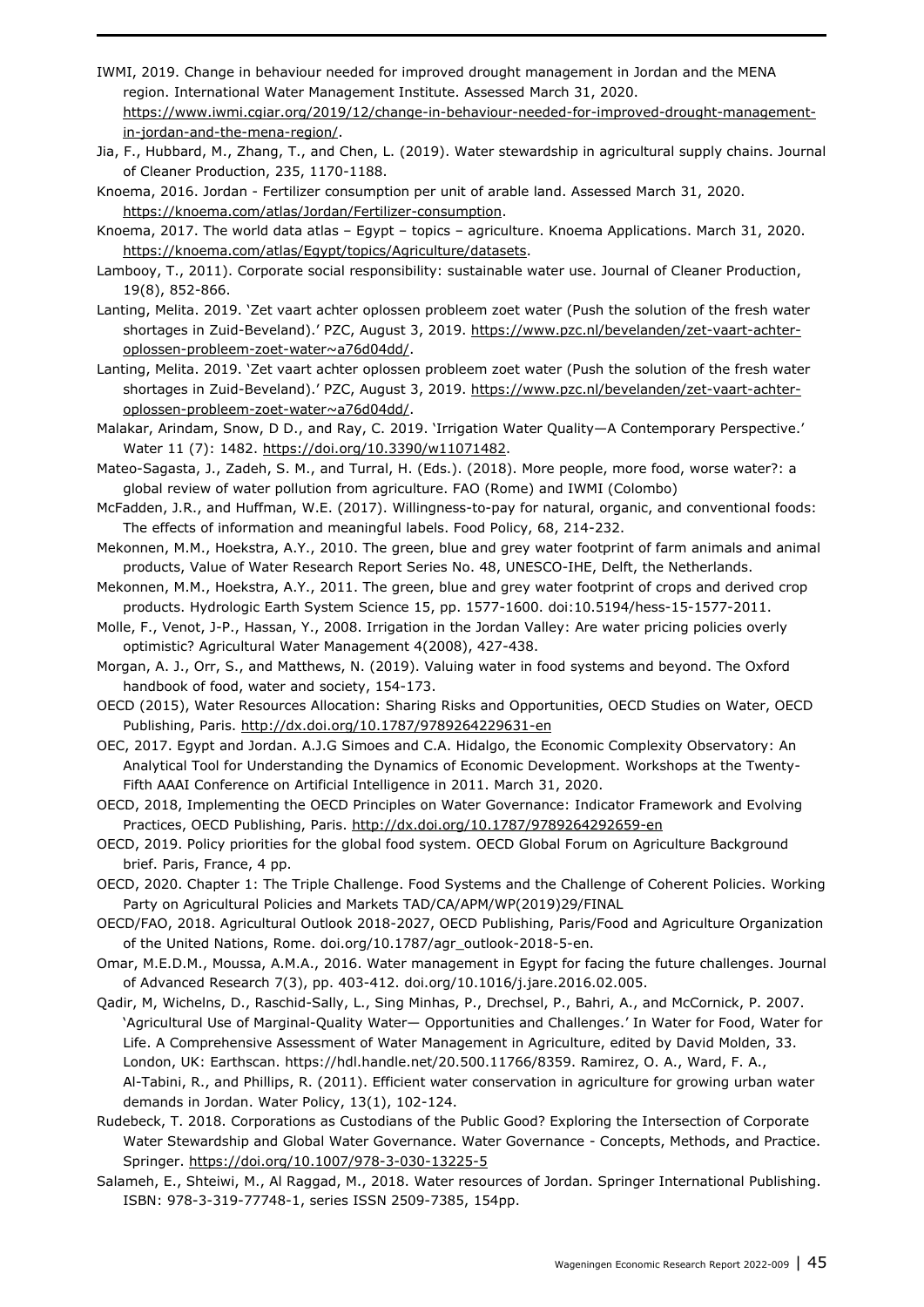- Schipper, P.N.M., Janssen, G.M.C.M., Polman, N.B.P., Linderhof, V.G.M., van Bakel, P.J.T., Massop, H.T.L., Kselik, R.A.L., Oude Essink, G.H.P., and Stuyt, L.C.P.M.,2014. €ureyeopener 2.1: Zoetwatervoorziening Zuidwestelijke Delta En Rijnmond-Drechtsteden.' Wageningen: Alterra Wageningen UR.
- SIS, 2020. Egypt basic information on biodiversity. State Information Service Egypt. March 31, 2020. [https://www.sis.gov.eg/section/10/9406?lang=en-us&lang=en-us.](https://www.sis.gov.eg/section/10/9406?lang=en-us&lang=en-us)
- Smith, P., Clark, H., Dong, H., Elsiddig, E. A., Haberl, H., Harper, R., and Ravindranath, N.H. (2014). Agriculture, forestry and other land use (AFOLU).
- Stuyt, L.C.P. M., van Bakel, P.J.T., Janssen, G M.C.M., Linderhof, V.G.M., Polman N.B.P., Massop, H.T L., Kselik R.A.L., et al. 2013. 'Zuidwestelijke Delta En Rijnmond-Drechtsteden : Vijf Veelbelovende Maatregelen Rond Zoetwaterbeheer. Voorlopige Resultaten.' Wageningen: Alterra.
- Turner, K., Georgiou, S., Clark, R., Brouwer, R., 2004. Economic valuation of water resources in agriculture. From the sectoral to a functional perspective of natural resource management. FAO water reports 27. Food and Agriculture Organization of the United Nations, Rome, Italy.
- UNEP (2016) Food Systems and Natural Resources. A Report of the Working Group on Food Systems of the International Resource Panel. Westhoek, H, Ingram J., Van Berkum, S., Özay, L., and Hajer M.
- United States National Research Council, 1997. Valuing Ground Water: Economic concepts and approaches. Committee on valuing ground water, water science and technology board, commission on geosciences, environment and resources. National Academia Press, Washington, D.C., United States of America, 189 pp.
- USAID, 2015. Greenhouse gas emissions in Egypt. March 31, 2020. [https://www.climatelinks.org/sites/default/files/asset/document/GHG%20Emissions%20Factsheet%20Eg](https://www.climatelinks.org/sites/default/files/asset/document/GHG%20Emissions%20Factsheet%20Egypt_v6_11_02-15_edits%20%281%29%20Steed%20June%202016_rev08-19-2016_Clean.pdf) [ypt\\_v6\\_11\\_02-15\\_edits%20%281%29%20Steed%20June%202016\\_rev08-19-2016\\_Clean.pdf.](https://www.climatelinks.org/sites/default/files/asset/document/GHG%20Emissions%20Factsheet%20Egypt_v6_11_02-15_edits%20%281%29%20Steed%20June%202016_rev08-19-2016_Clean.pdf)
- Valente, M., and Chaves, C. (2018). Perceptions and valuation of GM food: A study on the impact and importance of information provision. Journal of cleaner production, 172, 4110-4118.
- Viviroli, D., Archer, D.R., Buytaert, W., Fowler, H.J., Greenwood, G.B., Hamlet, A.F., and Lorentz, S. (2011). Climate change and mountain water resources: overview and recommendations for research, management and policy. Hydrology and Earth System Sciences, 15(2), 471-504.
- Vleuten, Ondine van der, and Theo Giele. 2019. 'Een kwart van het Nederlandse fruit komt uit Zeeland; tijd voor een fruitig imago.' PZC, February. [https://www.pzc.nl/zeeuws-nieuws/een-kwart-van-het](https://www.pzc.nl/zeeuws-nieuws/een-kwart-van-het-nederlandse-fruit-komt-uit-zeeland-tijd-voor-een-fruitig-imago~a086d1c1/)[nederlandse-fruit-komt-uit-zeeland-tijd-voor-een-fruitig-imago~a086d1c1/.](https://www.pzc.nl/zeeuws-nieuws/een-kwart-van-het-nederlandse-fruit-komt-uit-zeeland-tijd-voor-een-fruitig-imago~a086d1c1/)
- VWI, 2020. Valuing Water: A Conceptual Framework for Making Better Decisions Impacting Water Concept Note. The Valuing Water Initiative. January 2020
- Wada, Y., Van Beek, L.P.H., and Bierkens, M.F. (2012). Nonsustainable groundwater sustaining irrigation: A global assessment. Water Resources Research, 48(6).
- Ward, F. A., and Michelsen, A. (2002). The economic value of water in agriculture: concepts and policy applications. Water policy, 4(5), 423-446.
- Willett, Walter, Johan Rockström, Brent Loken, Marco Springmann, Tim Lang, Sonja Vermeulen, Tara Garnett, et al. 2019. 'Food in the Anthropocene: The EAT–Lancet Commission on Healthy Diets from Sustainable Food Systems.' The Lancet 393 (10170): 447–92. [https://doi.org/10.1016/S0140-](https://doi.org/10.1016/S0140-6736(18)31788-4) [6736\(18\)31788-4.](https://doi.org/10.1016/S0140-6736(18)31788-4)
- Woldetsadik, D., Drechsel, P. Keraita, B., Itanna, F., and Gebrekidan, H. 2018. 'Farmers' Perceptions on Irrigation Water Contamination, Health Risks and Risk Management Measures in Prominent Wastewater-Irrigated Vegetable Farming Sites of Addis Ababa, Ethiopia.' Environment Systems and Decisions 38 (1): 52–64. [https://doi.org/10.1007/s10669-017-9665-2.](https://doi.org/10.1007/s10669-017-9665-2)
- World Bank, 2020. https://data.worldbank.org/indicator/SP.POP.GROW
- WorldOMeter, 2017. Pesticide usage per country. March 31, 2020. [https://www.worldometers.info/food](https://www.worldometers.info/food-agriculture/pesticides-by-country/)[agriculture/pesticides-by-country/.](https://www.worldometers.info/food-agriculture/pesticides-by-country/)
- WRI, 2011. Freshwater Sustainability Analyses: Interpretive Guidelines LLC ISciences
- Young, R. A. (1996). Measuring economic benefits for water investments and policies. The World Bank.
- Young, R. A., and Loomis, J. B. (2014). Determining the economic value of water: concepts and methods. Routledge.
- Yue, Q., Xu, X., Hillier, J., Cheng, K., and Pan, G. (2017). Mitigating greenhouse gas emissions in agriculture: From farm production to food consumption. Journal of Cleaner Production, 149, 1011-1019.
- ZLTO. 2011. 'Water optimalisatie Plan (WOP) Fruitteelt.' ZLTO. https://edepot.wur.nl/333091.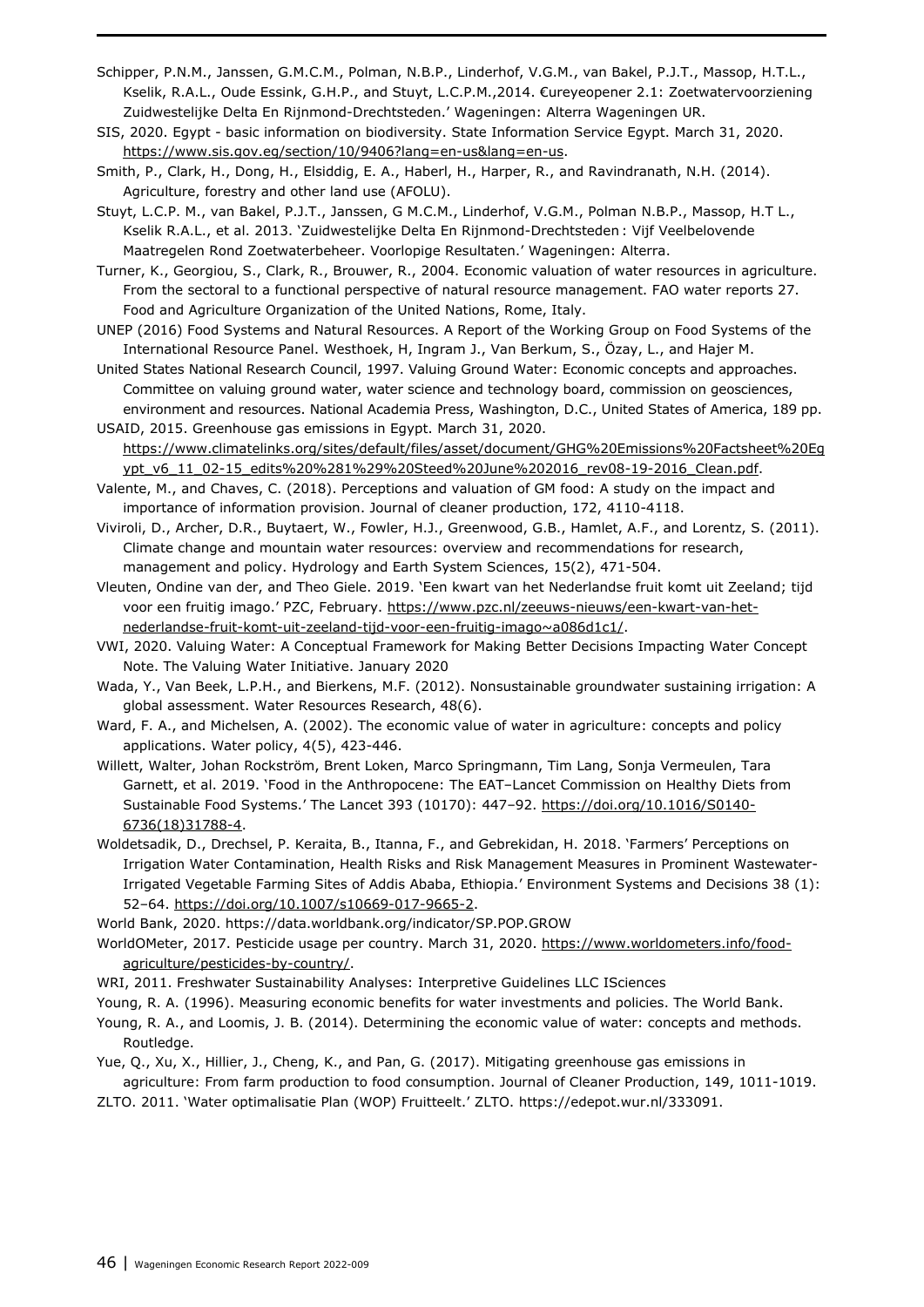# <span id="page-46-0"></span>Annex 1 Map of the fresh water pipeline

Figure A1 presents the Southwestern Delta and indicates the infrastructure of the fresh water pipelines exploited by Evides (see blue dotted line).

![](_page_46_Figure_2.jpeg)

*Figure A1 Map of the fresh water pipeline (blue dotted line) in the Southwestern Delta of the Netherlands (Bestuurlijk Platform Zoetwater 2014)*